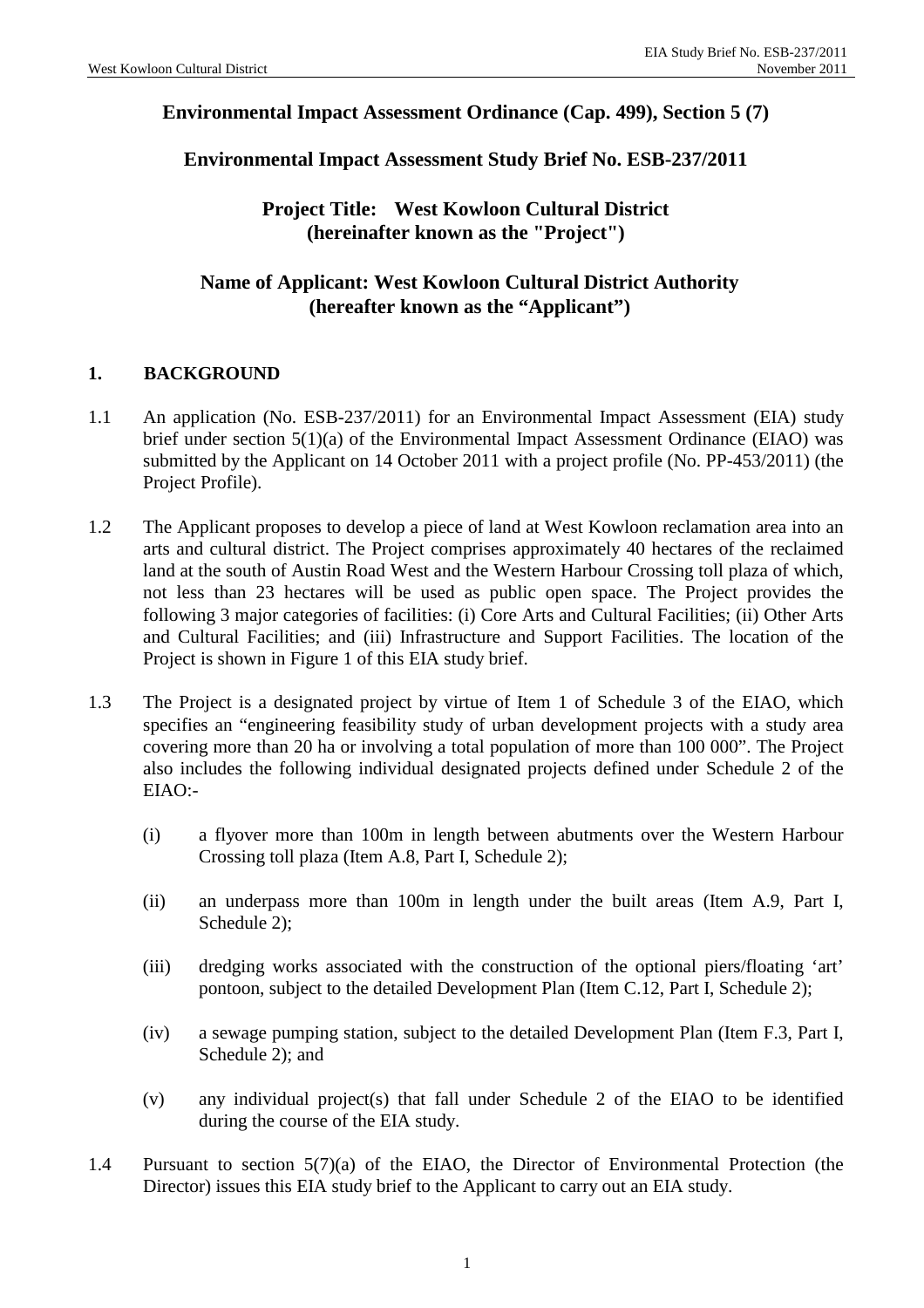- 1.5 The purpose of this EIA study is to provide information on the nature and extent of environmental impacts arising from the construction and operation of the Project and associated works that will take place concurrently. This information will contribute to decisions by the Director on:
	- (i) the overall acceptability of any adverse environmental consequences that are likely to arise as a result of the Project and associated works, and their staged implementation;
	- (ii) the conditions and requirements for the detailed design, construction and operation of the Project to mitigate against adverse environmental consequences; and
	- (iii) the acceptability of residual impacts after the proposed mitigation measures are implemented.

## **2. OBJECTIVES OF THE EIA STUDY**

- 2.1 The objectives of the EIA study are as follows:
	- (i) to describe the Project and associated works together with the requirements and environmental benefits for carrying out the Project;
	- (ii) to identify and describe elements of community and environment likely to be affected by the Project and/or likely to cause adverse impacts to the Project, including natural and man-made environment and the associated environmental constraints;
	- (iii) to provide information on the consideration of alternative options of the Project including alternative scale/size, extent, layout, configuration/orientation, alignment, design and construction methods with a view to avoiding and minimizing potential environmental impacts to environmentally sensitive areas and sensitive uses; to compare the environmental benefits and dis-benefits of different options; to provide reasons for selecting the preferred option(s) and to describe the part environmental factors played in the selection of preferred option(s);
	- (iv) to identify and quantify emission sources, including air and gaseous emission, noise emission, sewage and wastewater emission, waste generation, contaminated materials, and determine the significance of impacts on sensitive receivers and potential affected uses;
	- (v) to identify and quantify any potential losses or damage to flora, fauna and natural habitats;
	- (vi) to identify and systematically evaluate any potential landscape and visual impacts and to propose measures to mitigate these impacts;
	- (vii) to propose the provision of infrastructure or mitigation measures so as to minimize pollution, environmental disturbance and nuisance during construction and operation of the Project;
	- (viii) to investigate the feasibility, practicability, effectiveness and implications of the proposed mitigation measures;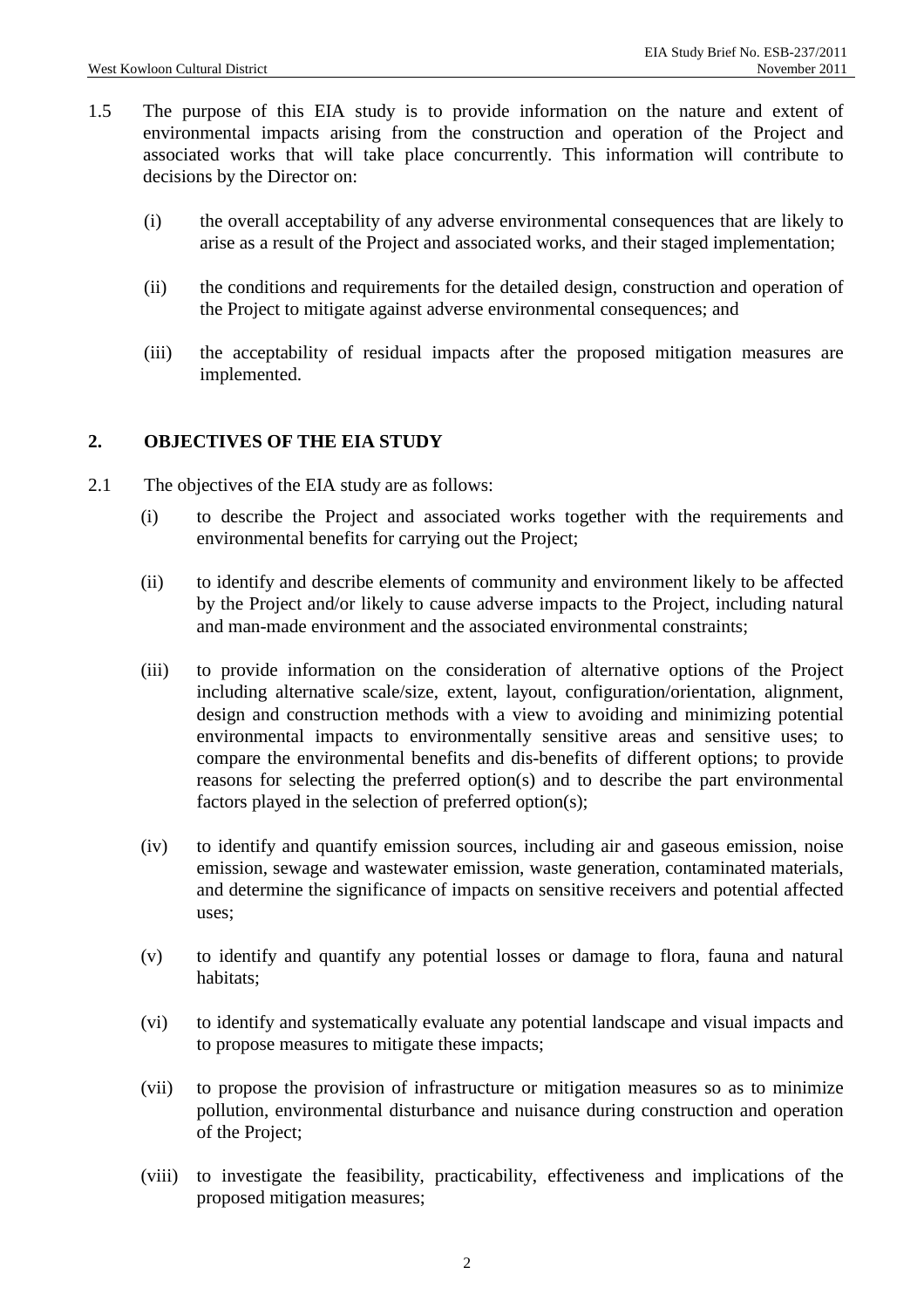- (ix) to identify, predict and evaluate the residual environmental impacts (i.e. after practicable mitigation) and the cumulative effects expected to arise during the construction and operation phases of the Project in relation to the sensitive receivers and potential affected uses;
- (x) to identify, assess and specify methods, measures and standards, to be included in the detailed design, construction and operation of the Project which are necessary to mitigate these environmental impacts and cumulative effects and reduce them to acceptable levels;
- (xi) to investigate the extent of the secondary environmental impacts that may arise from the proposed mitigation measures and to identify constraints associated with the mitigation measures recommended in the EIA study, as well as the provision of any necessary modification;
- (xii) to identify, within the study area, any individual project(s) that fall under Schedule 2 of the EIAO; to ascertain whether the findings of this EIA study have adequately addressed the environmental impacts of those projects; and where necessary, to identify the outstanding issues that need to be addressed in any further detailed EIA study; and
- (xiii) to design and specify environmental monitoring and audit requirements to ensure the effective implementation of the recommended environmental protection and pollution control measures.

## **3. DETAILED REQUIREMENTS OF THE EIA STUDY**

#### **3.1 The Purpose**

 The purpose of this EIA study brief is to scope the key issues of the EIA study and to specify the environmental issues that are required to be reviewed and assessed in the EIA study. The Applicant has to demonstrate in the EIA report whether the criteria in the relevant sections of the Technical Memorandum on the Environmental Impact Assessment Process of the Environmental Impact Assessment Ordinance (hereinafter referred to as "the TM") are complied with.

## **3.2 The Scope**

- 3.2.1 The scope of this EIA study shall cover the Project and associated works mentioned in sub-section 1.2 above. The EIA study shall cover the combined impacts of the whole Project and the cumulative impacts of the existing, committed and planned developments in the vicinity of the Project in accordance with the requirements laid down in section 3.4 of the TM. The environmental impacts of on-site and off-site works and facilities associated with the Project shall be addressed. The EIA study shall address the likely key issues described below, together with any other key issues identified during the course of the EIA study:
	- (i) the potential air quality impact on sensitive receivers from the construction and operation of the Project and associated works, and the potential air quality impact on the Project from the air pollutant emission sources (such as vehicular emission, exhaust gas from ventilation buildings, emission from marine vessels); the potential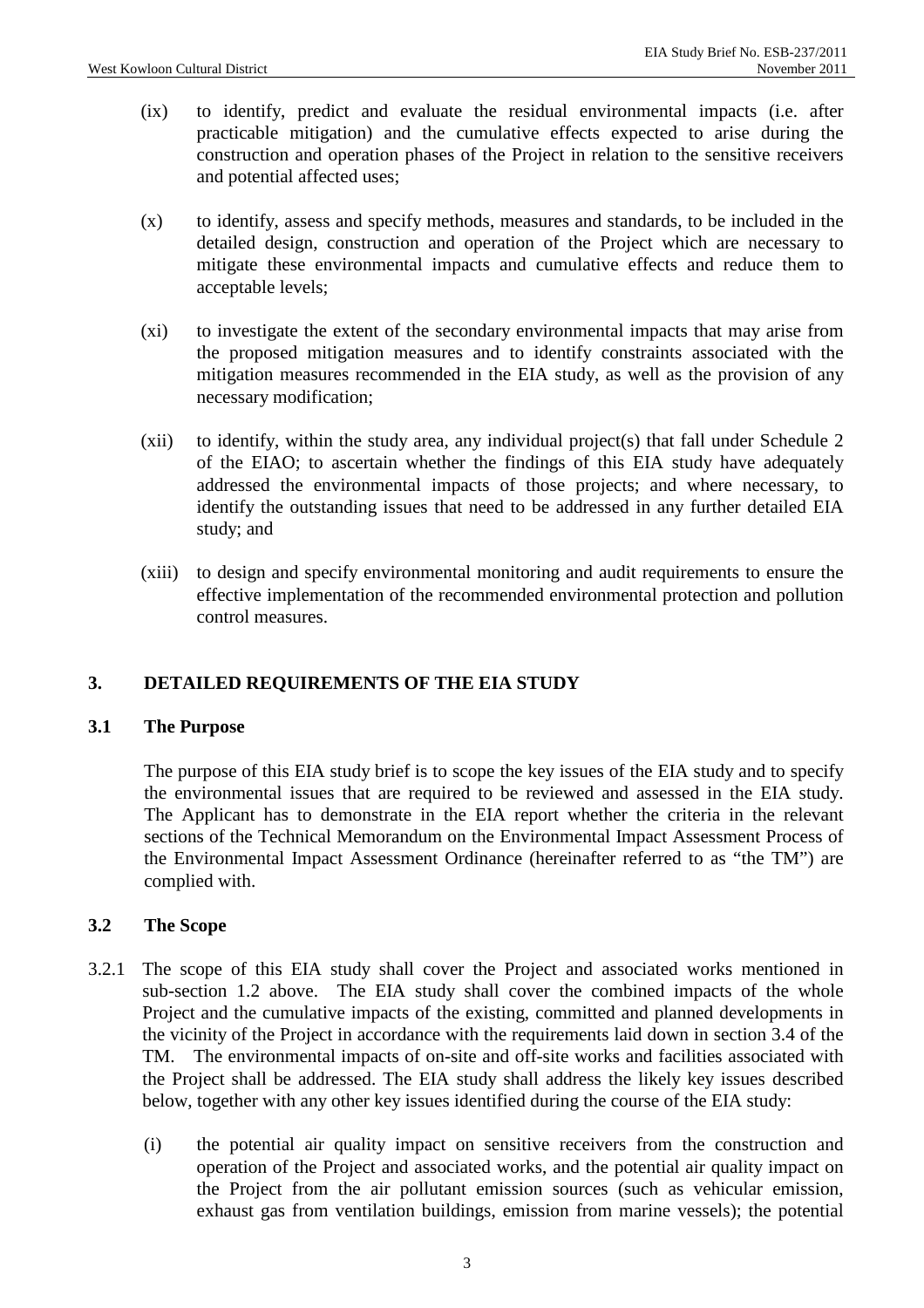odour impacts and nuisances from New Yau Ma Tei Typhoon Shelter, with a view to assessing and recommending sound engineered mitigation proposal(s) to avoid or minimize such impacts and nuisances to the maximum extent practicable;

- (ii) the potential noise impact on sensitive receivers caused by the Project and associated works, including the impact from construction equipments during construction and operational noise impacts from road traffic, fixed noise sources, marine traffic, railways and helicopter (if applicable);
- (iii) the potential water quality impact caused by the Project and associated works, such as works associated with modification of seawalls, drainage and sewerage provisions, spent cooling water discharges, overflow bypass of sewage pumping stations (if applicable) and dredging works of other marine structures (if applicable);
- (iv) the potential sewerage and sewage treatment implications, taking into account the staged implementation of planned developments within the Project;
- (v) the potential impacts of various types of wastes, including excavated materials from construction works, construction and demolition wastes, and chemical wastes generated from the construction and operation of the Project and associated works;
- (vi) the potential land contamination issue within the Project site;
- (vii) the potential landscape and visual impacts caused by the construction and operation of the Project, which involves the introduction of a new urban development at a prominent location of the Victoria Harbour, including day-time and night-time visual impact from the Project;
- (viii) the potential impact on ecological sensitive areas, the assessment of which shall be based on a field survey of at least 4 months covering the wet and dry seasons;
- (ix) the potential fisheries impacts, if the dredging works associated with the construction of the optional piers/floating 'art' pontoon will be involved in the Project; and
- (x) potential cumulative environmental impacts of the Project, through interaction or in combination with other existing, committed and planned projects in the vicinity of the Project (such as Hong Kong Section of Guangzhou - Shenzhen - Hong Kong Express Rail Link, Road Works at West Kowloon, Proposed Road Improvement Works in West Kowloon Reclamation Development Phases I and II, Central Kowloon Route), and that those impacts may have a bearing on the environmental acceptability of the Project.

## **3.3 Consideration of Alternatives**

#### 3.3.1 Need of the Project

The Applicant shall provide information on the need of the Project, including the purpose, objectives and environmental benefits of the Project, and describe the scenarios with and without the Project.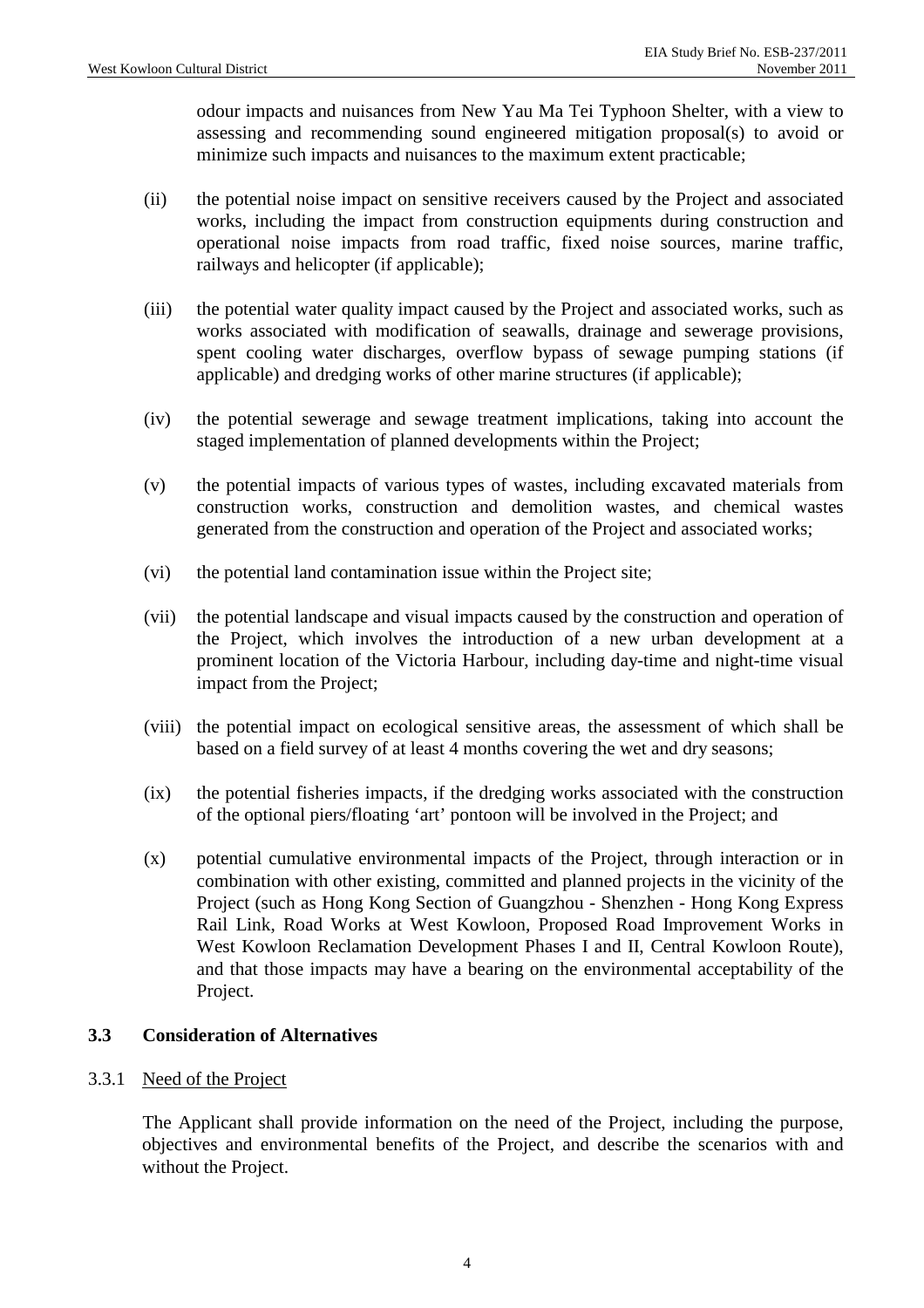### 3.3.2 Consideration of Alternative Development Options

The Applicant shall consider alternative development options including alternative scale/size, extent, layout, configuration/orientation, alignment and design for the Project, provide justifications regarding how the proposed development option is arrived at, including the descriptions of the environmental factors considered in the option selection. A comparison of the environmental benefits and dis-benefits of alternative development options shall be made with a view to recommending the preferred option to avoid and minimize adverse environmental effects to the maximum practicable extent.

#### 3.3.3 Consideration of Alternative Construction Methods and Sequences of Works

 Taking into consideration the combined effect with respect to the severity and duration of the construction impacts to the affected sensitive receivers, the EIA study shall explore alternative construction methods and sequences of works for the Project, with a view to avoiding or minimizing prolonged adverse environmental impacts. A comparison of the environmental benefits and dis-benefits of applying different construction methods and sequence of works shall be made.

#### 3.3.4 Selection of Preferred Scenario

 Taking into consideration of the findings in sub-sections 3.3.2 and 3.3.3 above, the Applicant shall recommend/justify the adoption of the preferred scenario that will maximize environmental benefits and avoid or minimize adverse environmental effects arising from the Project, and adequately describe the part that environmental factors played in arriving at the final selection.

#### **3.4 Technical Requirements**

- 3.4.1 The Applicant shall conduct the EIA study to address the environmental aspects of the activities as described in section 3.2 above. The assessment shall be based on the best and latest information available during the course of the EIA study. The Applicant shall include in the EIA report details of the construction and operational programme and methodologies for the Project. The Applicant shall clearly state in the EIA report the time frame, staged implementation programme, and works programmes of the Project, and other concurrent projects, and assess the cumulative environmental impacts from the Project and interacting projects as identified in the EIA study. Particular attention shall be given to the acceptability of the overall environmental condition at different stages of the Project implementation.
- 3.4.2 The EIA study shall follow the technical requirements specified below and in the Appendices of this study brief.

## 3.4.3 **Air Quality Impact**

- 3.4.3.1 The Applicant shall follow the criteria and guidelines for evaluating and assessing air quality impact as stated in section 1 of Annexes 4 and 12 of the TM.
- 3.4.3.2 The study area for the air quality impact assessment shall be defined by a distance of 500 metres from the boundary of the Project site, with consideration to be extended to include major existing, planned and committed air pollutant emission sources that may have a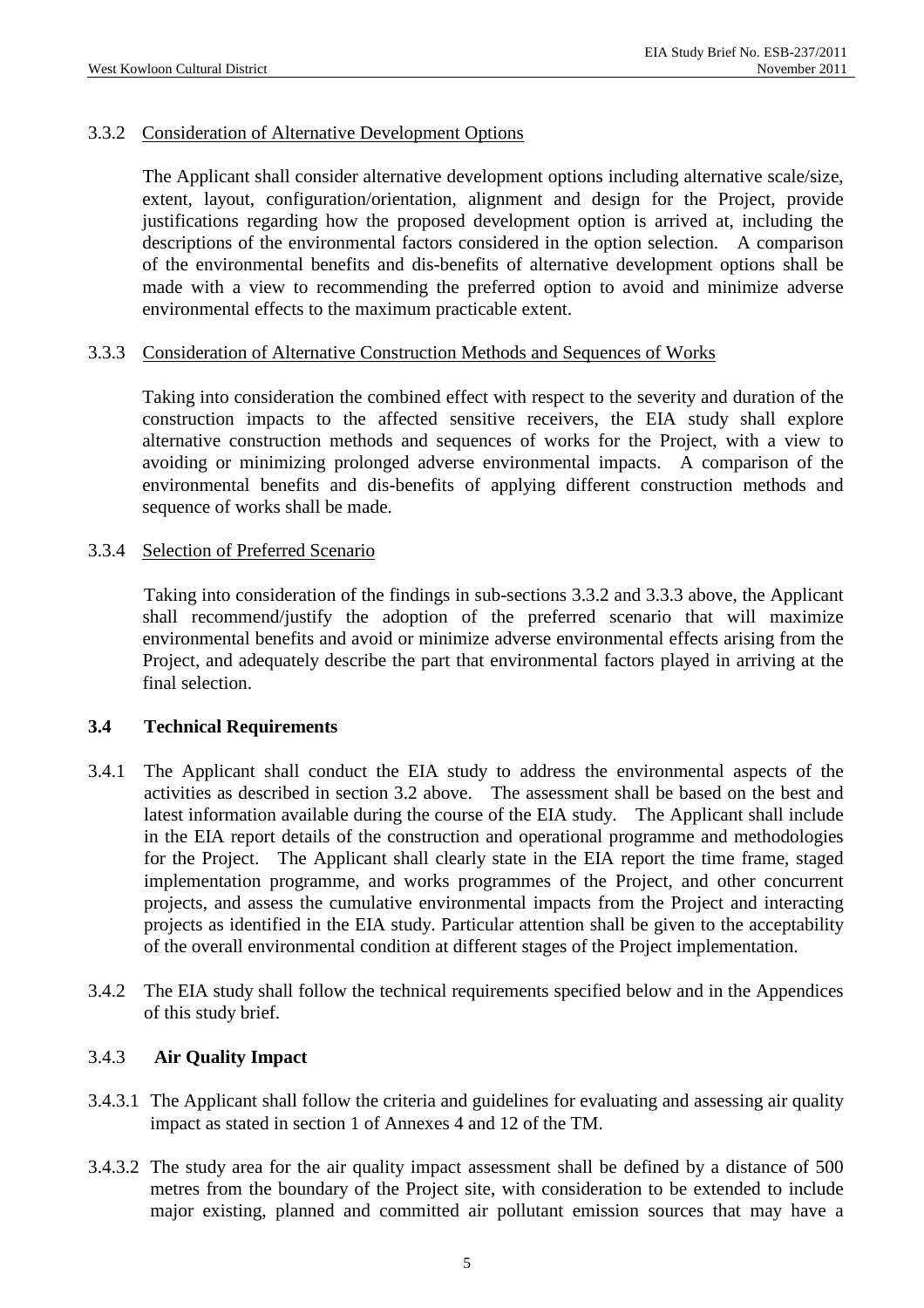bearing on the environmental acceptability of the Project. The assessment shall include the existing, committed and planned sensitive receivers within the study area. The sensitive receivers shall also include the planned sensitive receivers within the Project site. The assessment shall also take into account the impacts of emission sources from nearby concurrent projects, if any. The assessment shall be based on the best available information at the time of the assessment.

3.4.3.3 The air quality impact assessment shall follow the detailed technical requirements given in Appendix A. The Applicant shall assess the air pollutant concentrations with reference to the relevant sections of the guidelines in Appendices A-1 to A-3 attached to this EIA study brief, or other methodology as agreed by the Director. The Applicant shall also note that the PATH model may be used for estimating the future background concentrations by taking into account the major air pollutant emission sources in Hong Kong and nearby regions.

## 3.4.4 **Not Used**

## 3.4.5 **Noise Impact**

- 3.4.5.1 The Applicant shall follow the criteria and guidelines for evaluating and assessing noise impact as stated in Annexes 5 and 13 of the TM.
- 3.4.5.2 The study area for the noise impact assessment shall generally include areas within 300 metres from the boundary of the Project site. Subject to the agreement of the Director, the study area could be reduced accordingly if the first layer of noise sensitive receivers (NSRs), closer than 300 metres from the outer Project limit, provides acoustic shielding to those receivers at distances further away from the Project. The study area shall be expanded to include NSRs at distances over 300 meters from the Project and associated works if those NSRs are also affected by the construction and operation of the Project. The assessment shall include the NSRs within the study area as well as the planned NSRs within the Project site.
- 3.4.5.3 The noise impact assessment for construction and operation of the Project shall follow the detailed technical requirements given in Appendix C.

## 3.4.6 **Water Quality Impact**

- 3.4.6.1 The Applicant shall follow the criteria and guidelines for evaluating and assessing water quality impact as stated in Annexes 6 and 14 of the TM.
- 3.4.6.2 The study area for the water quality impact assessment shall include all areas within and 500 metres beyond the boundary of the Project site plus Victoria Harbor Water Control Zone, Western Buffer Water Control Zone and Eastern Buffer Water Control Zone as described under Water Pollution Control Ordinance. The study area could be extended to include other areas such as stream courses, existing and new drainage system; and the associated water system(s) in the vicinity if they are found also being affected by the project during the EIA study and have a bearing on the environmental acceptability of the Project.
- 3.4.6.3 The water quality impact assessment shall follow the detailed technical requirements given in Appendix D1.

#### 3.4.7 **Sewerage and Sewage Treatment Implication**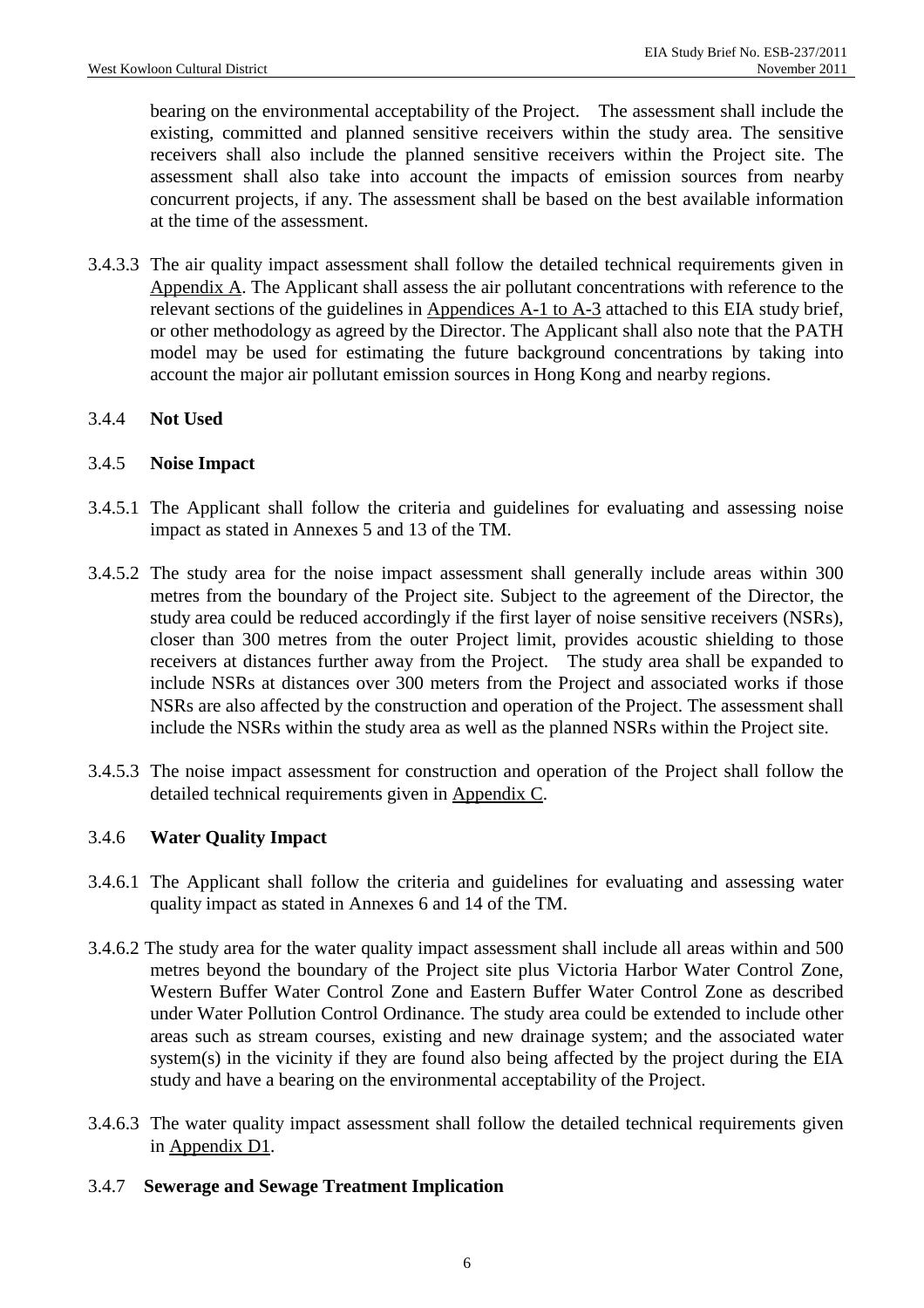- 3.4.7.1 The Applicant shall follow the criteria and guidelines for evaluating and assessing impacts on the public sewerage, sewage treatment and disposal facilities as stated in section 6.5 in Annex 14 of the TM.
- 3.4.7.2 The assessment shall include the public sewerage systems in West Kowloon.
- 3.4.7.3 The assessment of the sewerage and sewage treatment implication shall follow the detailed technical requirements given in Appendix D2.

#### 3.4.8 **Waste Management Implication**

- 3.4.8.1 The Applicant shall follow the criteria and guidelines for evaluating and assessing waste management implications as stated in Annexes 7 and 15 of the TM.
- 3.4.8.2 The assessment of the waste management implication shall follow the detailed technical requirements given in Appendix E1.

#### 3.4.9 **Land Contamination**

- 3.4.9.1 The Applicant shall follow the guidelines for evaluating and assessing potential land contamination issue as stated in sections 3.1 and 3.2 of Annex 19 of the TM.
- 3.4.9.2 The assessment of the potential land contamination issue shall follow the detailed requirements given in Appendix E2.

#### 3.4.10 **Ecological Impact (Terrestrial)**

- 3.4.10.1 The Applicant shall follow the criteria and guidelines for evaluating and assessing ecological impact as stated in Annexes 8 and 16 of the TM.
- 3.4.10.2 The study area for the purpose of the terrestrial ecological impact assessment shall include all areas within 500 metres distance from the boundary of the Project site and the areas likely to be impacted by the Project. The assessment shall include but not limited to the avifauna in areas such as Kowloon Park, New Yau Ma Tei Typhoon Shelter and Victoria Harbour.
- 3.4.10.3The ecological impact assessment shall follow the detailed technical requirements given in Appendix F.

## 3.4.11 **Fisheries Impact (applicable if the dredging works associated with the construction of the optional piers/floating 'art' pontoon will be involved in the Project)**

- 3.4.11.1 The Applicant shall follow the criteria and guidelines for evaluating and assessing fisheries impact as stated in Annexes 9 and 17 of the TM.
- 3.4.11.2 The study area for the fisheries impact assessment shall be the same as that for the water quality impact assessment and include any other areas likely to be impacted by the Project. Special attention shall be given to the loss or disturbance of fishing ground within the study area.
- 3.4.11.3 The fisheries impact assessment for the construction and operation of the Project shall follow the detailed technical requirements given in Appendix G.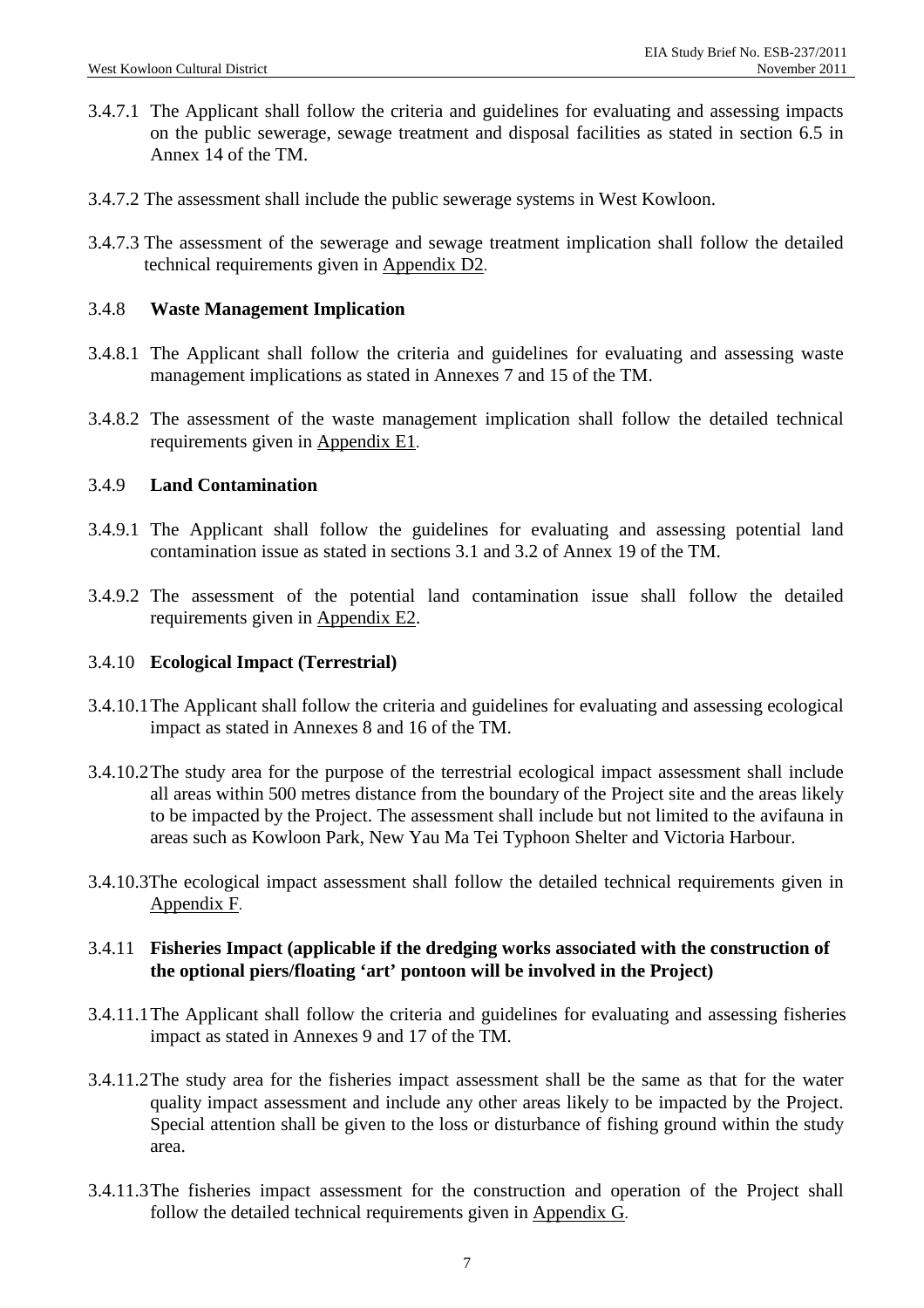### 3.4.12 **Landscape and Visual Impacts**

- 3.4.12.1 The Applicant shall follow the criteria and guidelines as stated in Annexes 10 and 18 of the TM, the EIAO Guidance Note No. 8/2010 on "Preparation of Landscape and Visual Impact Assessment under the Environmental Impact Assessment Ordinance" and the report of "Landscape Value Mapping of Hong Kong" for evaluating and assessing the landscape and visual impacts.
- 3.4.12.2 The study area for the landscape impact assessment shall include all areas within 500 metres distance from the boundary of the Project site. The study area for the visual impact assessment shall be defined by the visual envelope of the Project.
- 3.4.12.3 The landscape and visual impact assessments shall follow the detailed technical requirements given in Appendix H.

#### 3.4.13 **Not Used**

3.4.14 **Not Used** 

#### 3.4.15 **Summary of Environmental Outcomes**

 The EIA report shall contain a summary of key environmental outcomes arising from the EIA study, including estimated population protected from various environmental impacts, environmentally sensitive areas protected, environmentally friendly options considered and incorporated in the preferred option, environmental designs recommended, key environmental problems avoided, compensation areas included and the environmental benefits of environmental protection measures recommended.

## 3.4.16 **Documentation of Key Assessment Assumptions, Limitation of Assessment Methodologies and related Prior Agreement(s) with the Director**

To facilitate efficient retrieval, a summary to include the assessment methodologies and key assessment assumptions adopted in this EIA study, the limitations of these assessment(s) methodologies/assumptions, if any, plus all relevant prior agreement(s) with the Director or other Authorities on individual environmental media assessment components. The proposed use of any alternative assessment tool(s) or assumption(s) have to be justified by the Applicant, with supporting documents based on cogent, scientific and objectively derived reason(s) before seeking the Director's agreement. This summary and all related supporting documents shall be provided in the form of an Appendix to the EIA study report.

#### 3.4.17 **Impacts Summary**

To facilitate effective retrieval of pertinent key information, a summary of environmental impacts in the form of a table (or in any other form approved by the Director) showing the assessment points, results of impact predictions, relevant standards or criteria, extents of exceedances predicted, impact avoidance measures considered, mitigation measures proposed and residual impacts (after mitigation) shall be provided to cover each individual impact in the EIA report. This impact summary shall form an essential part of the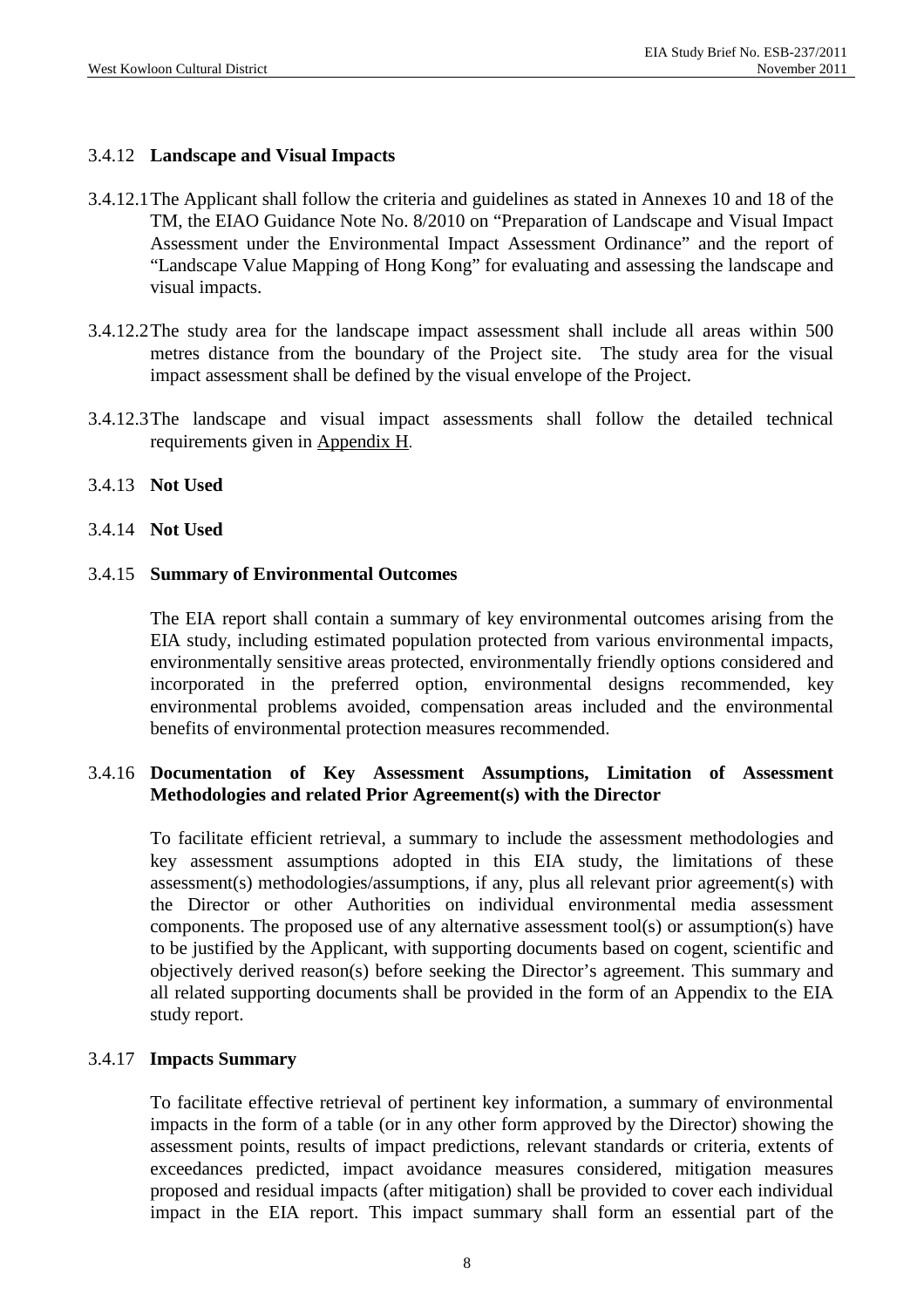Executive Summary.

### 3.4.18 **Environmental Monitoring and Audit (EM&A) Requirements**

- 3.4.18.1 The Applicant shall identify and justify in the EIA study whether there is any need for EM&A activities during the construction and operation phases of the Project and, if affirmative, to define the scope of EM&A requirements for the Project in the EIA study.
- 3.4.18.2 Subject to the confirmation of the EIA study findings, the Applicant shall comply with the requirements as stipulated in Annex 21 of the TM.
- 3.4.18.3 The Applicant shall prepare a Project Implementation Schedule (in the form of a checklist as shown in Appendix  $K$ ) containing the EIA study recommendations and mitigation measures with reference to the implementation programme.

## **4. DURATION OF VALIDITY**

4.1 The Applicant shall notify the Director of the commencement of the EIA study. If the EIA study does not commence within 36 months after the date of issue of the EIA study brief, the Applicant shall apply to the Director for a fresh EIA study brief before commencement of the EIA study.

## **5. REPORT REQUIREMENTS**

- 5.1 In preparing the EIA report, the Applicant shall refer to Annex 11 of the TM for the contents of an EIA report. The Applicant shall also refer to Annex 20 of the TM, which stipulates the guidelines for the review of an EIA report.
- 5.2 The Applicant shall supply the Director with hard and electronic copies of the EIA report and the executive summary in accordance with the requirements given in Appendix L of this EIA study brief. The Applicant shall, upon request, make additional copies of the above documents available to the public, subject to payment by the interested parties of full costs of printing.

## **6. OTHER PROCEDURAL REQUIREMENTS**

- 6.1 If there is any change in the name of Applicant for this EIA study brief during the course of the EIA study, the Applicant must notify the Director immediately.
- 6.2 If there is any key change in the scope of the Project mentioned in sub-section 1.2 of this EIA study brief and in Project Profile (No. PP-453/2011), the Applicant must seek confirmation from the Director in writing on whether or not the scope of issues covered by this EIA study brief can still cover the key changes, and the additional issues, if any, that the EIA study must also address. If the changes to the Project fundamentally alter the key scope of the EIA study brief, the Applicant shall apply to the Director for a fresh EIA study brief.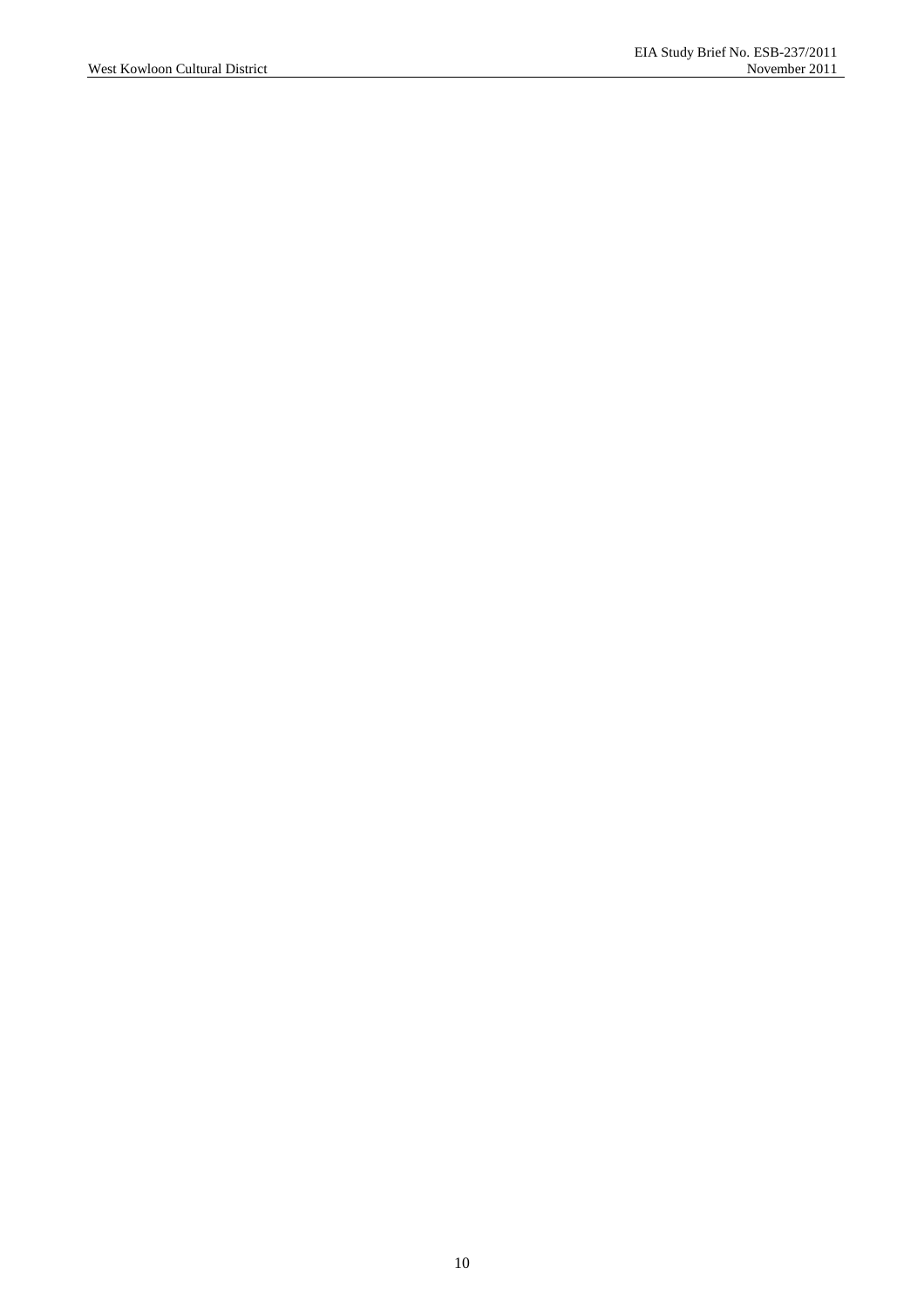## **7. LIST OF APPENDICES**

| Figure 1<br>Appendix A<br>Appendix B | - Project Location Plan<br>- Requirements for Air Quality Impact Assessment<br>- Not Used |
|--------------------------------------|-------------------------------------------------------------------------------------------|
| Appendix C                           | - Requirements for Noise Impact Assessment                                                |
| Appendix D1                          | - Requirements for Water Quality Impact Assessment                                        |
| Appendix D2                          | - Requirements for Assessment of Sewerage and Sewage Treatment<br>Implication             |
| Appendix E1                          | - Requirements for Assessment of Waste Management Implications                            |
| Appendix E2                          | - Requirements for Assessment of Land Contamination                                       |
| Appendix F                           | - Requirements for Ecological Impact Assessment (Terrestrial)                             |
| Appendix G                           | - Requirements for Fisheries Impact Assessment                                            |
| Appendix H                           | - Requirements for Landscape and Visual Impact Assessments                                |
| Appendix I                           | - Not Used                                                                                |
| Appendix J                           | - Not Used                                                                                |
| Appendix K                           | - Implementation Schedule                                                                 |
| Appendix L                           | - Requirements for EIA Report Documents                                                   |

7.1 This EIA study brief includes the following appendices:

--- END OF EIA STUDY BRIEF ---

November 2011 Environmental Assessment Division Environmental Protection Department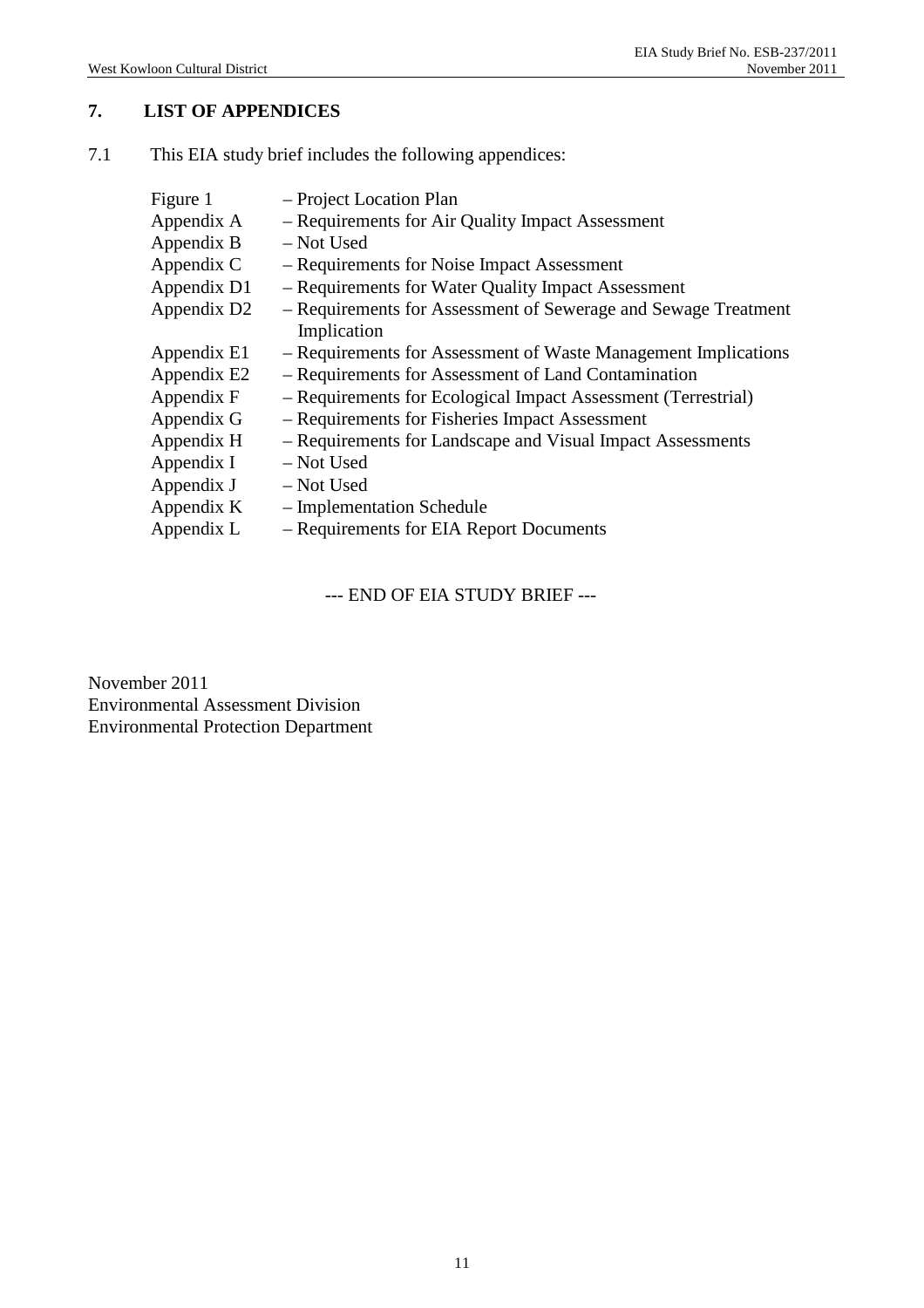

#### EIA Study Brief No. ESB-237/2011November 2011

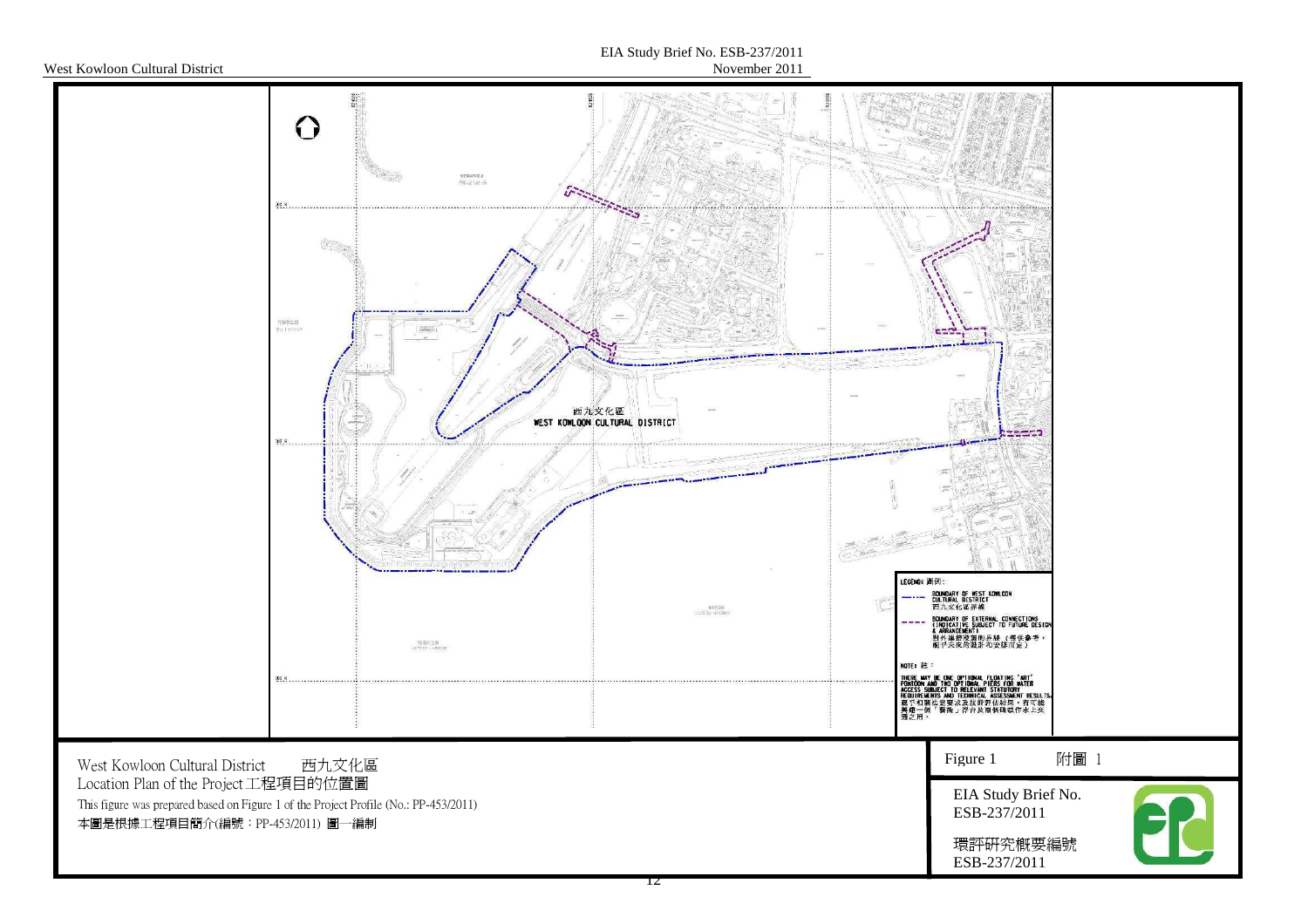## **Appendix A**

### **Requirements for Air Quality Impact Assessment**

The air quality impact assessment shall include the following:

- 1. Background and Analysis of Activities
	- (i) Provision of background information relating to air quality issues relevant to the Project, e.g. description of the types of activities of the Project that may affect air quality during construction and operation stages of the Project.
	- (ii) Giving an account, where appropriate, of the consideration/measures that had been taken into consideration in the planning of the Project to abate the air pollution impact. The Applicant shall consider alternative construction methods/phasing programmes, and alternative operation modes to minimize the air quality impact during construction and operation stages of the Project.
	- (iii) Presentation of background air quality levels in the study area for the purpose of evaluating cumulative air quality impacts during construction and operation stages of the Project. If PATH (Pollutants in the Atmosphere and their Transport over Hong Kong) model is used to estimate the background air quality, details for the estimation of the emission sources to be adopted in the model runs should be clearly presented.
- 2. Identification of Air Sensitive Receivers (ASRs) and Examination of Emission / Dispersion Characteristics
	- (i) Identification and description of existing, planned and committed ASRs that would likely be affected by the Project, including those earmarked on the relevant Outline Zoning Plans, Development Permission Area Plans, Outline Development Plans and Layout Plans and other relevant published land use plans, including plans and drawings published by Lands Department and any land use and development applications approved by the Town Planning Board. The Applicant shall select the assessment points of the identified ASRs that represent the worst impact point of these ASRs. A map clearly showing the location and description such as name of buildings, their uses and height of the selected assessment points shall be given. The separation distances of these ASRs from the nearest emission sources shall also be given.
	- (ii) Provision of a list of air pollution emission sources, including any nearby emission sources which are likely to have impact on the Project based on the analysis of the constructional and operational activities in section 1 above. Examples of constructional stage emission sources include stock piling, vehicular movements on unpaved haul roads on site, etc. Examples of operational stage emission sources include exhaust emissions from vehicles and odour emissions from drainage channels, etc. Confirmation regarding the validity of the assumptions adopted and the magnitude of the activities (e.g. volume of construction material handled, etc.) shall be obtained from the relevant government departments / authorities and documented.
	- (iii) Identification of chimneys and obtainment of relevant chimney emission data in the study area by carrying out a survey for assessing the cumulative air quality impact of air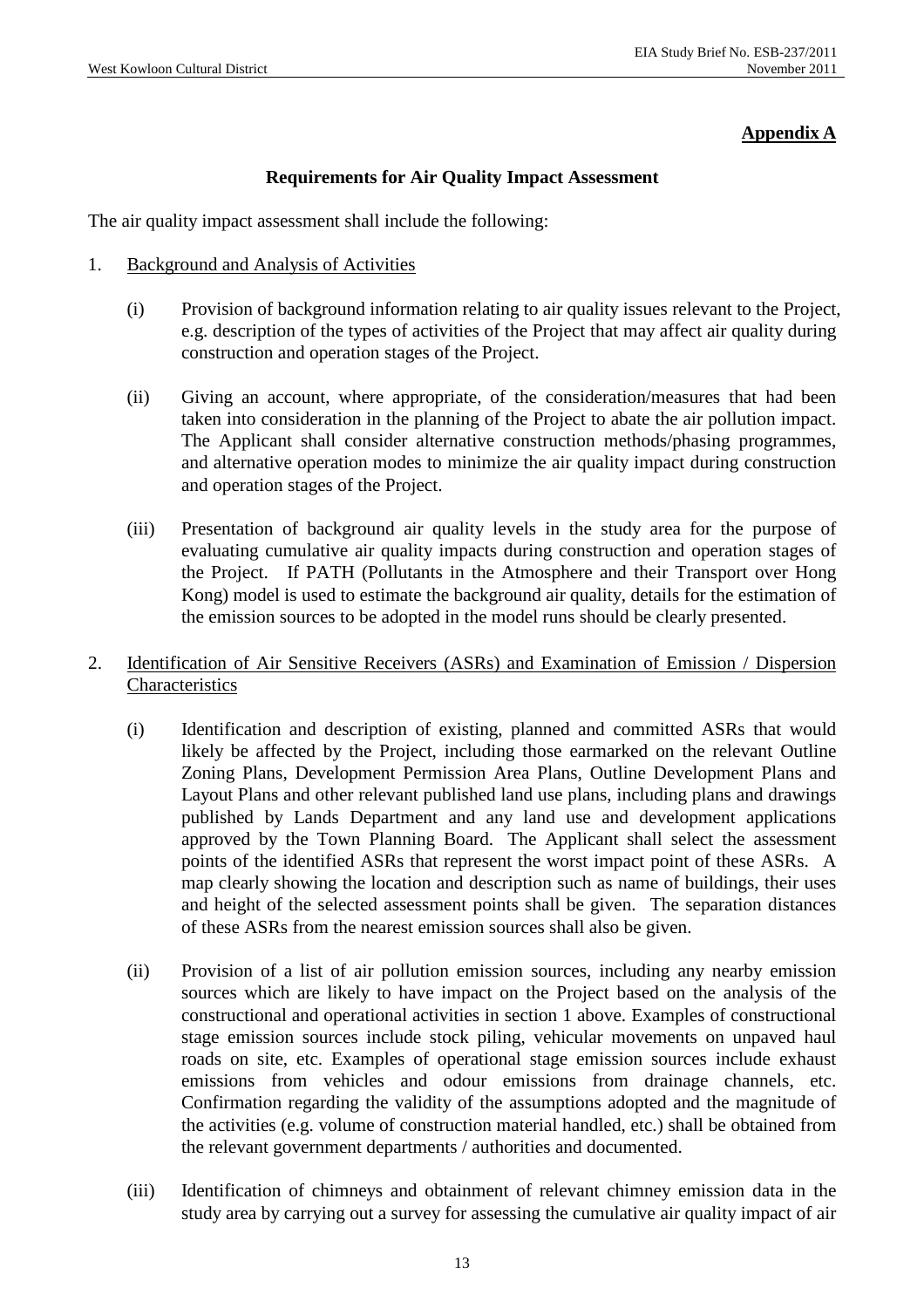pollutants through chimneys. The Applicant shall ensure and confirm that the chimney emission data used in their assessment have been validated and updated by their own survey. If there are any errors subsequently found in their chimney emission data used, the Applicant shall be fully responsible and the submission may be invalidated.

- (iv) The emissions from any concurrent projects identified as relevant during the course of the EIA study shall be taken into account as contributing towards the overall cumulative air quality impact. The impact as affecting the existing, committed and planned ASRs within the study area shall be assessed, based on the best information available at the time of assessment.
- 3. Construction Phase Air Quality Impact
	- (i) The Applicant shall follow the requirements stipulated under the Air Pollution Control (Construction Dust) Regulation to ensure that construction dust impacts are controlled within the relevant standards as stipulated in Section 1 of Annex 4 of the TM.
	- (ii) If the Applicant anticipates that the Project will give rise to significant construction dust impacts likely to exceed recommended limits in the TM at the ASRs despite the incorporation of the dust control measures proposed, a quantitative assessment should be carried out to evaluate the construction dust impact at the identified ASRs. The Applicant shall follow the methodology set out in section 5-7 below when carrying out the quantitative assessment.
	- (iii) A monitoring and audit programme for the construction phase of the Project shall be devised to verify the effectiveness of the control measures proposed so as to ensure proper construction dust control.

## 4. Operational Phase Air Quality Impact

- (i) The Applicant shall assess the expected air pollutant impacts at the identified ASRs based on an assumed reasonably worst-case scenario under normal operating conditions. If the assessment indicates likely exceedances of the recommended limits in the TM at the development and the nearby ASRs, a quantitative assessment should be carried out to evaluate the operational phase air quality impacts at the identified ASRs. The Applicant shall follow the methodology set out in section 5 below when carrying out the quantitative assessment.
- (ii) The air pollution impacts of future road traffic shall be calculated based on the highest emission strength from the road within the next 15 years upon commissioning of the proposed development. The Applicant shall demonstrate that the selected year of assessment represents the highest emission scenario given the combination of vehicular emission factors and traffic flow for the selected year. The Fleet Average Emission Factors used in the assessment shall be agreed with the Director. If necessary, the Fleet Average Emission Factors shall be determined by a motor vehicle emission model such as EMFAC-HK model to be agreed with the Director. The traffic flow data and assumptions, such as the exhaust technology fractions, vehicle age/population distribution, traffic forecast and speed fractions, that are used in the assessment shall be presented in the form of both summary table(s) and graph(s).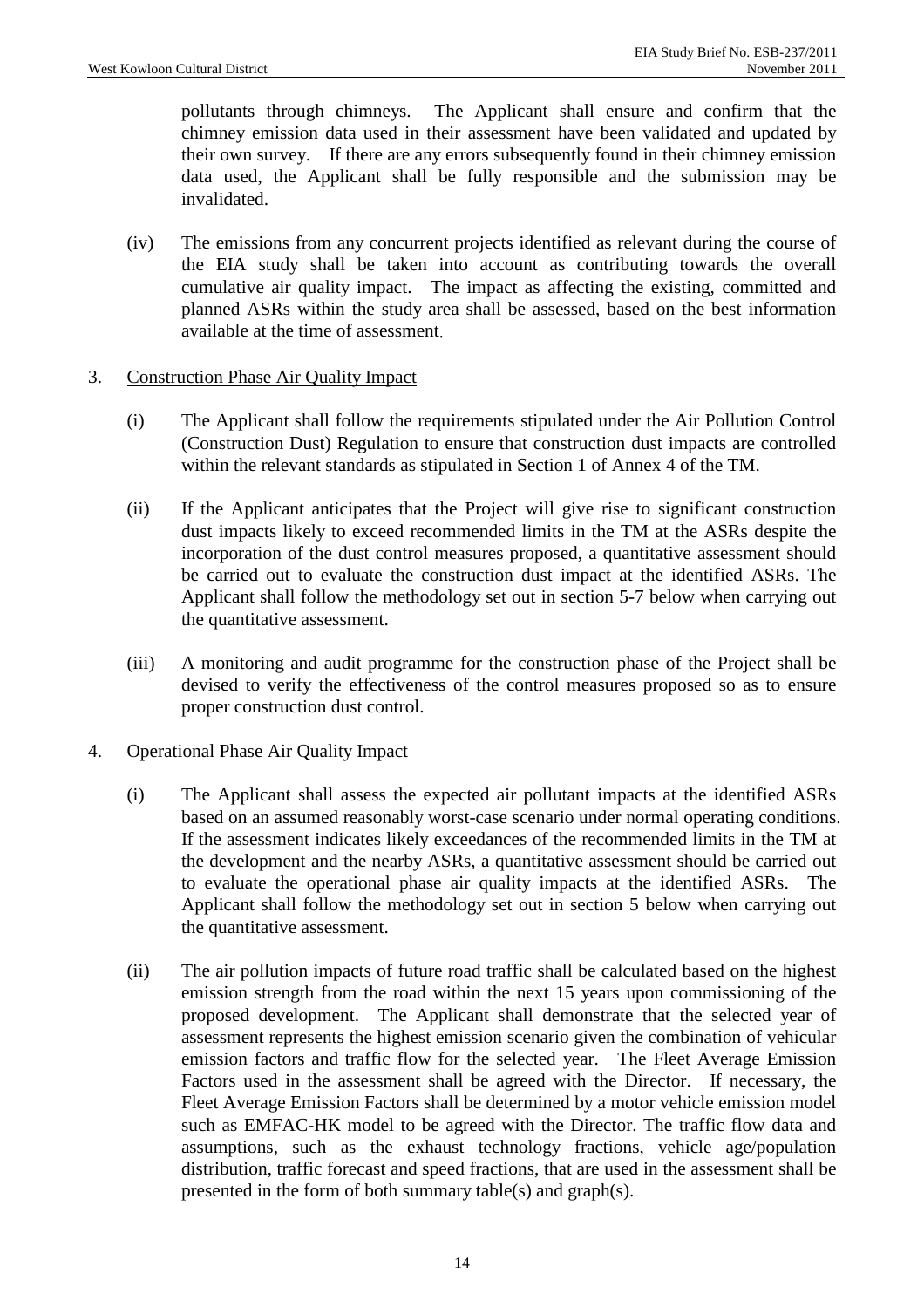- (iii) If vehicle tunnels and/or full enclosures are proposed in the Project, it is the responsibility of the Applicant to ensure that the air quality inside these proposed structures shall comply with EPD's "Practice Note on Control of Air Pollution in Vehicle Tunnels". When assessing air quality impact due to emissions from tunnels/full enclosures, the Applicant shall ensure prior agreement with the relevant ventilation design engineer over the amount and the types/kinds of pollutants emitted from these full enclosures; and such assumptions shall be clearly and properly documented in the EIA report.
- (iv) The Applicant shall assess the potential odour impact arising from the Project/activities in the Project during the operation phase based on assumed reasonably worst-case scenario under normal operating conditions.
- (v) A monitoring and audit programme for the operational phase of the Project shall be devised to verify the effectiveness of the control measures proposed so as to ensure proper control of operational air quality impacts.

### 5. Quantitative Assessment Methodology

- (i) The Applicant shall conduct the quantitative assessment by applying the general principles enunciated in the modelling guidelines in Appendices A-1 to A-3 while making allowance for the specific characteristic of the Project. This specific methodology must be documented in such level of details, preferably assisted with tables and diagrams, to allow the readers of the EIA report to grasp how the model has been set up to simulate the situation under study without referring to the model input files. Detailed calculations of air pollutants emission rates for input to the modelling shall be presented in the EIA report. The Applicant must ensure consistency between the text description and the model files at every stage of submissions for review. In case of doubt, the Applicant shall seek prior agreement from the Director on the specific modelling details.
- (ii) The Applicant shall identify the key/representative air pollution parameters (types of pollutants and averaging time concentrations) to be evaluated and provide explanation for selecting such parameters for assessing the impact of the Project. Ozone Limiting Method (OLM) or Discrete Parcel Method (DPM) or other method to be agreed with the Director shall be used to estimate the conversion ratio of  $NO<sub>x</sub>$  to  $NO<sub>2</sub>$  if  $NO<sub>2</sub>$  has been identified as a key air pollutant.
- (iii) The Applicant shall calculate the overall cumulative air quality impact at the ASRs identified under section 2 above and compare these results against the criteria set out in Section 1 of Annex 4 in the TM. The predicted air quality impacts (both unmitigated and mitigated) shall be presented in the form of summary table(s) and pollution contours, to be evaluated against the relevant air quality standards and on any effect they may have on the land use implications. Plans of a suitable scale should be used to present pollution contours to allow buffer distance requirements to be determined properly.
- (iv) If there are any direct technical noise remedies recommended in the study, the air quality implication due to these technical remedies shall be assessed. For instance, if barriers that may affect dispersion of air pollutants are proposed, then the implications of such remedies on air quality impact shall be assessed. The Applicant shall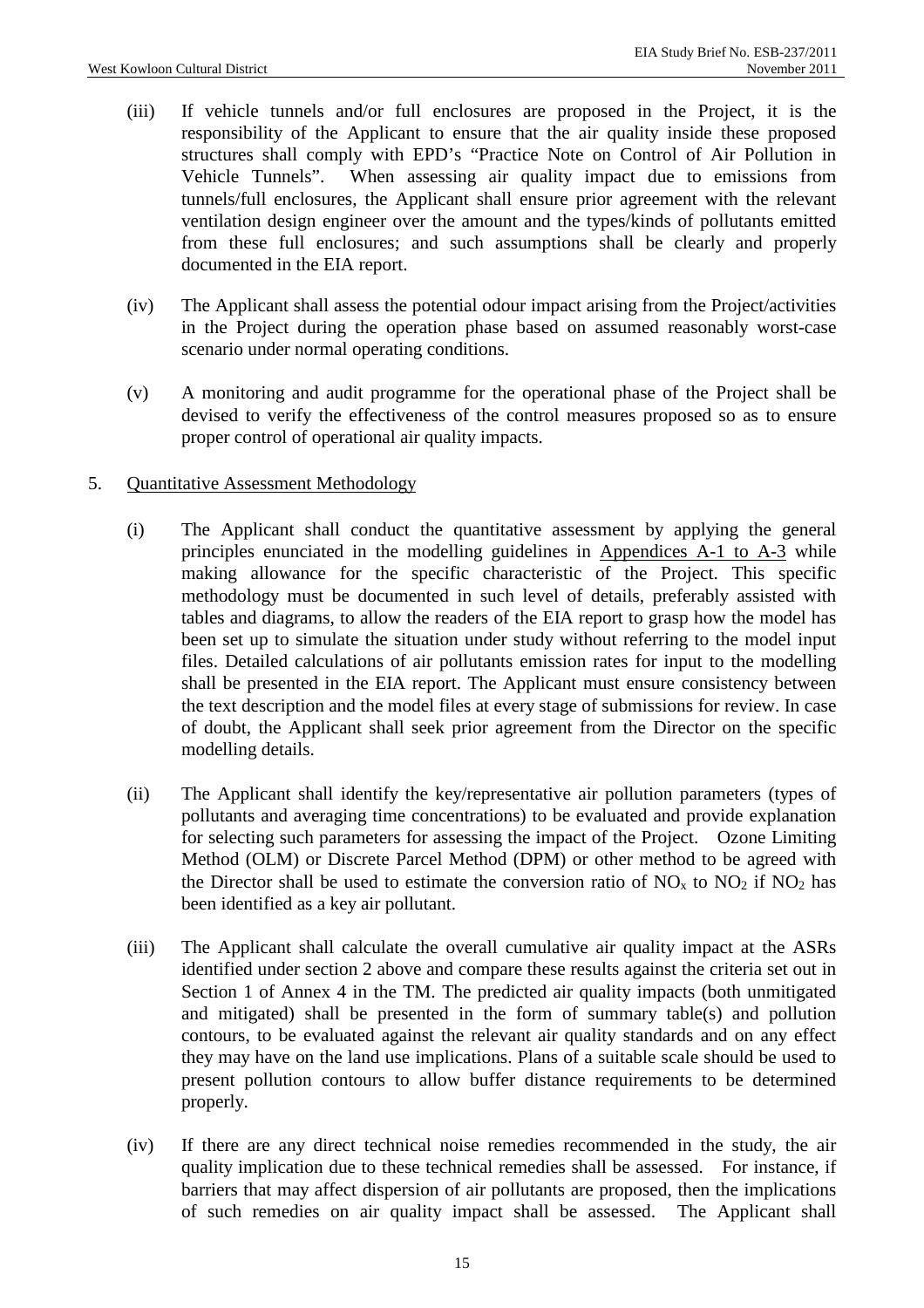highlight clearly the locations and types of agreed noise mitigating measures (where applicable), be they noise barriers and affected ASRs, on contour maps for easy reference.

### 6. Mitigation Measures for Non-compliance

The Applicant shall propose remedies and mitigating measures where the predicted air quality impact exceeds the criteria set in Section 1 of Annex 4 in the TM. These measures and any constraints on future land use planning shall be agreed with the relevant government departments/authorities and documented. The Applicant shall demonstrate quantitatively that the residual impacts after incorporation of the proposed mitigating measures will comply with the criteria stipulated in Section 1 of Annex 4 in the TM.

#### 7. Submission of Model Files

 Input and output file(s) of model run(s) including those files for generating the pollution contours and emission calculation work sheets shall be submitted to the Director in electronic format together with the submission of the EIA report.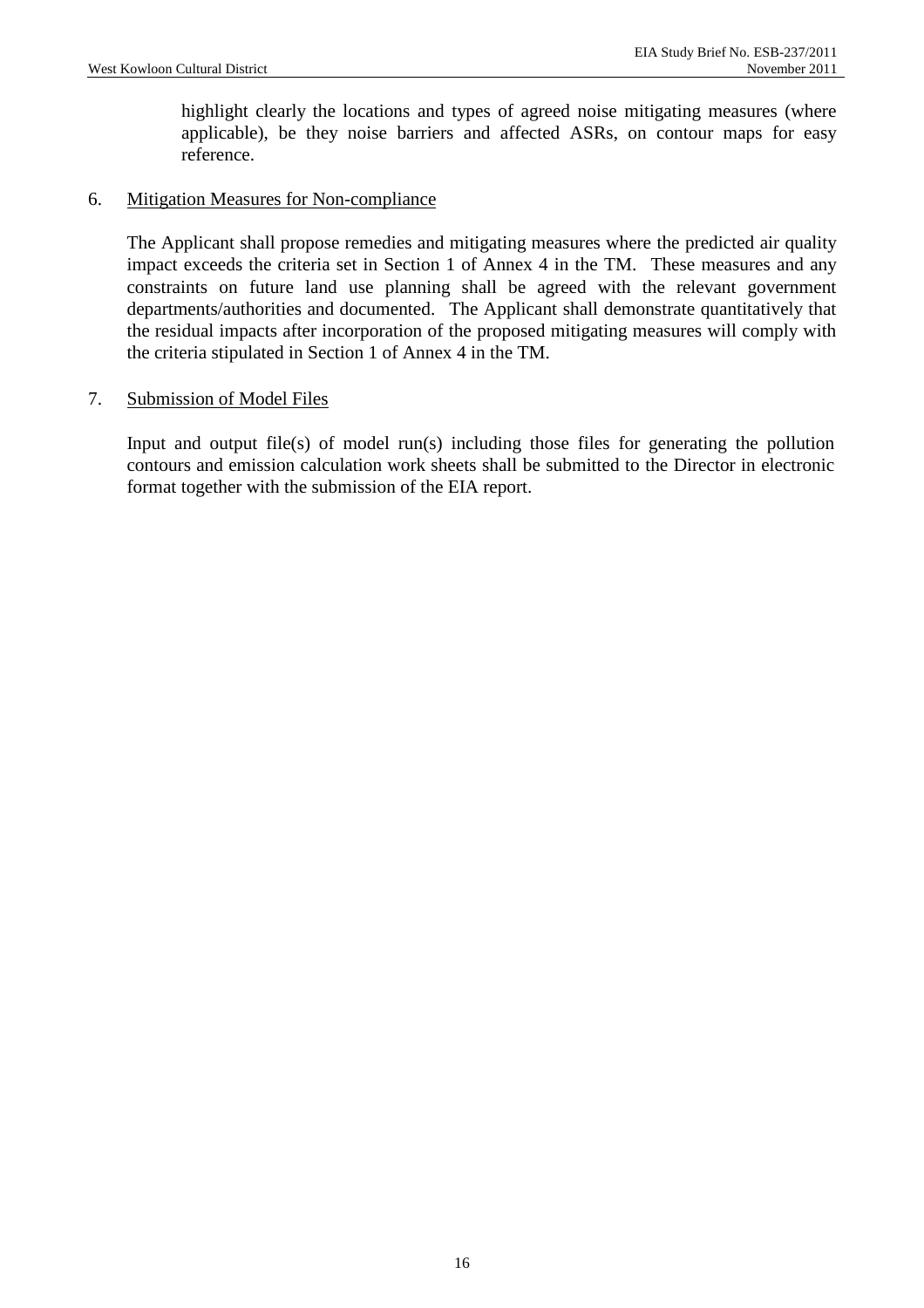## **Appendix A-1**

# **Guidelines on Choice of Models and Model Parameters**

**[***The information contained in this Appendix is meant to assist the Applicant in performing the air quality assessment. The Applicant must exercise professional judgement in applying this general information.***]** 

### **1. Introduction**

1.1 To expedite the review process by the Authority and to assist project proponents or environmental consultants with the conduct of air quality modelling exercises which are frequently called for as part of environmental impact assessment studies, this paper describes the usage and requirements of a few commonly used air quality models.

#### **2. Choice of models**

2.1 The models which have been most commonly used in air quality impact assessments, due partly to their ease of use and partly to the quick turn-around time for results, are of Gaussian type and designed for use in simple terrain under uniform wind flow. There are circumstances when these models are not suitable for ambient concentration estimates and other types of models such as physical, numerical or mesoscale models will have to be used. In situations where topographic, terrain or obstruction effects are minimal between source and receptor, the following Gaussian models can be used to estimate the near-field impacts of a number of source types including dust, traffic and industrial emissions.

| Model   | <b>Applications</b>                                                                                                                                                                       |
|---------|-------------------------------------------------------------------------------------------------------------------------------------------------------------------------------------------|
| FDM     | for evaluating fugitive and open dust source impacts (point, line and area<br>sources)                                                                                                    |
| CALINE4 | for evaluating mobile traffic emission impacts (line sources)                                                                                                                             |
| ISCST3  | for evaluating industrial chimney releases as well as area and volumetric<br>sources (point, area and volume sources); line sources can be<br>approximated by a number of volume sources. |

These frequently used models are also referred to as **Schedule 1** models (see attached list).

- 2.2 Note that both FDM and CALINE4 have a height limit on elevated sources (20 m and 10m, respectively). Source of elevation above these limits will have to be modelled using the ISCST3 model or suitable alternative models. In using the latter, reference should be made to the 'Guidelines on the Use of Alternative Computer Models in Air Quality Assessment'.
- 2.3 The models can be used to estimate both short-term (hourly and daily average) and long-term (annual average) ambient concentrations of air pollutants. The model results, obtained using appropriate model parameters (refer to Section 3) and assumptions, allow direct comparison with the relevant air quality standards such as the Air Quality Objectives (AQOs) for the relevant pollutant and time averaging period.

#### **3. Model input requirements**

- 3.1 Meteorological Data
- 3.1.1 At least 1 year of recent meteorological data (including wind speed, wind direction, stability class, ambient temperature and mixing height) from a weather station either closest to or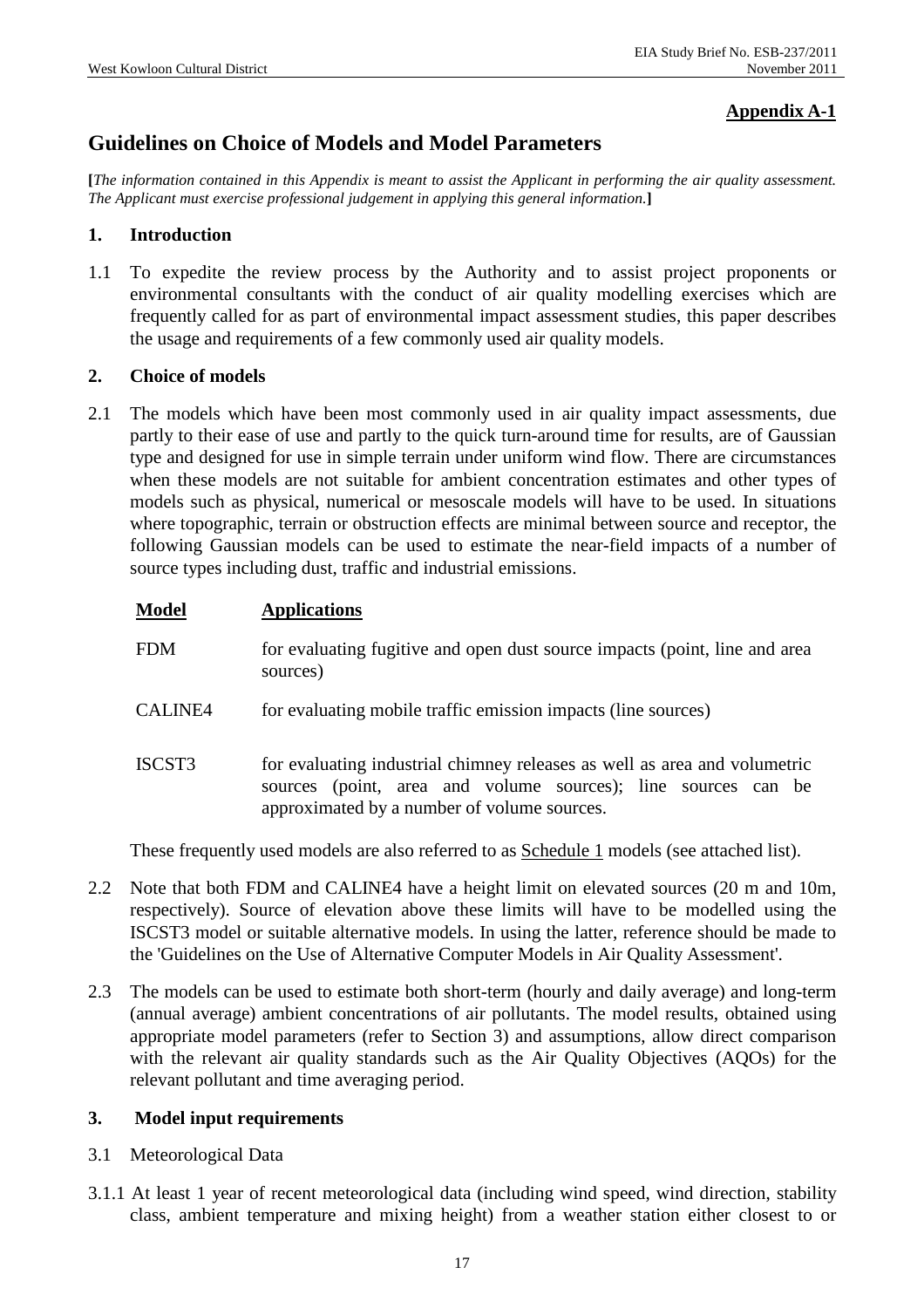having similar characteristics as the study site should be used to determine the highest short-term (hourly, daily) and long-term (annual) impacts at identified air sensitive receivers in that period. The amount of valid data for the period should be no less than 90 percent.

3.1.2 Alternatively, the meteorological conditions as listed below can be used to examine the worst case short-term impacts:

Day time: stability class D; wind speed 1 m/s (at 10m height); worst-case wind angle; mixing height 500 m

Night time: stability class F; wind speed 1 m/s (at 10m height); worst case wind angle; mixing height 500 m

This is a common practice with using the CALINE4 model due to its inability to handle lengthy data set.

- 3.1.3 For situations where, for example, (i) the model (such as CALINE4) does not allow easy handling of one full year of meteorological data; or (ii) model run time is a concern, the followings can be adopted in order to determine the daily and annual average impacts:
	- (i) perform a frequency occurrence analysis of one year of meteorological data to determine the actual wind speed (to the nearest unit of m/s), wind direction (to the nearest  $10^{\circ}$ ) and stability (classes A to F) combinations and their frequency of occurrence;
	- (ii) determine the short term hourly impact under all of the identified wind speed, wind direction and stability combinations; and
	- (iii) apply the frequency data with the short term results to determine the long term (daily / annual) impacts.

Apart from the above, any alternative approach that will capture the worst possible impact values (both short term and long term) may also be considered.

- 3.1.4 Note that the anemometer height (relative to a datum same for the sources and receptors) at which wind speed measurements were taken at a selected station should be correctly entered in the model. These measuring positions can vary greatly from station to station and the vertical wind profile employed in the model can be grossly distorted from the real case if incorrect anemometer height is used. This will lead to unreliable concentration estimates.
- 3.1.5 An additional parameter, namely, the standard deviation of wind direction,  $\sigma_{\theta}$ , needs to be provided as input to the CALINE4 model. Typical values of  $\sigma_{\theta}$  range from 12<sup>o</sup> for rural areas to 24<sup>°</sup> for highly urbanised areas under 'D' class stability. For semi-rural such as new development areas,  $18^{\circ}$  is more appropriate under the same stability condition. The following reference can be consulted for typical ranges of standard deviation of wind direction under different stability categories and surface roughness conditions.

*Ref.(1): Guideline On Air Quality Models (Revised), EPA-450/2-78-027R, United States Environmental Protection Agency, July 1986.*

3.2 Emission Sources

All the identified sources relevant to a process plant or a study site should be entered in the model and the emission estimated based on emission factors compiled in the AP-42 (*Ref. 2*) or other suitable references. The relevant sections of AP-42 and any parameters or assumptions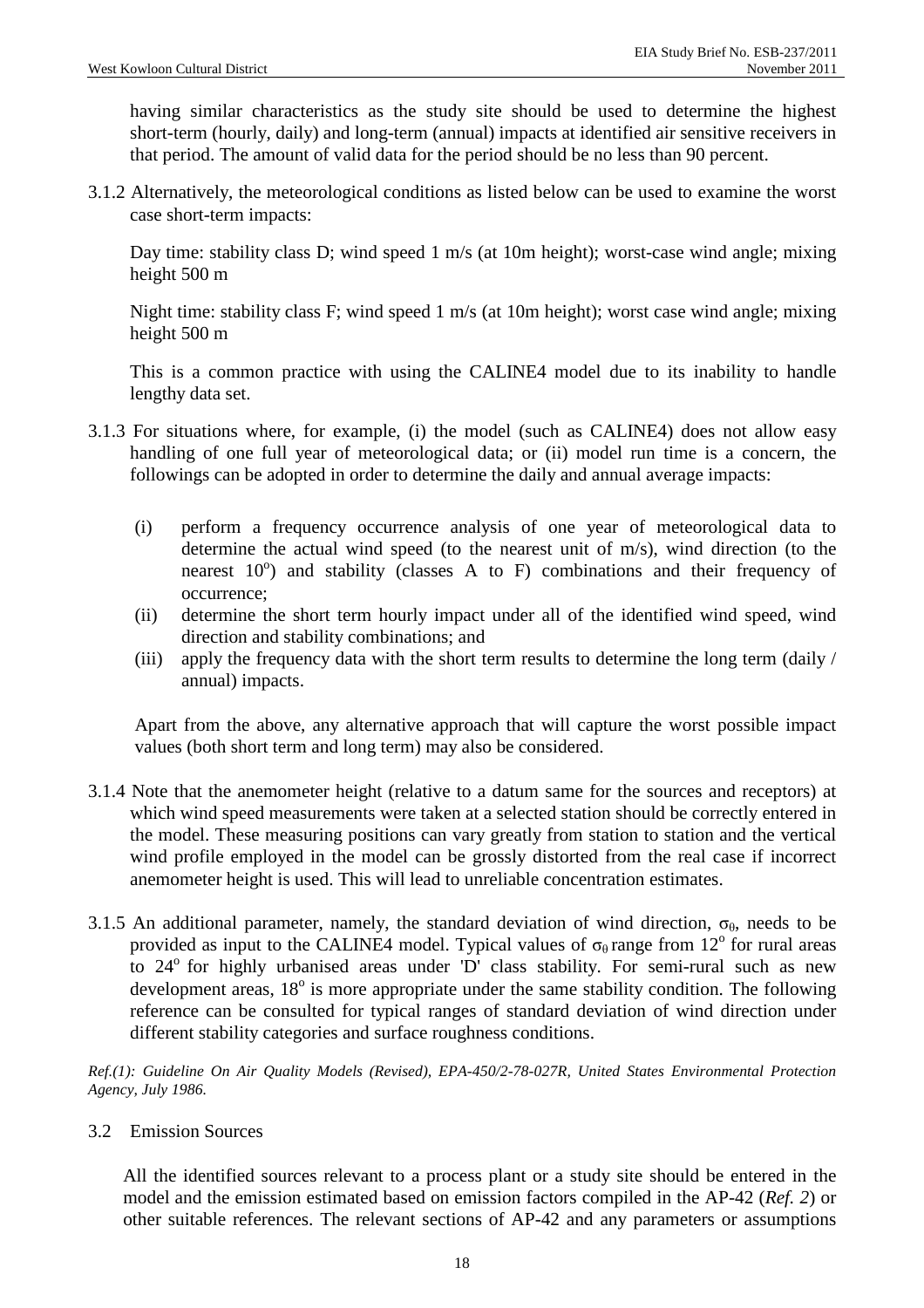used in deriving the emission rates (in units  $g/s$ ,  $g/s/m$  or  $g/s/m<sup>2</sup>$ ) as required by the model should be clearly stated for verification. The physical dimensions, location, release height and any other emission characteristics such as efflux conditions and emission pattern of the sources input to the model should also correspond to site data. If the emission of a source varies with wind speed, the wind speed-dependent factor should be entered.

*Ref.(2): Compilation of Air Pollutant Emission Factors, AP-42, 5th Edition, United States Environmental Protection Agency, January 1995.*

### 3.3 Urban/Rural Classification

Emission sources may be located in a variety of settings. For modelling purposes these are classed as either rural or urban so as to reflect the enhanced mixing that occurs over urban areas due to the presence of buildings and urban heat effects. The selection of either rural or urban dispersion coefficients in a specific application should follow a land use classification procedure. If the land use types including industrial, commercial and residential uses account for 50% or more of an area within 3 km radius from the source, the site is classified as urban; otherwise, it is classed as rural.

3.4 Surface Roughness Height

This parameter is closely related to land use characteristics of a study area and associated with the roughness element height. As a first approximation, the surface roughness can be estimated as 3 to 10 percent of the average height of physical structures. Typical values used for urban and new development areas are 370 cm and 100 cm, respectively.

#### 3.5 Receptors

These include discrete receptors representing all the identified air sensitive receivers at their appropriate locations and elevations and any other discrete or grid receptors for supplementary information. A receptor grid, whether Cartesian or Polar, may be used to generate results for contour outputs.

#### 3.6 Particle Size Classes

In evaluating the impacts of dust-emitting activities, suitable dust size categories relevant to the dust sources concerned with reasonable breakdown in TSP  $\ll$  30  $\mu$ gm) and RSP  $\ll$  10  $\mu$ gm) compositions should be used.

#### 3.7  $NO<sub>2</sub>$  to NOx Ratio

The conversion of NOx to  $NO<sub>2</sub>$  is a result of a series of complex photochemical reactions and has implications on prediction of near field impacts of traffic emissions. Until further data are available, three approaches are currently acceptable in the determination of  $NO<sub>2</sub>$ :

- (a) Ambient Ratio Method (ARM) assuming 20% of NOx to be  $NO<sub>2</sub>$ ; or
- (b) Discrete Parcel Method (DPM, available in the CALINE4 model); or
- (c) Ozone Limiting Method (OLM) assuming the tailpipe  $NO<sub>2</sub>$  emission to be 7.5% of NOx and the background ozone concentration to be in the range of 57 to 68  $\mu$ g/m<sup>3</sup> depending on the land use type (see also EPD reference paper 'Guidelines on Assessing the 'TOTAL' Air Quality Impacts').

#### 3.8 Odour Impact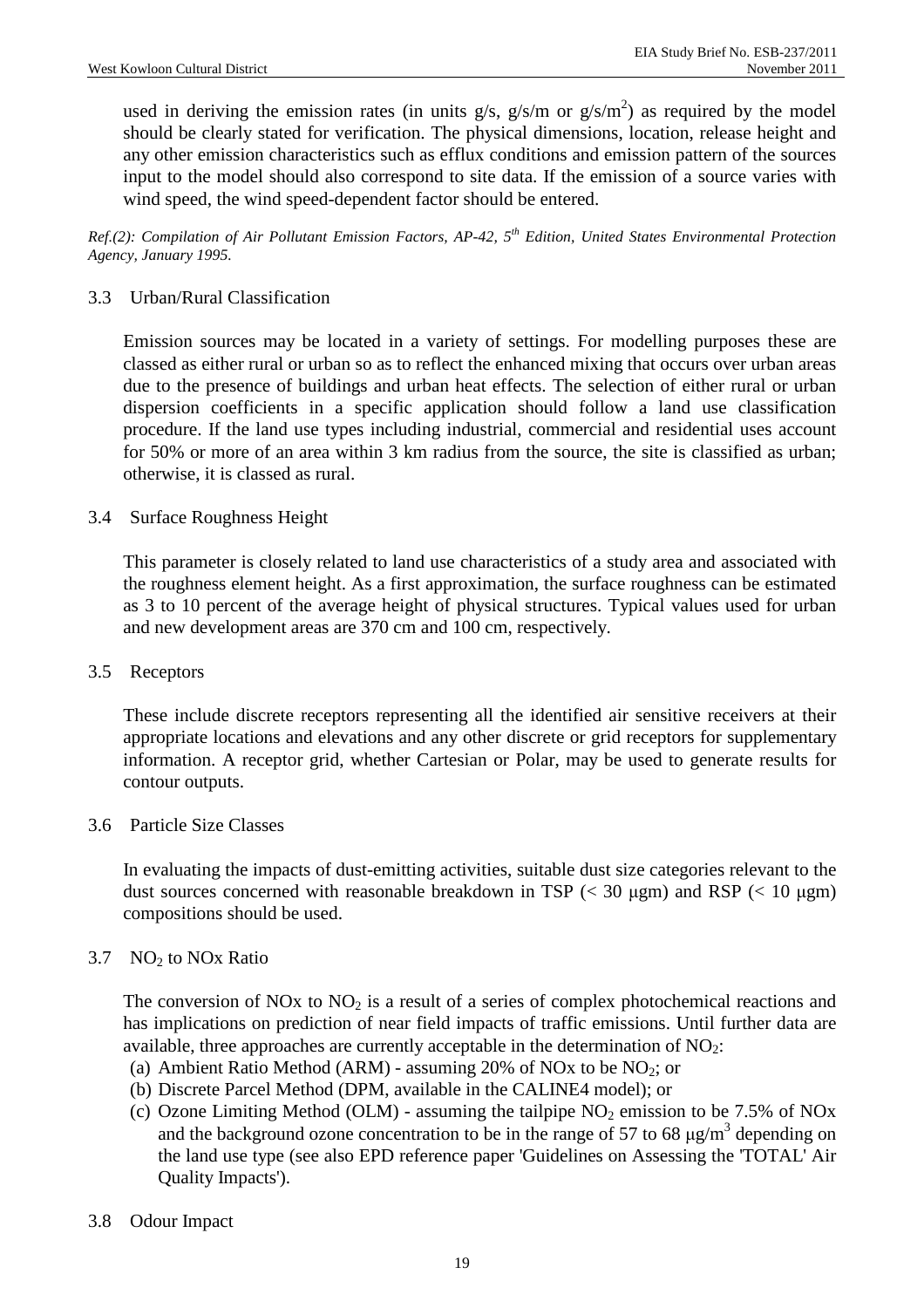In assessing odour impacts, a much shorter time-averaging period of 5 seconds is required due to the shorter exposure period tolerable by human receptors. Conversion of model computed hourly average results to 5-second values is therefore necessary to enable comparison against recommended standard. The hourly concentration is first converted to 3-minute average value according to a power law relationship which is stability dependent (*Ref. 3*) and a result of the statistical nature of atmospheric turbulence. Another conversion factor (10 for unstable conditions and 5 for neutral to stable conditions) is then applied to convert the 3-minute average to 5-second average (*Ref. 4*). In summary, to convert the hourly results to 5-second averages, the following factors can be applied:

| <b>Stability Category</b> | <b>1-hour to 5-sec Conversion Factor</b> |
|---------------------------|------------------------------------------|
| A & B                     | 45                                       |
| $\mathcal{C}$             | 27                                       |
| D                         | Q                                        |

Under 'D' class stability, the 5-second concentration is approximately 10 times the hourly average result. Note, however, that the combined use of such conversion factors together with the ISCST results may not be suitable for assessing the extreme close-up impacts of odour sources.

*Ref.(3): Richard A. Duffee, Martha A. O' Brien and Ned Ostojic, 'Odor Modeling - Why and How', Recent Developments and Current Practices in Odor Regulations, Controls and Technology, Air & Waste Management Association, 1991.* 

*Ref.(4): A.W.C. Keddie, 'Dispersion of Odours', Odour Control - A Concise Guide, Warren Spring Laboratory, 1980.*

#### 3.9 Plume Rise Options

The ISCST3 model provides by default a list of the U.S. regulatory options for concentration calculations. These are all applicable to the Hong Kong situations except for the 'Final Plume Rise' option. As the distance between sources and receptors are generally fairly close, the non-regulatory option of 'Gradual Plume Rise' should be used instead to give more accurate estimate of near-field impacts due to plume emission. However, the 'Final Plume Rise' option may still be used for assessing the impacts of distant sources.

#### 3.10 Portal Emissions

These include traffic emissions from tunnel portals and any other similar openings and are generally modelled as volume sources according to the PIARC 91 (or more up-to-date version) recommendations (*Ref. 5*, section III.2). For emissions arising from underpasses or any horizontal openings of the like, these are treated as area or point sources depending on the source physical dimensions. In all these situations, the ISCST3 model or more sophisticated models will have to be used instead of the CALINE4 model. In the case of portal emissions with significant horizontal exit velocity which cannot be handled by the ISCST3 model, the impacts may be estimated by the TOP model (*Ref. 6*) or any other suitable models subject to prior agreement with EPD. The EPD's '*Guidelines on the Use of Alternative Computer Models in Air Quality Assessment*' should also be referred to.

*Ref.(5): XIXth World Road Congress Report, Permanent International Association of Road Congresses (PIARC), 1991. Ref.(6): N. Ukegunchi, H. Okamoto and Y. Ide "Prediction of vehicular emission pollution around a tunnel mouth", Proceedings 4th International Clean Air Congress, pp. 205-207, Tokyo, 1977*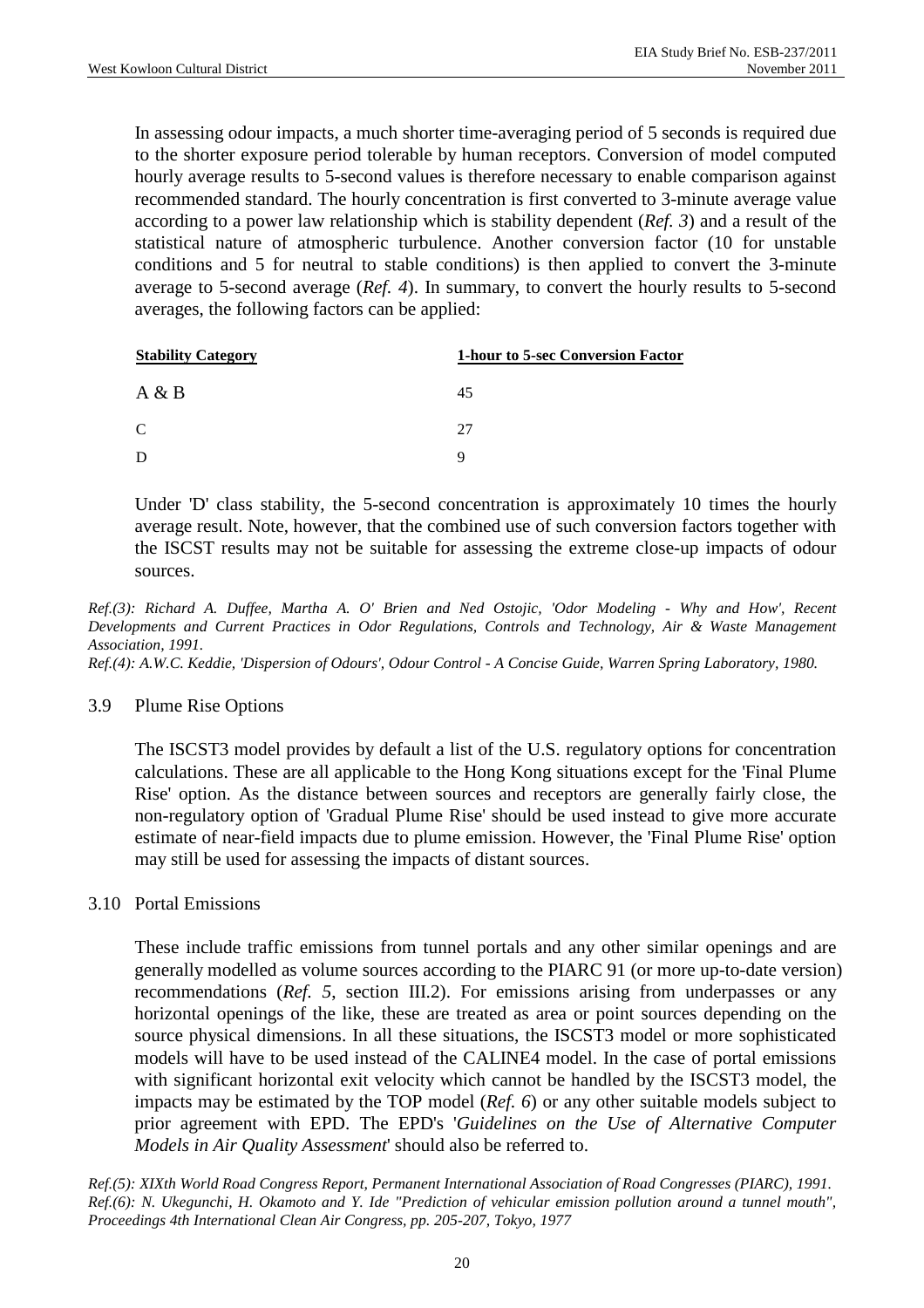### 3.11 Background Concentrations

Background concentrations are required to account for far-field sources which cannot be estimated by the model. These values, to be used in conjunction with model results for assessing the total impacts, should be based on long term average of monitoring data at location representative of the study site. Refer to EPD reference paper 'Guidelines on Assessing the 'TOTAL' Air Quality Impacts' for further information.

### 3.12 Output

The highest short-term and long-term averages of pollutant concentrations at prescribed receptor locations are output by the model and to be compared against the relevant air quality standards specified for the relevant pollutant. Contours of pollutant concentration are also required for indicating the general impacts of emissions over a study area.

Copies of model files in electronic format should also be provided for EPD's reference.

**-------------------------------------------------------------------------------------------------------------------** 

#### **Schedule 1**

## **Air Quality Models Generally Accepted by Hong Kong Environmental Protection Department For Regulatory Applications as at 1 July 1998\***

**Industrial Source Complex Dispersion Model - Short Term Version 3 (ISCST3)** or the latest version developed by U.S. Environmental Protection Agency (USEPA) **California Line Source Dispersion Model Version 4 (CALINE4)** or the latest version developed by Department of Transportation, State of California, U.S.A.

**Fugitive Dust Model (FDM)** or the latest version developed by USEPA.

\* EPD is continually reviewing the latest development in air quality models and will update this Schedule accordingly.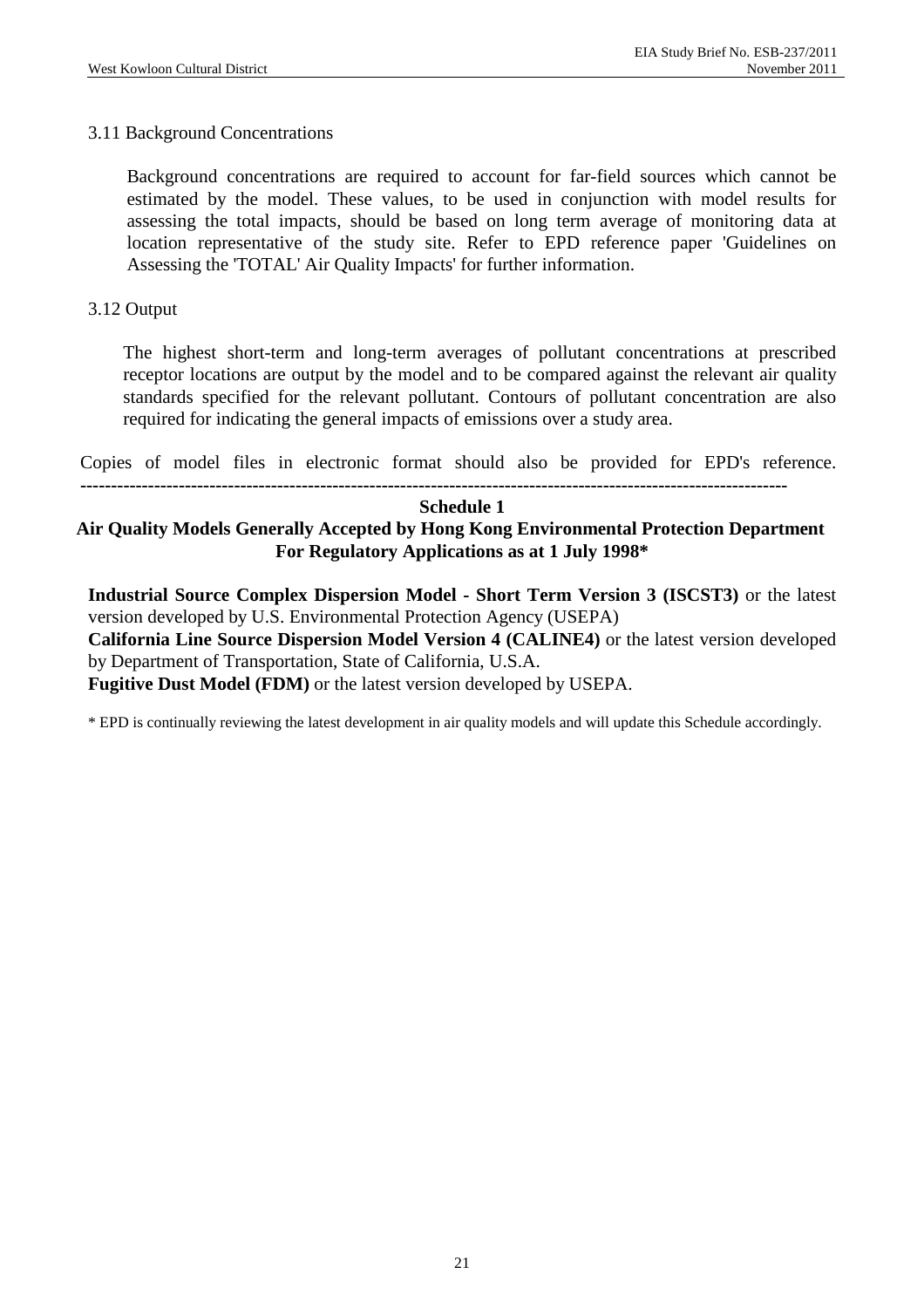## **Appendix A-2**

# **Guidelines on Assessing the "Total" Air Quality Impacts**

**[***The information contained in this Appendix is meant to assist the Applicant in performing the air quality assessment. The Applicant must exercise professional judgement in applying this general information.***]** 

### **1. Total Impacts - 3 Major Contributions**

1.1 In evaluating the air quality impacts of a proposed project upon air sensitive receivers, contributions from three classes of emission sources depending on their distance from the site should be considered. These are:

| Primary contributions:   | project induced                                                            |
|--------------------------|----------------------------------------------------------------------------|
| Secondary contributions: | pollutant-emitting activities in the immediate neighbourhood               |
| Other contributions:     | pollution not accounted for by the previous two (Background contributions) |

#### **2. Nature of Emissions**

#### 2.1 Primary contributions

In most cases, the project-induced emissions are fairly well defined and quite often (but not necessarily) the major contributor to local air quality impacts. Examples include those due to traffic network, building or road construction projects.

#### 2.2 Secondary contributions

Within the immediate neighbourhood of the project site, there are usually pollutant emitting activities contributing further to local air quality impacts. For most local scale projects, any emission sources in an area within 500m radius of the project site with notable impacts should be identified and included in an air quality assessment to cover the short-range contributions. In the exceptional cases where there is one or more significant sources nearby, the study area may have to be extended or alternative estimation approach employed to ensure these impacts are reasonably accounted for.

2.3 Background contributions

The above two types of emission contributions should account for, to a great extent, the air quality impacts upon local air sensitive receivers, which are often amenable to estimation by the 'Gaussian Dispersion' type of models. However, a background air quality level should be prescribed to indicate the baseline air quality in the region of the project site, which would account for any pollution not covered by the two preceding contributions. The emission sources contributing to the background air quality would be located further afield and not easy to identify. In addition, the transport mechanism by which pollutants are carried over long distances (ranging from 1km up to tens or hundreds of kms) is rather complex and cannot be adequately estimated by the 'Gaussian' type of models.

## **3. Background Air Quality - Estimation Approach**

3.1 The approach

In view of the difficulties in estimating background air quality using the air quality models currently available, an alternative approach based on monitored data is suggested. The essence of this approach is to adopt the long-term (5-year) averages of the most recent monitored air quality data obtained by EPD. These background data would be reviewed yearly or biennially depending on the availability of the monitored data. The approach is a first attempt to provide a reasonable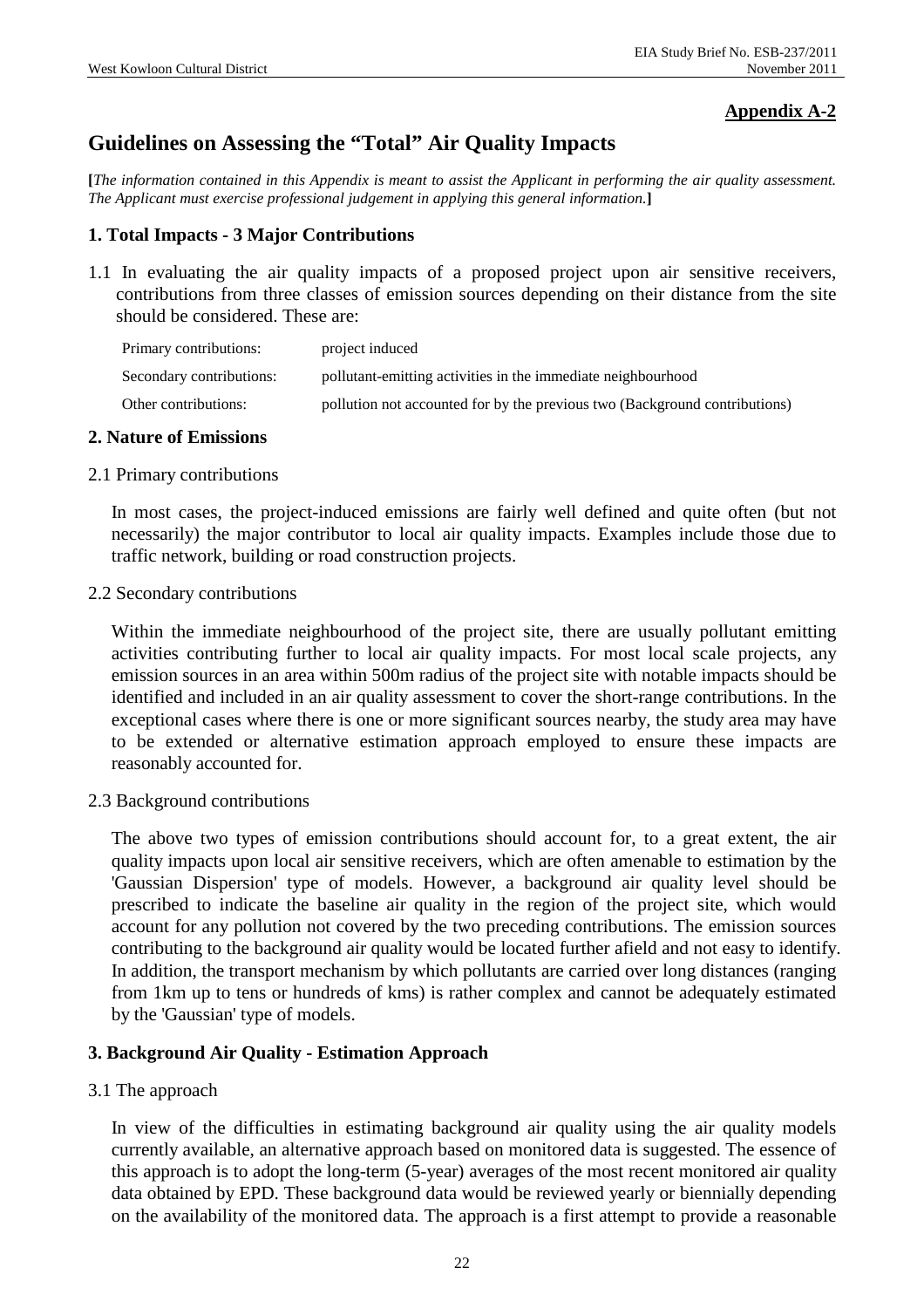estimate of the background air quality level for use in conjunction with EIA air quality assessment to address the cumulative impacts upon a locality. This approach may be replaced or supplemented by superior modelling efforts such as that entailed in PATH (Pollutants in the Atmosphere and their Transport over Hong Kong), a comprehensive territory-wide air quality modelling system currently being developed for Hong Kong. Notwithstanding this, the present approach is based on measured data and their long term regional averages; the background values so derived should therefore be indicative of the present background air quality. In the absence of any other meaningful way to estimate a background air quality for the future, this present background estimate should also be applied to future projects as a first attempt at a comprehensive estimate until a better approach is formulated.

3.2 Categorisation

The monitored air quality data, by 'district-averaging' are further divided into three categories, viz, Urban, Industrial and Rural/New Development. The background pollutant concentrations to be adopted for a project site would depend on the geographical constituency to which the site belongs. The categorisation of these constituencies is given in Section 3.4. The monitoring stations suggested for the 'district-averaging' (arithmetic means) to derive averages for the three background air quality categories are listed as follows:

Urban: Kwun Tong, Sham Shui Po, Tsim Sha Tsui and Central/Western Industrial: Kwun Tong, Tsuen Wan and Kwai Chung Rural/New Development: Sha Tin, Tai Po, Junk Bay, Hong Kong South and Yuen Long

The averaging would make use of data from the above stations wherever available. The majority of the monitoring stations are located some 20m above ground.

#### 3.3 Background pollutant values

Based on the above approach, background values for the 3 categories have been obtained for a few major air pollutants as follows:

| <b>POLLUTANT</b> | <b>URBAN</b> | <b>INDUSTRIAL</b> | <b>RURAL/NEW</b><br><b>DEVELOPMENT</b> |
|------------------|--------------|-------------------|----------------------------------------|
| NO <sub>2</sub>  | 59           | 57                | 39                                     |
| SO <sub>2</sub>  | 21           | 26                | 13                                     |
| $O_3$            | 62           | 68                | 57                                     |
| <b>TSP</b>       | 98           | 96                |                                        |

All units are in micrograms per cubic metre. The above values are derived from 1992 to 1996 annual averages with the exception of ozone which represent annual average of daily hourly maximum values for year 1996.

In cases where suitable air quality monitoring data representative of the study site such as those obtained from a nearby monitoring station or on-site sampling are not available for the prescription of background air pollution levels, the above tabulated values can be adopted instead. Strictly speaking, the suggested values are only appropriate for long term assessment. However, as an interim measure and until a better approach is formulated, the same values can also be used for short term assessment. This implies that the short term background values will be somewhat under-estimated, which compensates for the fact that some of the monitoring data are inherently influenced by secondary sources because of the monitoring station location.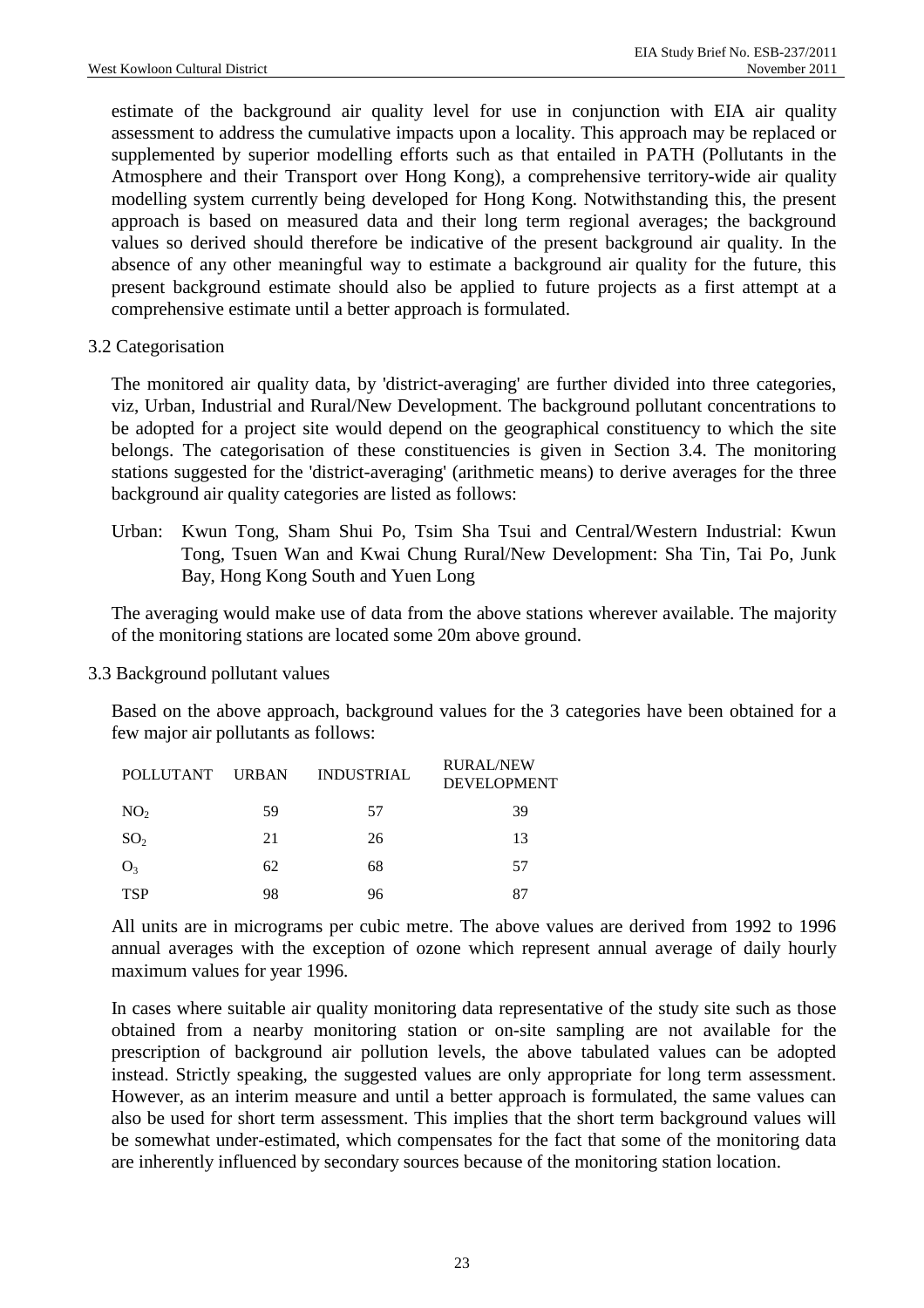Indeed, if good quality on-site sampling data which cover at least one year period are available, these can be used to derive both the long term (annual) and short term (daily / hourly) background values, the latter are usually applied on an hour to hour, day to day basis.

### 3.4 Site categories

The categories to which the 19 geographical constituencies belong are listed as follows:

| <b>DISTRICT</b>   | AIR QUALITY CATEGORY         |
|-------------------|------------------------------|
| Islands           | <b>Rural/New Development</b> |
| Southern          | <b>Rural/New Development</b> |
| Eastern           | Urban                        |
| Wan Chai          | Urban                        |
| Central & Western | Urban                        |
| Sai Kung          | <b>Rural/New Development</b> |
| <b>Kwun Tong</b>  | Industrial                   |
| Wong Tai Sin      | Urban                        |
| Kowloon City      | Urban                        |
| Yau Tsim          | Urban                        |
| Mong Kok          | Urban                        |
| Sham Shui Po      | Urban                        |
| Kwai Tsing        | Industrial                   |
| Sha Tin           | <b>Rural/New Development</b> |
| Tsuen Wan         | Industrial                   |
| Tuen Mun          | <b>Rural/New Development</b> |
| Tai Po            | <b>Rural/New Development</b> |
| Yuen Long         | <b>Rural/New Development</b> |
| Northern          | <b>Rural/New Development</b> |

#### 3.5 Provisions for "double-counting"

The current approach is, by no means, a rigorous treatment of background air quality but aims to provide an as-realistic-as-possible approximation based on limited field data. 'Double-counting' of 'secondary contributions' may be apparent through the use of such 'monitoring-based' background data as some of the monitoring stations are of close proximity to existing emission sources. 'Primary contributions' due to a proposed project (which is yet to be realised) will not be double-counted by such an approach. In order to avoid over-estimation of background pollutant concentrations, an adjustment to the values given in section 3.3 is possible and optional by multiplying the following factor:

 $(1.0 - E_{\text{Secondary contributions}}/E_{\text{Teritory}})$  where E stands for emission.

The significance of this factor is to eliminate the fractional contribution to background pollutant level of emissions due to 'secondary contributions' out of those from the entire territory. In most cases, this fractional contribution to background pollutant levels by the secondary contributions is minimal.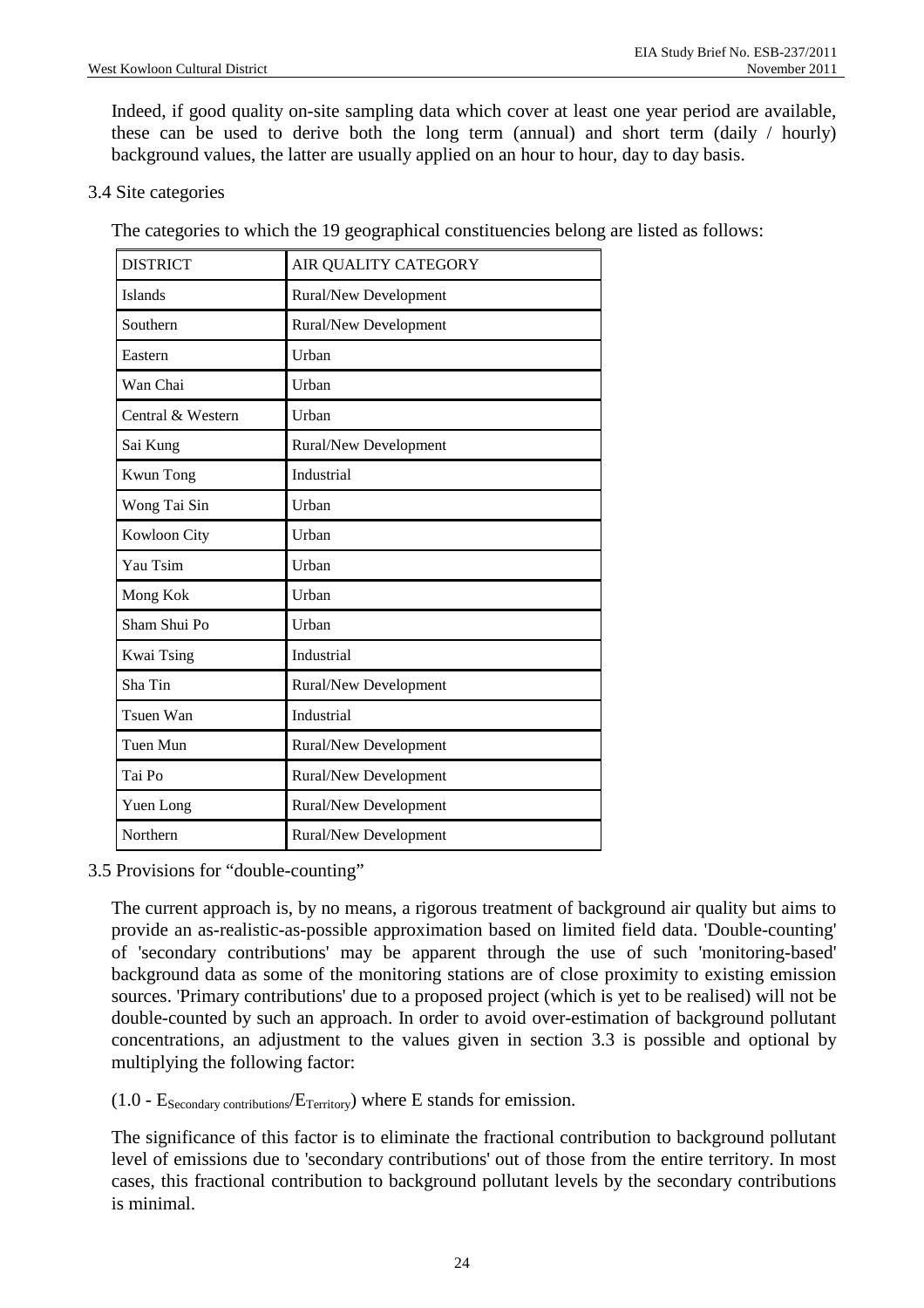## **4. Conclusions**

4.1 The above described approach to estimating the total air quality impacts of a proposed project, in particular the background pollutant concentrations for air quality assessment, should be adopted with immediate effect. Use of short term monitoring data to prescribe the background concentrations is no longer acceptable.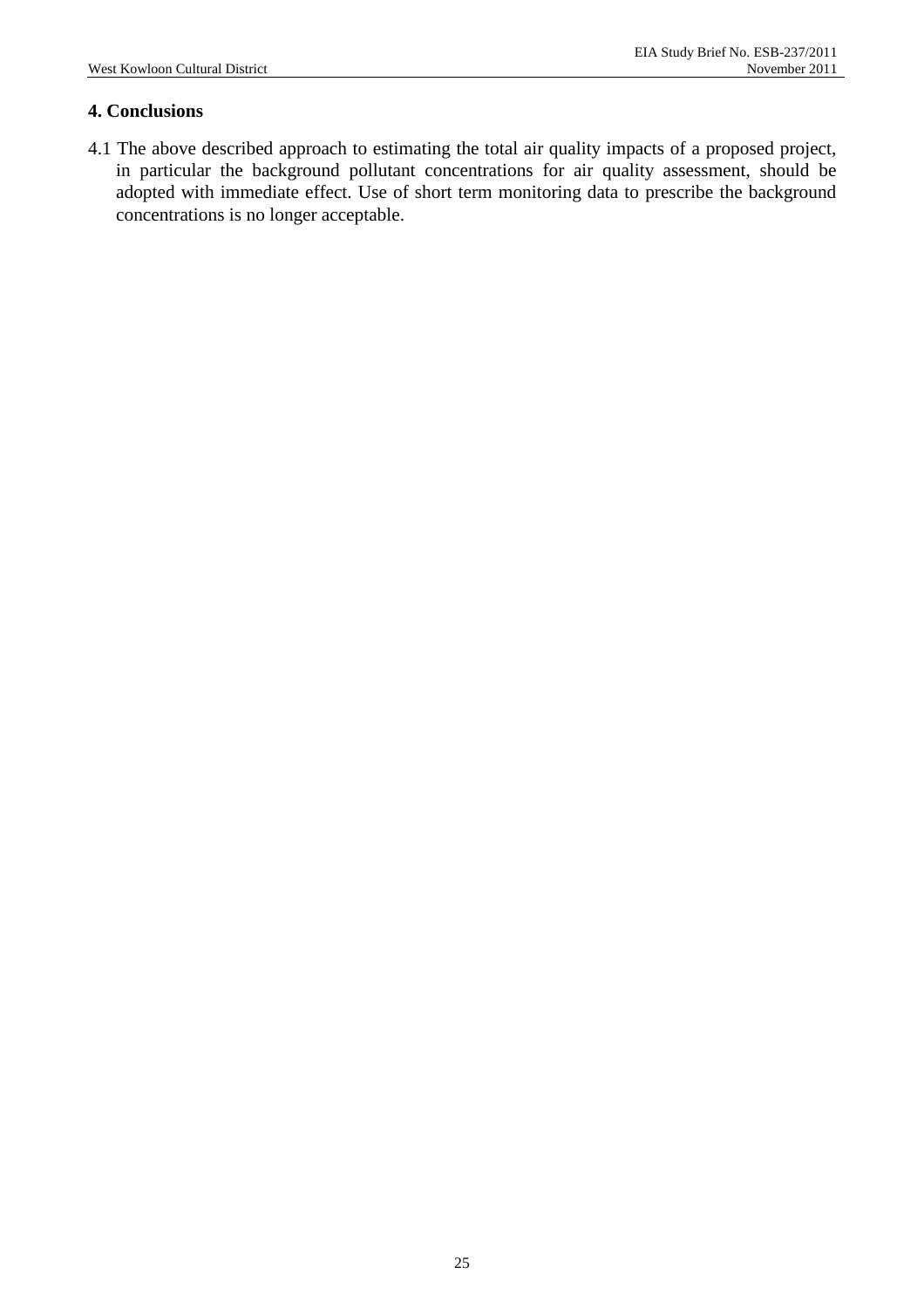### **Appendix A-3**

## **Guidelines on the Use of Alternative Computer Models in Air Quality Assessment**

**[***The information contained in this Appendix is meant to assist the Applicant in performing the air quality assessment. The Applicant must exercise professional judgement in applying this general information.***]** 

#### **1. Background**

- 1.1 In Hong Kong, a number of Gaussian plume models are commonly employed in regulatory applications such as application for specified process licences and environmental impact assessments (EIAs). These frequently used models (as listed in Schedule 1 attached; hereafter referred to as Schedule 1 models) have no regulatory status but form the basic set of tools for local-scale air quality assessment in Hong Kong.
- 1.2 However, no single model is sufficient to cover all situations encountered in regulatory applications. In order to ensure that the best model available is used for each regulatory application and that a model is not arbitrarily applied, the project proponent (and/or its environmental consultants) should assess the capabilities of various models available and adopt one that is most suitable for the project concerned.
- 1.3 Examples of situations where the use of an alternative model is warranted include:
	- (i) complexity of situation to be modelled far exceeds capability of Schedule 1 models; and
	- (ii) performance of an alternative model is comparable or better than the Schedule 1 models.
- 1.4 This paper outlines the demonstration / submission required in order to support the use of an alternative air quality model for regulatory applications for Hong Kong.

#### **2. Required Demonstration / Submission**

- 2.1 Any model that is proposed for air quality applications and not listed amongst the Schedule 1 models will be considered by EPD on a case-by-case basis. In such cases, the proponent will have to provide the followings for EPD's review:
	- (i) Technical details of the proposed model; and
	- (ii) Performance evaluation of the proposed model

Based on the above information, EPD will determine the acceptability of the proposed model for a specific or general applications. The onus of providing adequate supporting materials rests entirely with the proponent.

- 2.2 To provide technical details of the proposed model, the proponent should submit documents containing at least the following information:
	- (i) mathematical formulation and data requirements of the model;
	- (ii) any previous performance evaluation of the model; and
	- (iii) a complete set of model input and output file(s) in commonly used electronic format.
- 2.3 On performance evaluation, the required approach and extent of demonstration varies depending on whether a Schedule 1 model is already available and suitable in simulating the situation under consideration. In cases where no Schedule 1 model is found applicable, the proponent must demonstrate that the proposed model passes the screening test as set out in USEPA Document "Protocol for Determining the Best Performing Model"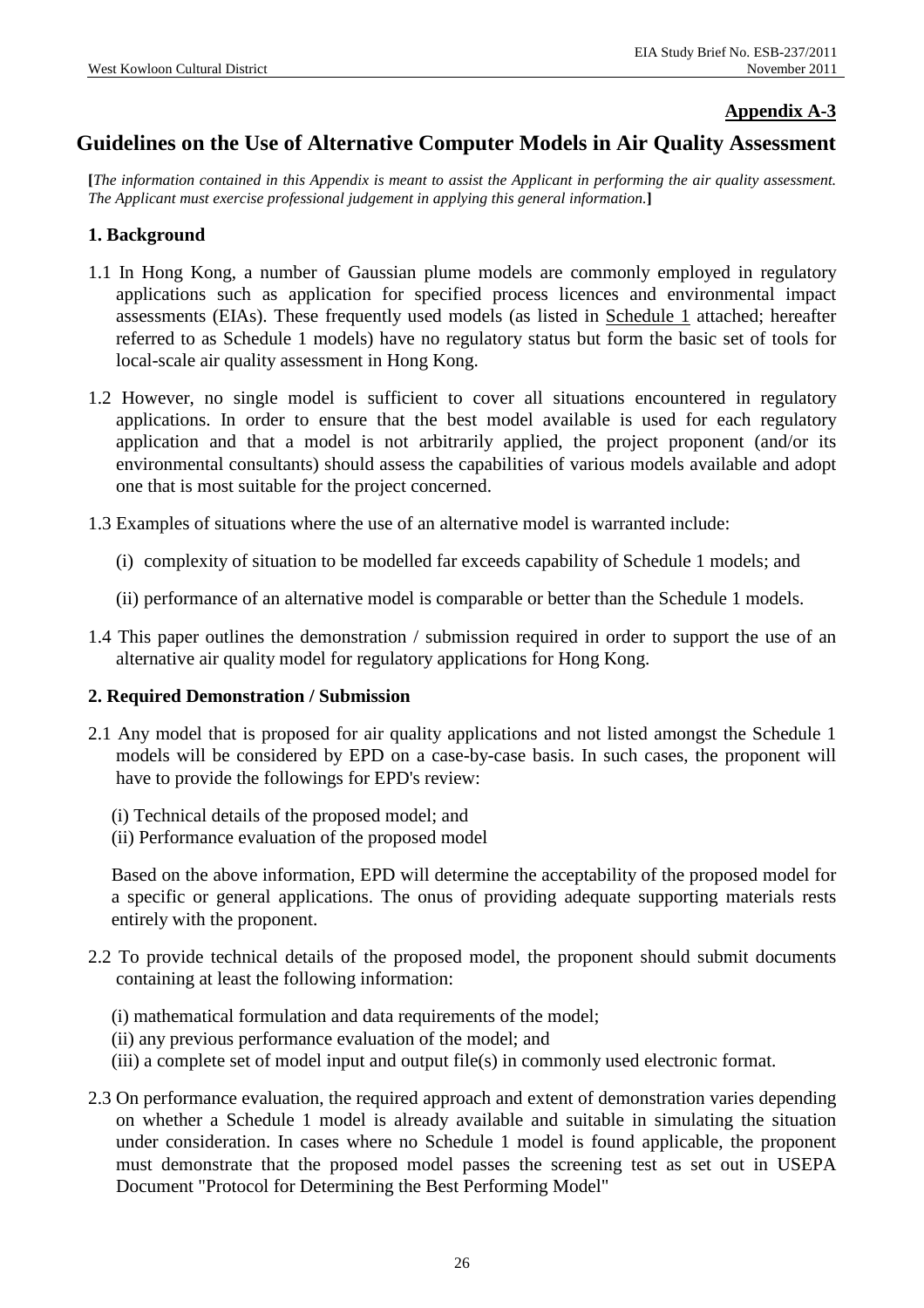- 2.4 For cases where a Schedule 1 model is applicable to the project under consideration but an alternative model is proposed for use instead, the proponent must demonstrate either that
	- (i) the highest and second highest concentrations predicted by the proposed model are within 2 percent of the estimates obtained from an applicable Schedule 1 model (with appropriate options chosen) for all receptors for the project under consideration; or
	- (ii) the proposed model has superior performance against an applicable Schedule 1 model based on the evaluation procedure set out in USEPA Document "Protocol for Determining the Best Performing Model"
- 2.5 Should EPD find the information on technical details alone sufficient to indicate the acceptability of the proposed model, information on further performance evaluation as specified in Sections 2.3 and 2.4 above would not be necessary.
- 2.6 If the proposed model is an older version of one of the Schedule 1 models or was previously included in Schedule 1, the technical documents mentioned in Section 2.2 are normally not required. However, a performance demonstration of equivalence as stated in Section 2.4 (i) would become necessary.
- 2.7 If EPD is already in possession of some of the documents that describe the technical details of the proposed model, submission of the same by the proponent is not necessary. The proponent may check with EPD to avoid sending in duplicate information.

#### **Schedule 1 - Air Quality Models Generally Accepted by Hong Kong Environmental Protection Department For Regulatory Applications as at 1 July 1998\***

**Industrial Source Complex Dispersion Model - Short Term Version 3 (ISCST3)** or the latest version developed by U.S. Environmental Protection Agency (USEPA)

**California Line Source Dispersion Model Version 4 (CALINE4)** or the latest version developed by Department of Transportation, State of California, U.S.A.

**Fugitive Dust Model (FDM)** or the latest version developed by USEPA.

**\*** EPD is continually reviewing the latest development in air quality models and will update this Schedule accordingly.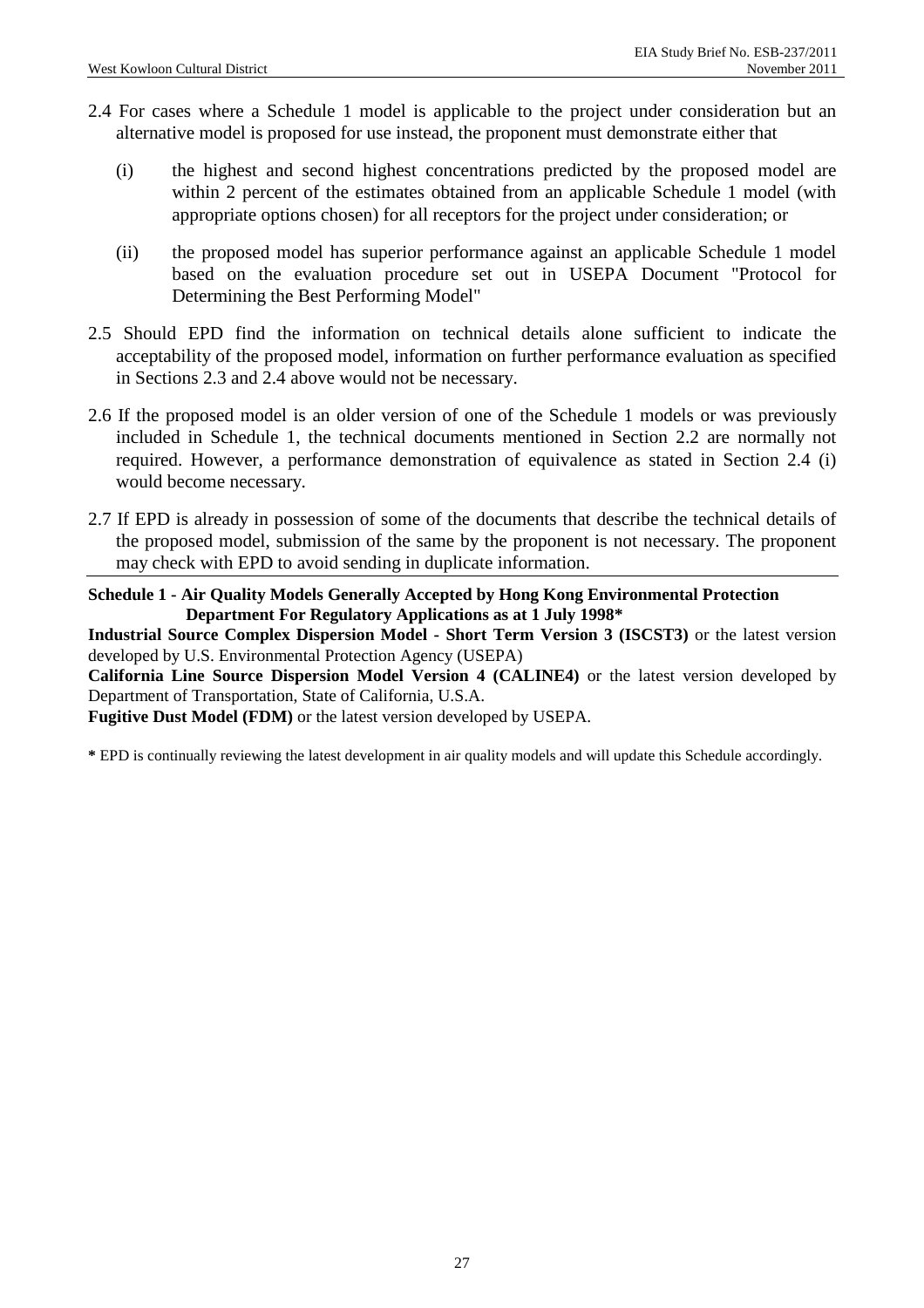## **Appendix B**

**Not Used**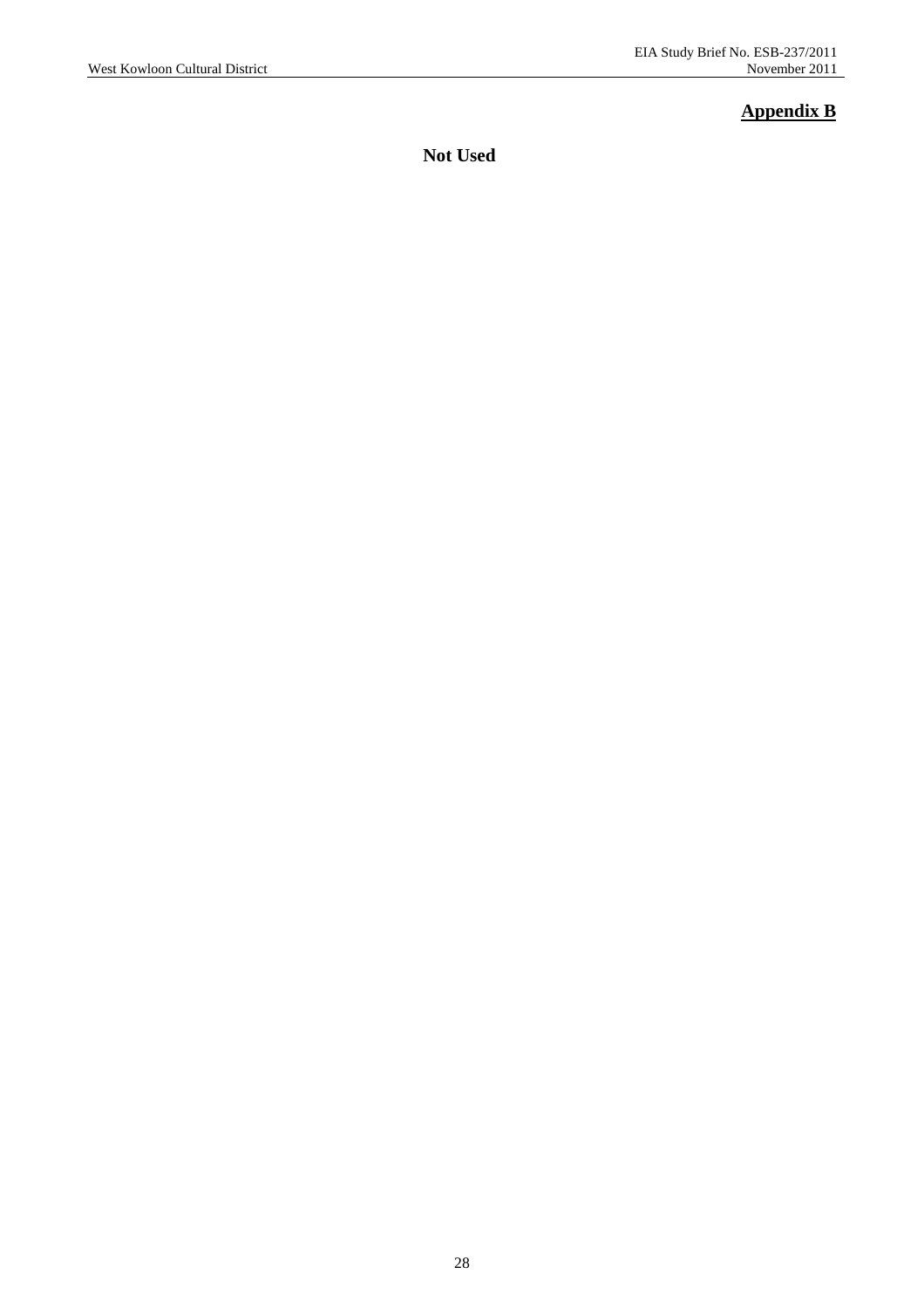#### **Appendix C**

### **Requirements for Noise Impact Assessment**

The noise impact assessment shall include the following:

#### 1. Provision of Background Information and Existing Noise Levels

The Applicant shall provide background information relevant to the Project, e.g. relevant previous or current studies. Unless required for determining the planning standards, e.g. those for planning of fixed noise sources, no existing noise levels are particularly required.

#### 2. Identification of Noise Sensitive Receivers

- (i) The Applicant shall refer to Annex 13 of the TM when identifying the NSRs. The NSRs shall include existing NSRs and planned/committed noise sensitive developments and uses earmarked on the relevant Outline Zoning Plans, Development Permission Area Plans, Outline Development Plans, Layout Plans and other relevant published land use plans, including plans and drawings published by Lands Department and any land use and development applications approved by the Town Planning Board. Photographs of existing NSRs shall be appended to the EIA report.
- (ii) The Applicant shall select assessment points to represent identified NSRs for carrying out quantitative noise assessment described below. The assessment points shall be agreed by the Director prior to the quantitative noise assessment and may be varied subject to the best and latest information available during the course of the EIA study. A map showing the location and description such as name of building, use, and floor of each and every selected assessment point shall be given. For planned noise sensitive land uses without committed site layouts, the Applicant should use the relevant planning parameters to work out representative site layouts for operational noise assessment purpose. However, such assumptions together with any constraints identified, such as setback of building, building orientation, extended podium, shall be agreed by the relevant responsible parties including Planning Department and Lands Department in accordance with section 6.3 of Annex 13 of the TM.

#### 3. Provision of an Emission Inventory of the Noise Sources

 The Applicant shall provide an inventory of noise sources including representative construction equipment for construction noise assessment, and traffic flow/fixed plant equipment, as appropriate, for operational noise assessment. Confirmation of the validity of the inventory shall be obtained from the relevant government departments/authorities and documented in the EIA report.

#### 4. Construction Noise Assessment

- (i) The assessment shall cover the cumulative noise impacts due to the construction works of the Project and other concurrent projects identified during the course of the EIA study.
- (ii) The Applicant shall carry out assessment of noise impact from construction (excluding percussive piling) of the Project during daytime, i.e. 7am to 7pm, on weekdays other than general holidays in accordance with methodology in paragraphs 5.3 and 5.4 of Annex 13 of the TM. The criteria in Table 1B of Annex 5 of TM shall be adopted in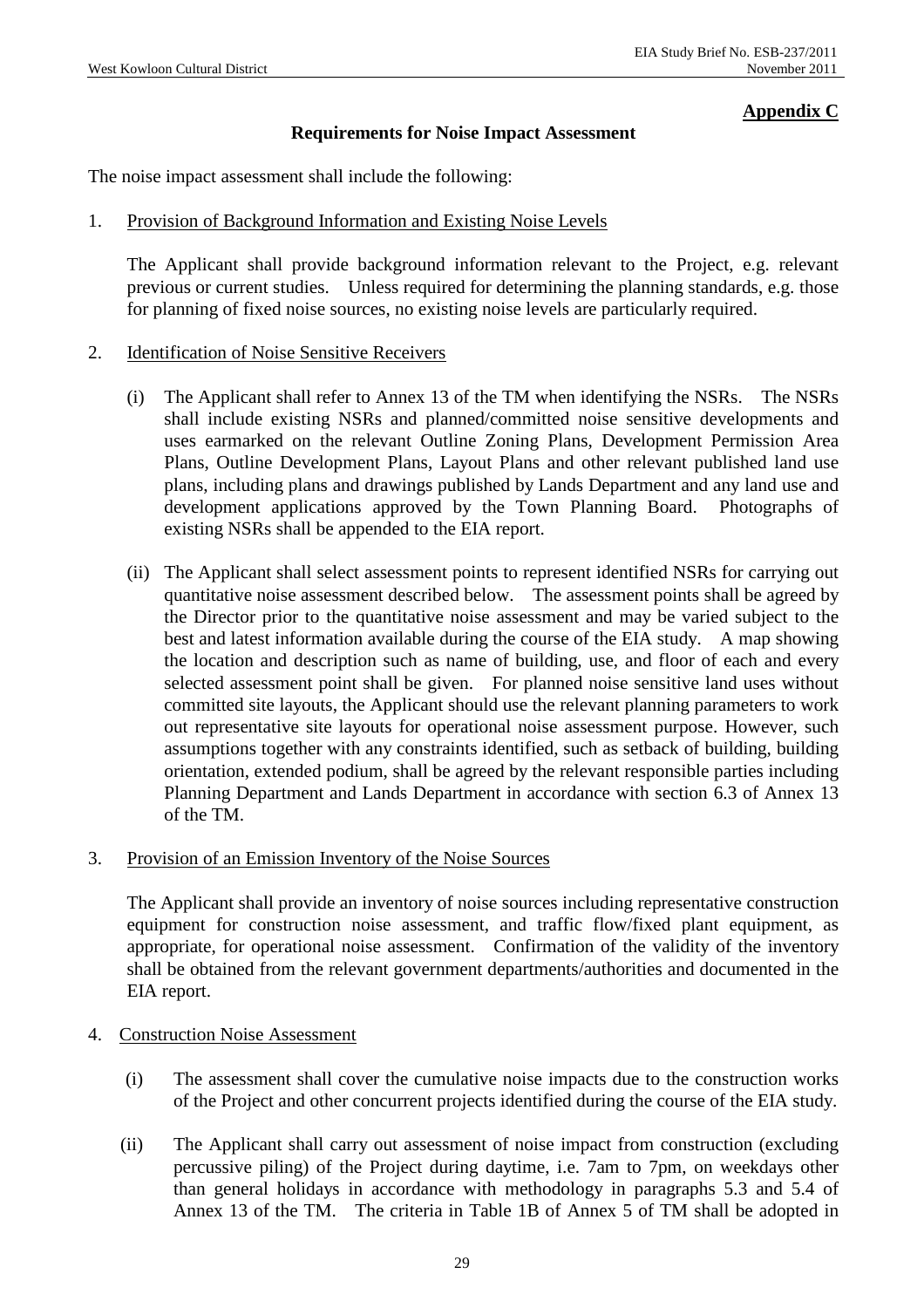the assessment.

- (iii) For ground-borne noise impacts, the criteria and assessment methodology shall be documented in the EIA report for consideration in accordance with the TM. Reference can be made to relevant previous studies. Site measurements at appropriate locations may be required in order to obtain the empirical input parameters required in the ground-borne noise model.
- (iv) To minimize the construction noise impact, alternative construction methods to replace percussive piling shall be proposed as far as practicable.
- (v) Not Used
- (vi) If the unmitigated construction noise levels are found exceeding the relevant criteria, the Applicant shall propose practicable direct mitigation measures (including movable barriers, enclosures, quieter alternative methods, re-scheduling and restricting hours of operation of noisy tasks) to minimize the impact. If the mitigated noise levels still exceed the relevant criteria, the duration of the noise exceedance shall be given.
- (vii) The Applicant shall, as far as practicable, formulate a reasonable construction programme so that no work will be required in restricted hours as defined under the Noise Control Ordinance (NCO). In case the Applicant needs to evaluate whether construction works in restricted hours as defined under the NCO are feasible or not in the context of programming construction works, reference should be made to relevant technical memoranda issued under the NCO. Regardless of the results of construction noise impact assessment for restricted hours, the Noise Control Authority will process Construction Noise Permit (CNP) application, if necessary, based on the NCO, the relevant technical memoranda issued under the NCO, and the contemporary conditions/situations. This aspect should be explicitly stated in the noise chapter and the conclusions and recommendations chapter in EIA report.

#### 5. Operational Noise Assessment

#### (i) Road Traffic Noise

The Applicant shall assess any adverse traffic noise impact on the development of the Project, including those from any new roads and the nearby existing and planned roads. The following assessment requirements shall be followed.

(a) Calculation of Noise Levels

The Applicant shall analyse the scope of the proposed road alignment(s) to identify appropriate new, existing and planned road sections for the purpose of traffic noise impact assessment. In determining whether the traffic noise impact due to a road improvement project/work is considered significant, detailed information with respect to factors including change of nature of road, change of alignment and change of traffic capacity or traffic composition etc. shall be assessed. The traffic noise impact shall be considered significant if the traffic noise level with the road project is greater than that without the road project at the design year by 1 dB(A) or more. Figures showing extents of the road sections (including existing, planned and new/altered road sections) shall be provided in the EIA report.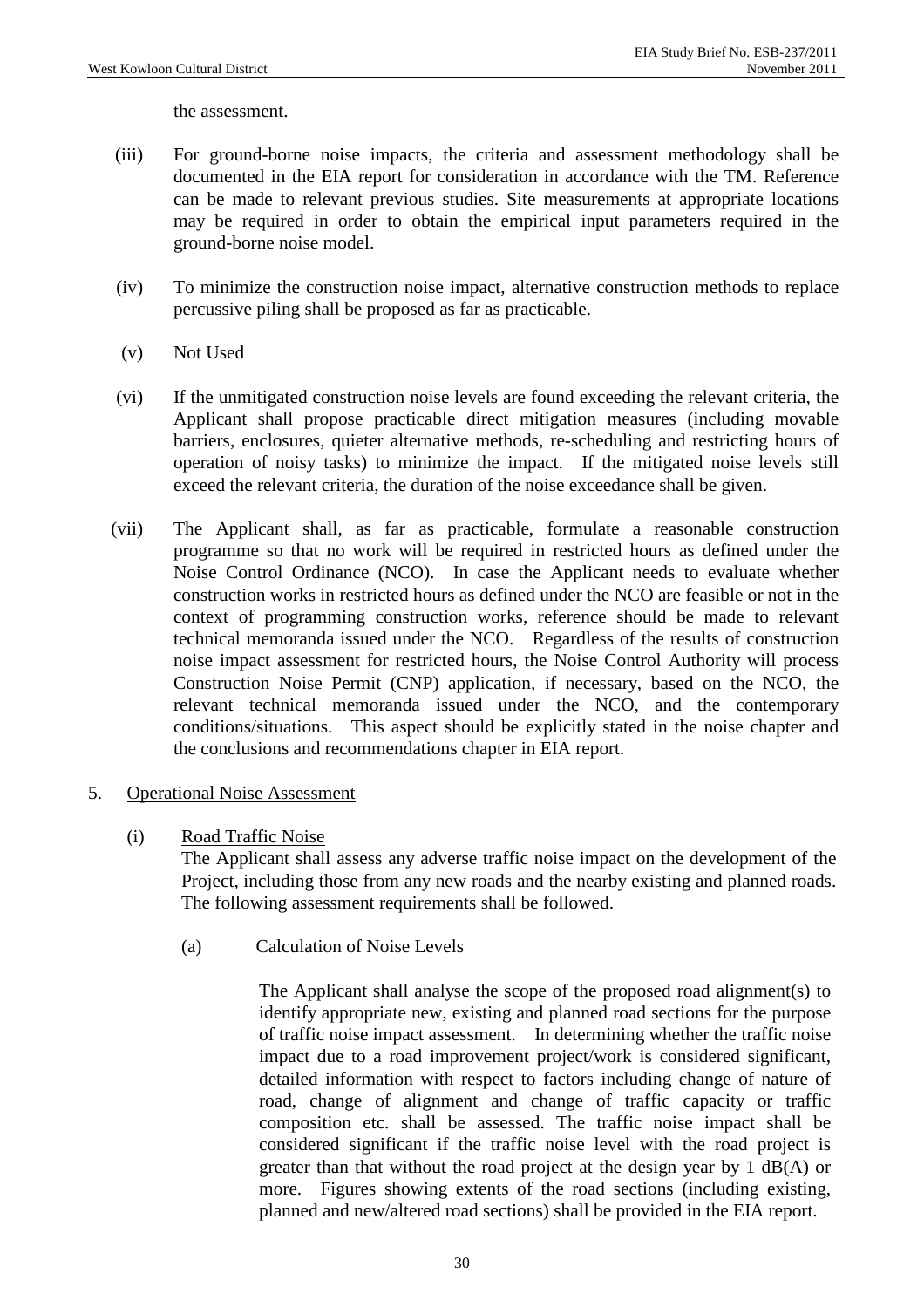The Applicant shall calculate the expected road traffic noise using methods described in the U.K. Department of Transport's "Calculation of Road Traffic Noise" (1988). Calculations of future road traffic noise shall be based on the peak hour traffic flow in respect of the maximum traffic projection within a 15 years period upon commencement of operation of the proposed roadwork.

The Applicant shall calculate traffic noise levels in respect of each road section and the overall noise levels from combined road sections (including new, existing and planned) at the NSRs.

The EIA shall contain sample calculations and input parameters as considered necessary and requested by the Director, and drawings (i.e. road-plots of the traffic noise model) of appropriate scale to show the road segments, topographic barriers (if any), and assessment points input into the traffic noise model. The Applicant shall provide the input data sets of traffic noise prediction model in the format of electronic files adopted in the EIA study as requested by the Director for the following scenarios:

- (1) scenario without the road projects at the design year;
- (2) unmitigated scenario at assessment year;
- (3) mitigated scenario at assessment year; and
- (4) prevailing scenario for indirect technical remedies eligibility assessment.

The data shall be in electronic text, file (ASCII format) containing road segments, barriers (if any) and NSRs' information. The data structure of the above file shall be agreed with the Director. CD-ROM(s) containing the above data shall be attached in the EIA report.

(b) Presentation of Noise Levels

The Applicant shall present the prevailing and future noise levels in  $L_{10}$  (1) hour) at the NSRs at various representative floor levels (in m.P.D.) on tables and plans of suitable scale.

A quantitative assessment at the NSRs shall be carried out and compared against the criteria set out in Table 1A of Annex 5 of the TM. The potential noise impact of the Project shall be quantified by estimating the total number of dwellings, classrooms and other noise sensitive elements that will be exposed to noise levels exceeding the criteria set in Table 1A of Annex 5 in the TM.

(c) Proposals for Noise Mitigation Measures

After rounding of the predicted noise levels according to the U.K. Department of Transport's "Calculation of Road Traffic Noise" (1988), the Applicant shall propose in accordance with Section 6 in Annex 13 of EIAO-TM direct technical remedies in all situations where the predicted traffic noise level exceeds the criteria set in Table 1A of Annex 5 in the TM by 1.0 dB(A) or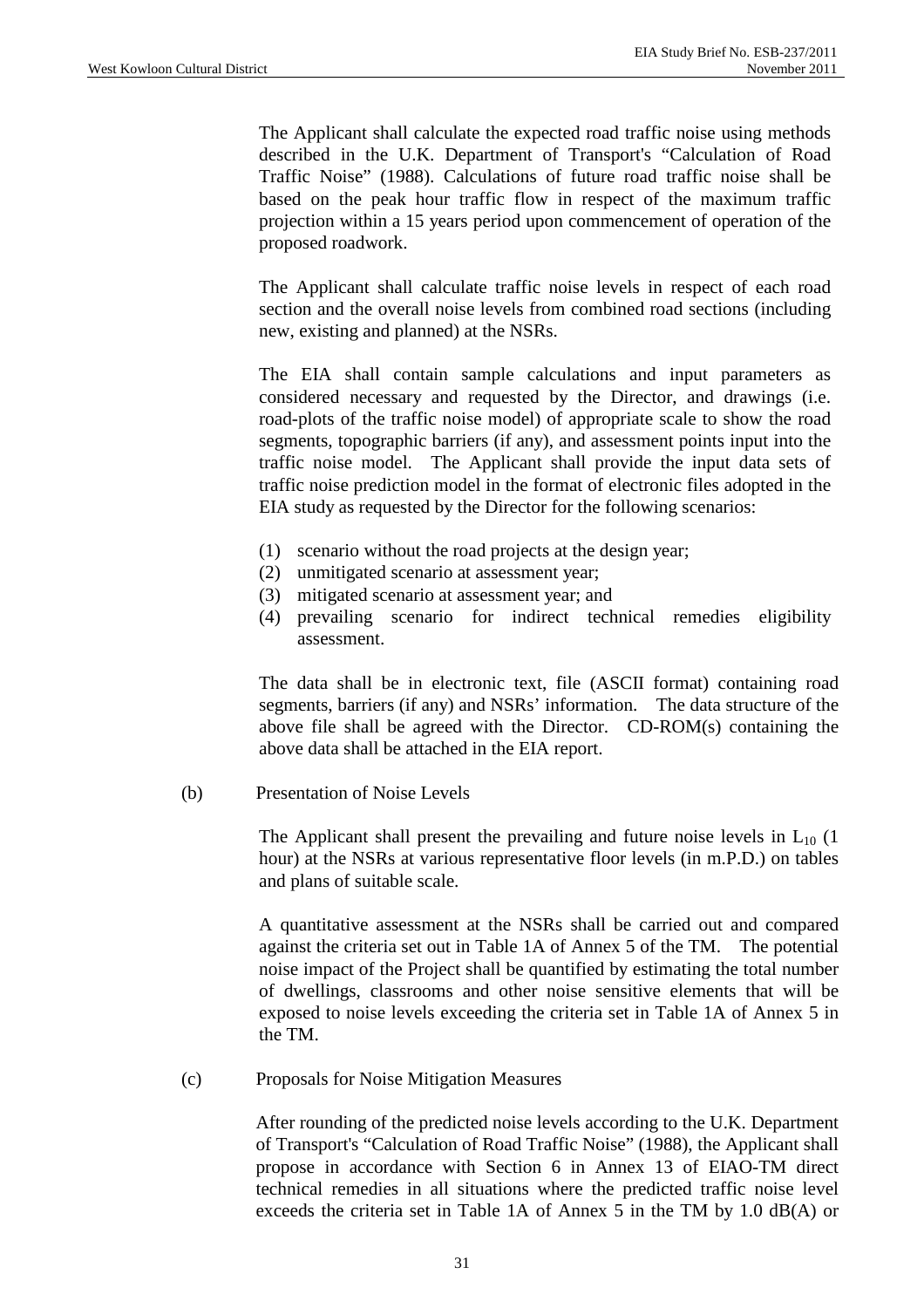more and at the same time is greater than that without the road project at the design year by 1.0 dB(A) or more. The direct mitigation measures listed under section 6.1 of Annex 13 of the TM, including the option of alternative land use arrangement, shall be thoroughly explored and evaluated with a view to reducing the noise level at the NSRs concerned to the level meeting the relevant noise criteria. The feasibility, practicability, programming and effectiveness of the recommended mitigation measures shall be assessed in accordance with section 4.4.2(k) of the TM. Specific reasons for not adopting certain direct technical remedies in the design to reduce the traffic noise to a level meeting the criteria in the TM or to maximize the protection for the NSRs as far as possible should be clearly quantified and laid down. Sections of barriers proposed to protect existing NSRs shall be differentiated clearly from those proposed for the protection of future or planned NSRs as the latter is only required to be constructed before the occupation of the planned NSRs. To facilitate the phased implementation of barriers under this principle, a barrier inventory showing intended NSRs (ie. existing NSRs as distinct from planned NSRs) to be protected by different barrier sections to achieve different extent of noise reduction (to be quantified in terms of how many  $dB(A)$ ) should be provided.

The total number of dwellings, classrooms and other noise sensitive elements that will be benefited from, and be protected by the provision noise mitigation measures should be provided. In order to clearly present the extents/locations of the recommended noise mitigation measures, plans prepared from 1:1000 or 1:2000 survey maps showing the mitigation measures (e.g., enclosures/barriers, low noise road surfacing, etc.) should be included in the EIA report.

The Applicant shall provide, in the EIA report information of recommended noise mitigation measures (such as barrier types, nominal dimensions at different cross-sections, extents/locations, lengths and mPD levels of barriers) in an appropriate format (including electronic format).

The total number of dwellings, classrooms and other noise sensitive elements that will still be exposed to noise above the criteria with the implementation of all recommended direct technical remedies shall be quantified.

In case where a number of NSRs cannot be protected by the recommended direct mitigation measures, the Applicant shall identify and estimate the total number of existing dwellings, classrooms and other noise sensitive elements which may qualify for indirect technical remedies, the associated costs and any implications for such implementation. For the purpose of determining eligibility of the affected premises for indirect technical remedies, reference shall be made to the following set of three criteria:

- (1) the predicted overall noise level at the NSR from the road sections and other traffic noise in the vicinity must be above a specified noise level (e.g. 70 dB(A) for domestic premises and 65 dB(A) for educational institutions, all in  $L_{10}$  (1hour));
- (2) the predicted overall noise level at the NSR is at least  $1.0$  dB(A) more than the prevailing traffic noise level, i.e. the total traffic noise level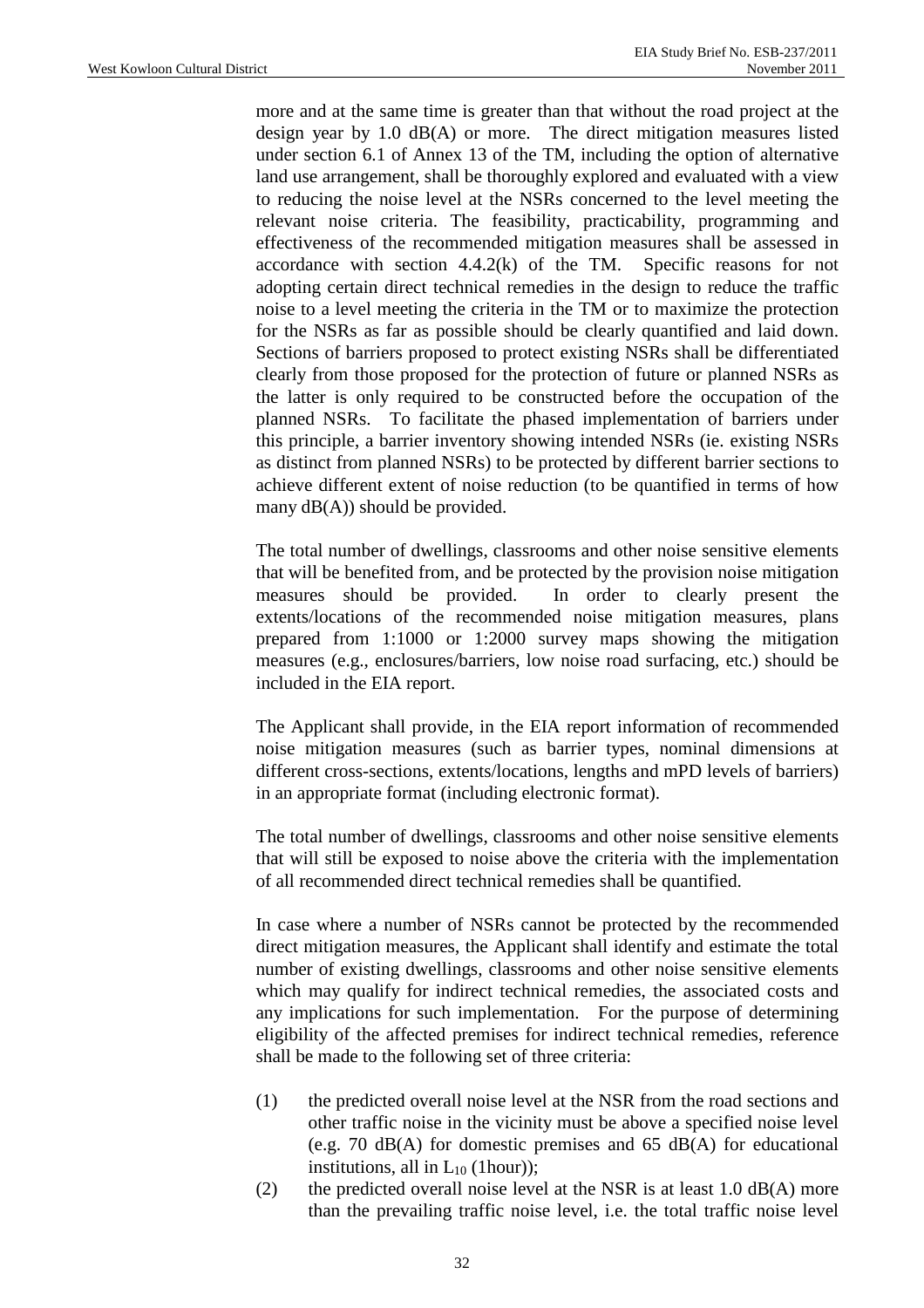- existing before the commencement of works to construct the road; and (3) the contribution from the road sections to the increase in predicted overall noise level from the new road at the NSR must be at least 1.0dB(A).
- (ii) Fixed Noise Sources
	- (a) Assessment of Fixed Source Noise Levels

The Applicant shall identify any fixed noise sources including but not limited to any permanent and temporary industrial noise source(s), ventilation system(s) of building(s) and/or tunnel(s), ventilation shafts of railway, sewage pumping station(s), seawater pumping station(s) and electricity substation(s) that may have a bearing on the environmental acceptability of the Project and those caused by the Project. The Applicant shall calculate expected noise using standard acoustics principles. Calculations for expected noise shall be based on assumed plant inventories and utilization schedule for worst-case scenario. The Applicant shall calculate noise levels taking into account correction of tonality, impulsiveness and intermittency in accordance with Technical Memorandum for Assessment of Noise from Places other than Domestic Premises, Public Places or Construction Sites issued under  $NCO<sub>1</sub>$ 

(b) Presentation of Noise Levels

The Applicant shall present the existing and future noise levels in  $L_{eq}$  (30) min) at the NSRs at various representative floor levels (in m P.D.) on tables and plans of suitable scale. A quantitative assessment at the NSRs for the proposed fixed noise source(s) shall be carried out and compared against the criteria set out in Table 1A of Annex 5 of the TM. For noise matters not fully listed in Table 1A of Annex 5 of the TM, the criteria and assessment methodology shall be agreed by the Director (with reference to section 4.4.2(c) of the TM) prior to the commencement of the assessment.

(c) Proposals for Noise Mitigation Measures

The Applicant shall propose direct technical remedies within the Project limits in all situations where the predicted noise level exceeds the criteria set out in Table 1A of Annex 5 of the TM to protect the affected NSRs.

- (iii) Rail Noise
	- (a) The Applicant shall assess the cumulative noise impacts due to the operation of the existing railways, including Kowloon Southern Link, Airport Express Rail Link and Tung Chung Line, and the proposed Guangzhou-Hong Kong Express Rail Link and the associated facilities within the study area in the course of the EIA study, with respect to the acceptable levels contained in Table 1A in Annex 5 in the TM. The assessment methodology shall be agreed by the Director (with reference to section 4.4.2(c) of the TM) prior to the commencement of the assessment.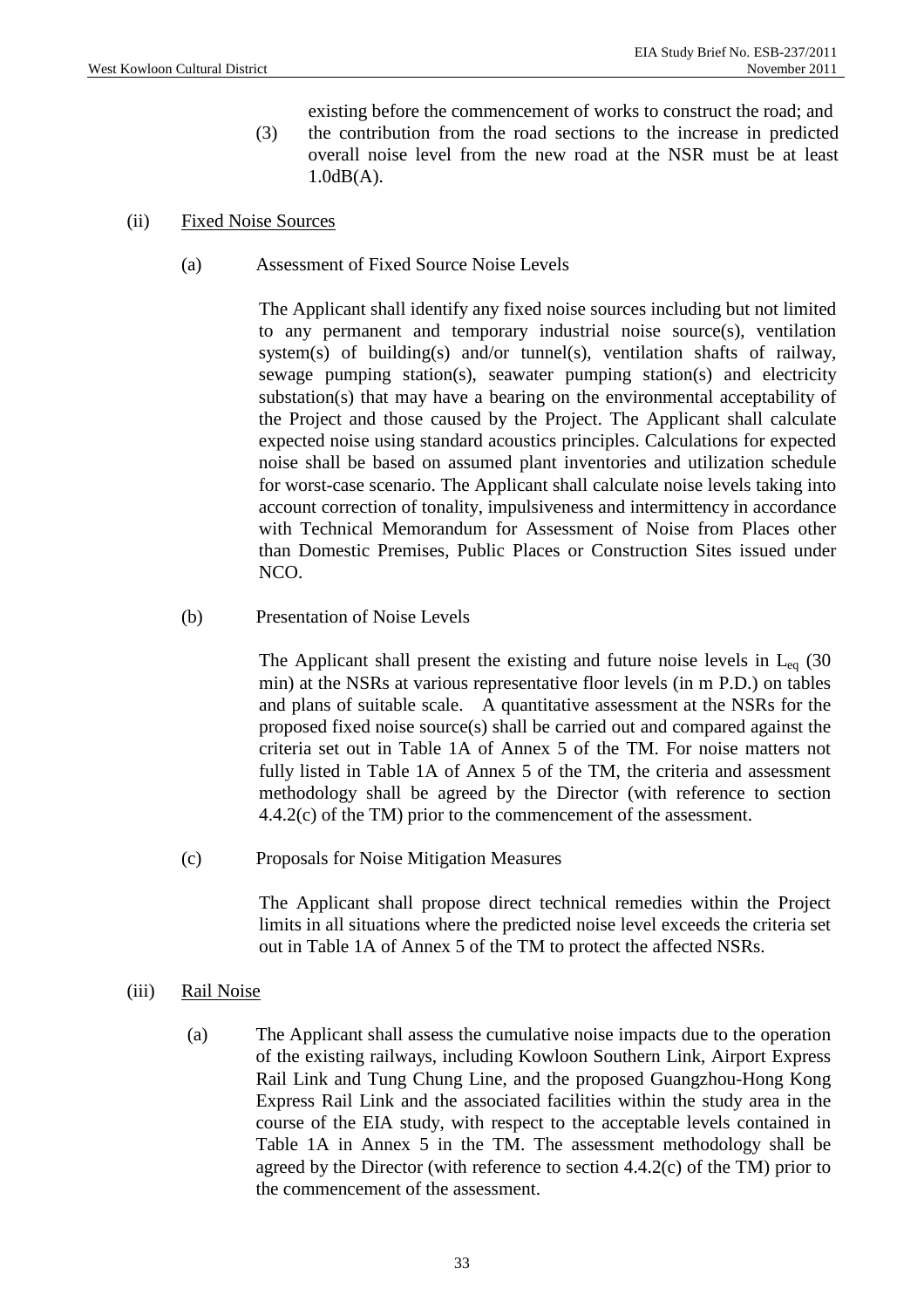- (b) For operational airborne noise, the criteria shall be the relevant noise levels contained in Table 1A in Annex 5 in the TM. The assessment methodology shall be documented in the EIA report for consideration in accordance with the TM.
- (c) For operational ground-borne noise impact, the criteria and assessment methodology shall be agreed by the Director with special reference to section 4.4.2(c) of the TM. The assessment shall cover the cumulative ground-borne noise impact due to the railways (both existing and planned) in the vicnity. Site measurements at appropriate locations on a "like-to-like" basis (e.g. under similar situations) may be required in order to obtain the empirical input parameters required in the ground-borne noise model.
- (d) In assessing the noise level, the Applicant shall allow for deterioration in rail and rolling stock condition from brand new to an operating level and shall address the reasonable and worst case scenarios, taking into account any other planned noise sources. The Applicant shall present the noise levels in Leq(30min), Leq(24 hr) and Lmax during the day and at night at the NSRs at various representative floor levels (in mPD) on tables and plans of suitable scale. The potential noise impact on the planned NSRs shall be quantified by estimating the total number of dwellings and other sensitive elements that will be exposed to levels exceeding the relevant planning criteria and statutory limits.
- (e) Based on the above noise assessment result, the Applicant shall make recommendations for noise amelioration / direct mitigation measures for any planned NSR which would be subject to predicted cumulative noise level in excess of the relevant planning criteria and statutory limits in the appropriate design year.

### (iv) Helicopter Noise (if applicable)

- (a) The Applicant shall carry out assessment of the noise impacts arising from the operation of the existing/new helicopter pad(s) and related off site facilities with respect to the criteria set in Table 1A of Annex 5 of the TM. The impact shall cover helicopter operation at the helicopter pad(s) and during its approach and departure from the helicopter pad(s). Where applicable, noise contours should be provided to facilitate appreciation of the extent of the potential noise impacts. The Applicant shall evaluate the reasonable worst-case scenarios in terms of flight types, flight paths, flight frequency and flight hours. For noise matters not fully listed in Table 1A of Annex 5 of the TM, the criteria and assessment methodology shall be considered in accordance with section 4.4.2(c) of the TM and documented in the EIA report.
- (b) The Applicant shall propose direct mitigation measures in all situations where the noise level exceedance are predicted following the principle of section 6 of Annex 13 of the TM such as alternative land use arrangement. The total number of noise sensitive receivers that will be benefited from and be protected by the provision of direct mitigation measures should be provided. The total number of other noise sensitive receivers that will still be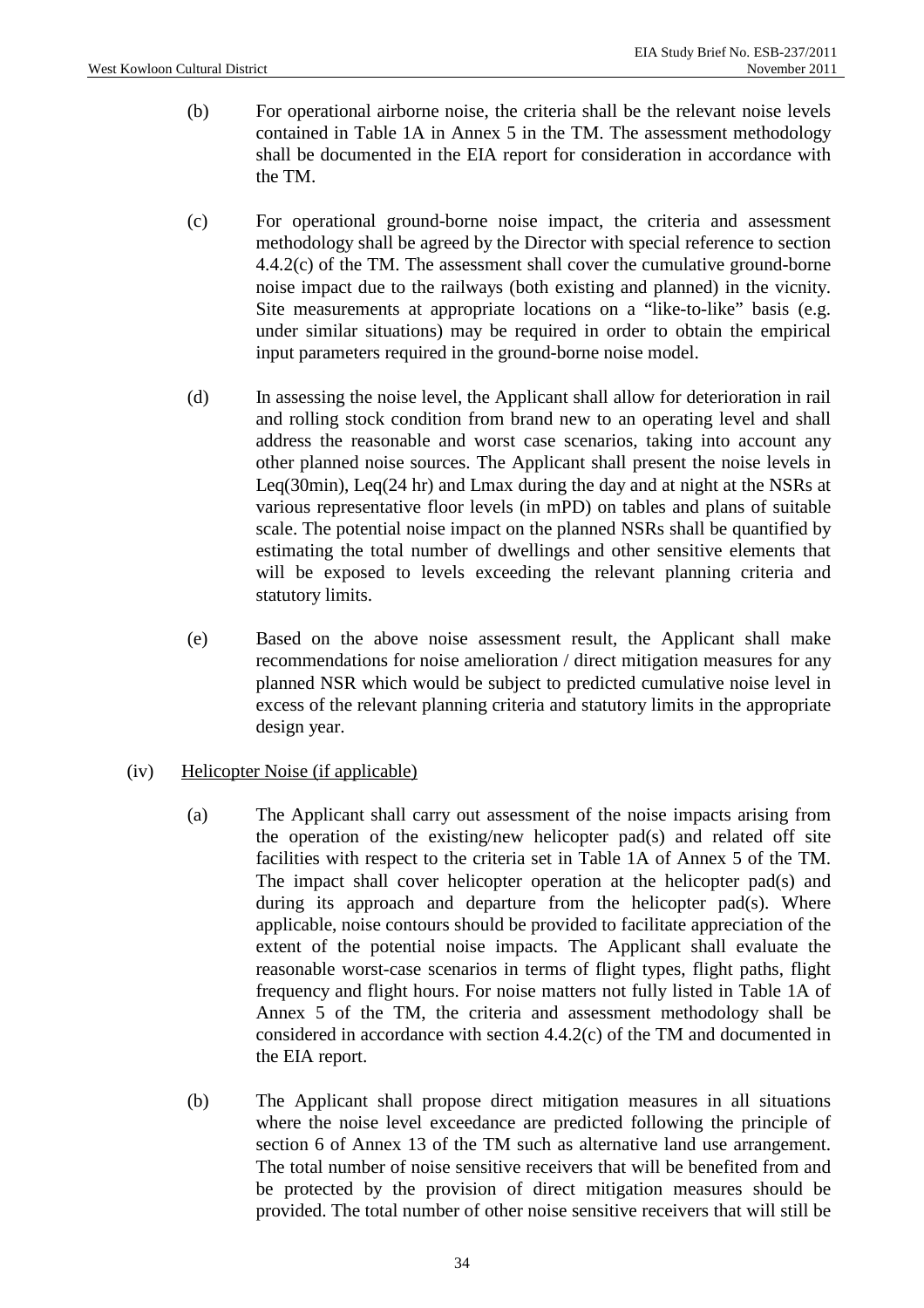exposed to noise above the criteria with the implementation of all recommended direct mitigation measures shall be quantified.

- (v) Not Used
- (vi) Marine Traffic Noise
	- (a) The Applicant shall assess marine traffic noise impacts including at least noise from operation activities on the moored vessels in the ferry piers in the vicinity and manoeuvring of vessels during operational phase of the proposed development. For noise matters not fully listed in Table 1A of Annex 5 of the TM, the criteria and assessment methodology shall be agreed by the Director (with reference to section 4.4.2(c) of the TM) prior to the commencement of the assessment. The Applicant shall make recommendations for direct mitigation measures for an existing or planned NSR which would be subject to predicted noise impacts from marine traffic.

#### 6. Assessment of Side Effects and Constraints

 The Applicant shall identify, assess and propose means to minimize any side effects and to resolve any potential constraints due to the inclusion of any recommended direct technical remedies.

#### 7. Evaluation of Constraints on Planned Noise Sensitive Developments/Land uses

 For planned noise sensitive uses which will still be affected even with practicable direct technical remedies in place, the Applicant shall propose, evaluate and confirm the practicability of additional measures within the planned noise sensitive uses and shall make recommendations on how these noise sensitive uses will be designed for the information of relevant parties. The Applicant shall take into account agreed environmental requirements / constraints identified in the EIA study to assess the development potential of concerned sites which shall be made known to the relevant parties.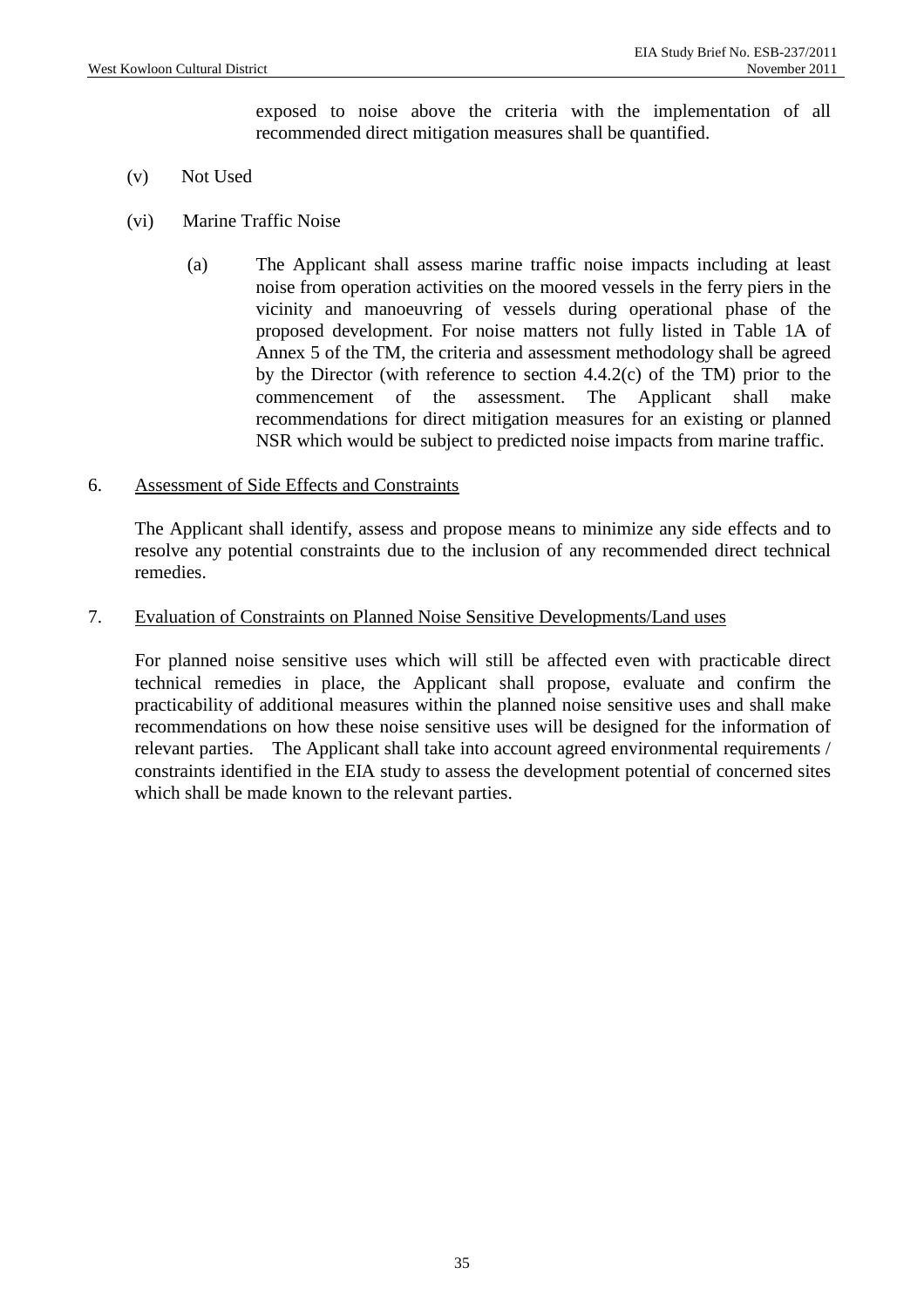## **Appendix D1**

## **Requirements for Water Quality Impact Assessment**

- 1. The Applicant shall identify and analyse physical, chemical and biological disruptions of the water system(s) arising from the construction and operation of the Project.
- 2. The Applicant shall predict, quantify and assess any water quality impacts arising from the construction and operation of the Project by appropriate mathematical modelling and/or other techniques proposed by the Applicant and approved by the Director. The mathematical modelling requirements are set out in Appendix D1-1. Possible impacts due to the dredging, fill extraction, backfilling, transportation and disposal of dredged materials, other marine works activities, effluent discharge, thermal/cooled water and biocide discharge, overflow of sewage pumping stations and site runoff shall include changes in hydrology, flow regime, sediment erosion and deposition patterns, morphological change of seabed profile, and water and sediment quality. The prediction shall include possible different construction stages or sequences of the Project. Affected sensitive receivers shall be identified by the assessment tool with indications of degree of severity.
- 3. The assessment shall include, but not limited to the following:
	- (i) the water quality impacts of the site run-off generated during the construction stage such as the effluents generated from dewatering associated with piling activities, grouting and concrete washing and those specified in ProPECC PN1/94;
	- (ii) the water quality impacts of the road runoff containing oil/grease and suspended solids during the operational stage;
	- (iii) the water quality impacts on Victoria Harbour, seawater intake points and drainages around the work sites;
	- (iv) the water quality impacts due to modification of seawalls for the construction of seawater discharges/outfalls and landing steps;
	- (v) the water quality impacts due to construction of the optional piers / floating "art" pontoon including the dredging works and backfilling works;
	- (vi) the water quality impacts due to the emergency effluent bypass from the optional sewage pumping station; and
	- (vii) the water quality impacts due to the thermal/cooled water discharge from the district cooling system and the likely impact from biocide additives.
- 4. The Applicant shall address water quality impacts due to the construction phase and operational phase of the Project. Essentially, the assessment shall address the following:
	- (i) Collect and review background information on affected existing and planned water systems, their respective catchments and sensitive receivers which might be affected by the Project;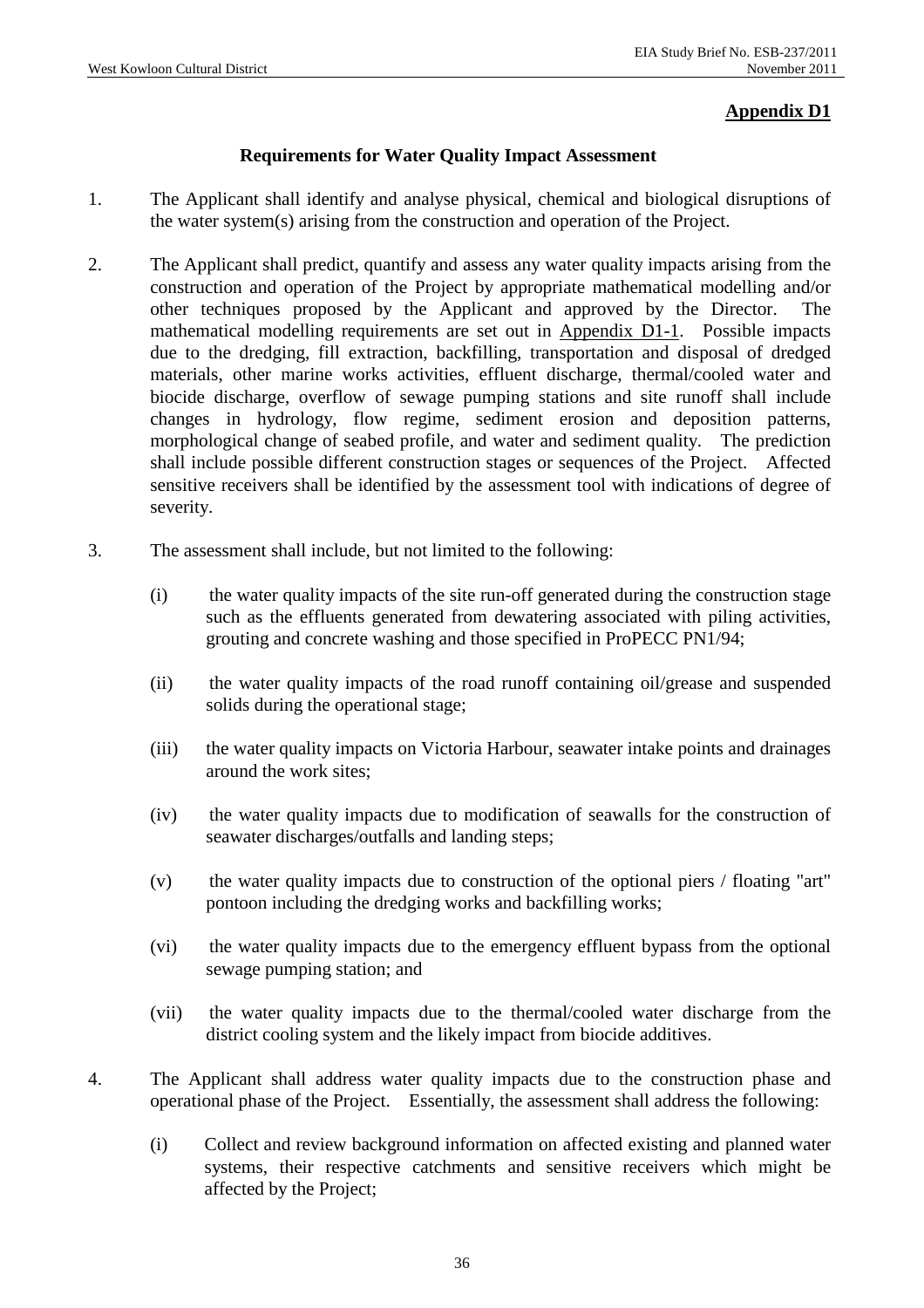- (ii) Characterize water quality of the water systems and sensitive receivers, which might be affected by the Project based on existing best available information or through appropriate site survey and tests;
- (iii) Identify and analyse relevant existing and planned future activities, beneficial uses and water sensitive receivers related to the affected water system(s). The Applicant should refer to, *inter alia*, those developments and uses earmarked on the relevant Outline Zoning Plans, Development Permission Area Plans, Outline Development Plans and Layout Plans, and any other relevant published landuse plans;
- (iv) Identify pertinent water quality objectives and establish other appropriate water quality criteria or standards for the water system(s) and the sensitive receivers identified in (i), (ii)  $\&$  (iii) above;
- (v) Review the specific construction methods and configurations, and operation of the Project to identify and predict the likely water quality impacts arising from the Project;
- (vi) Identify any alternation of any water courses, natural streams, ponds, change of water holding/flow regimes, change of catchment types or areas and any other hydrological changes in the study area;
- (vii) Identify and quantify existing and likely future water pollution sources, including point discharges and non-point sources to surface water runoff, sewage from workforce and polluted discharge generated from the Project;
- (viii) An emission inventory on the quantities and characteristics of these existing and future pollution sources in the study area shall also be provided. Field investigation and laboratory test, shall be conducted as appropriate to fill relevant information gaps;
- (ix) Report on the adequacy of the existing sewerage and sewage treatment facilities for the handling, treatment and disposal of wastewater arising from the Project as required in section 3.4.7;
- (x) Identify and quantify the water quality impacts based on the findings and recommendations from the Sewerage and Sewage Treatment Implications Assessment under section 3.4.7. The water quality concerns shall include, but not limited to, possible sewage overflow or emergency discharge due to capacity constraints of the sewerage system, and emergencies arising from the Project;
- (xi) Predict and quantify the impacts on the water system(s) and their sensitive receivers due to those alternations and changes identified in (v) above and the pollution sources identified in (vii) above. Possible impacts include change in hydrology, flow regime, water quality and the effects on the sensitive receivers due to such changes. The prediction shall take into account and include possible different construction and operation stages of the Project;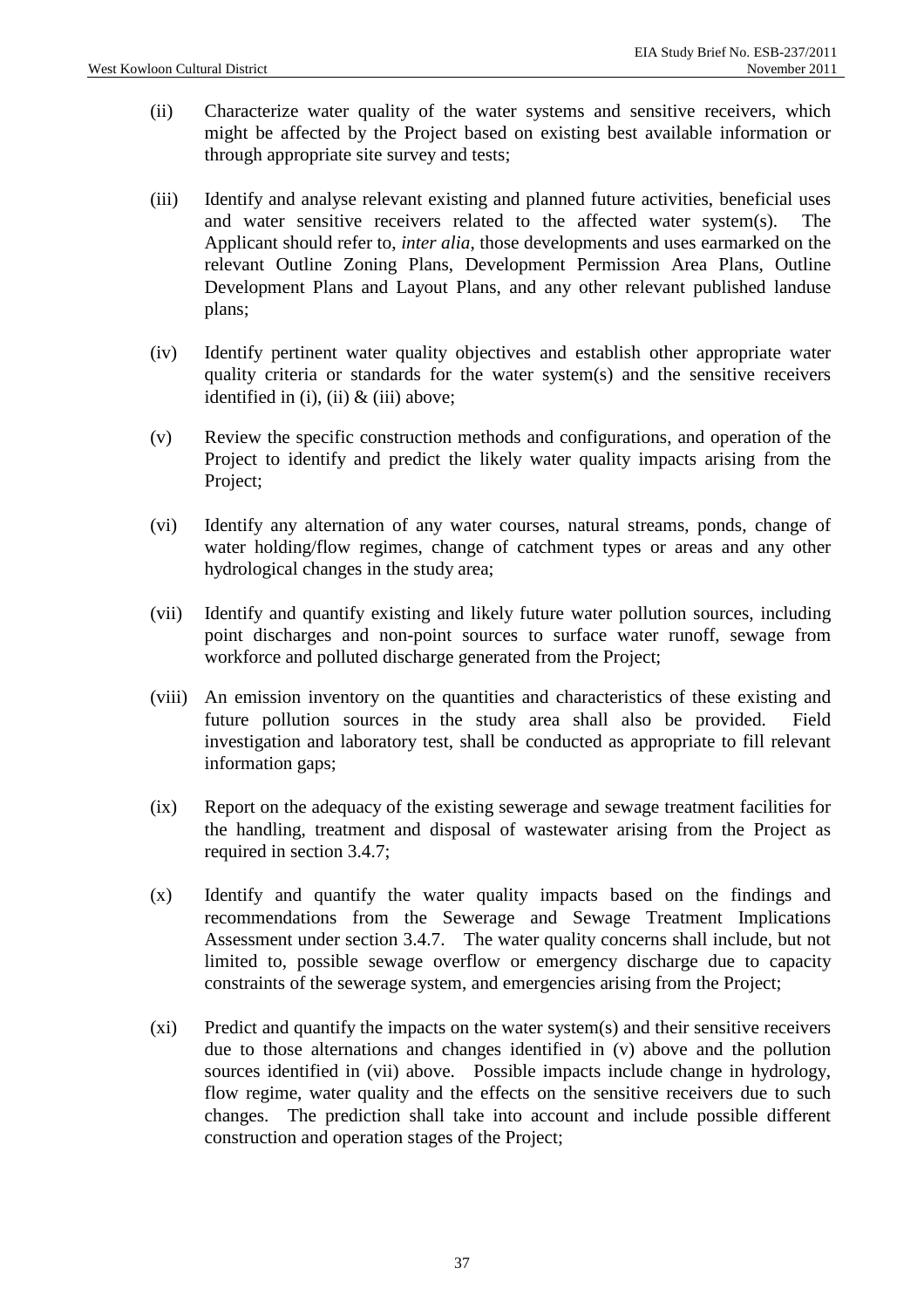- (xii) Assess the cumulative impacts due to other related concurrent and planned projects, activities or pollution sources within the study area that may have a bearing on the environmental acceptability of the Project;
- (xiii) Analyze the provision and adequacy of existing and planned future facilities to reduce pollution arising from the point and non-point sources identified in (vii) above;
- (xiv) Develop effective infrastructure upgrading or provision, contingency plan, water pollution prevention and mitigation measures to be implemented during construction and operation stages, including emergency sewage discharge, so as to reduce the water quality impacts to within standards. Requirements to be incorporated in the project contract document shall also be proposed;
- (xv) Investigate and develop best management practices to reduce storm water and non-point source pollution as appropriate; and
- (xvi) Evaluate and quantify residual impacts on water system(s) and the sensitive receivers with regard to the appropriate water quality objectives, criteria, standards or guidelines.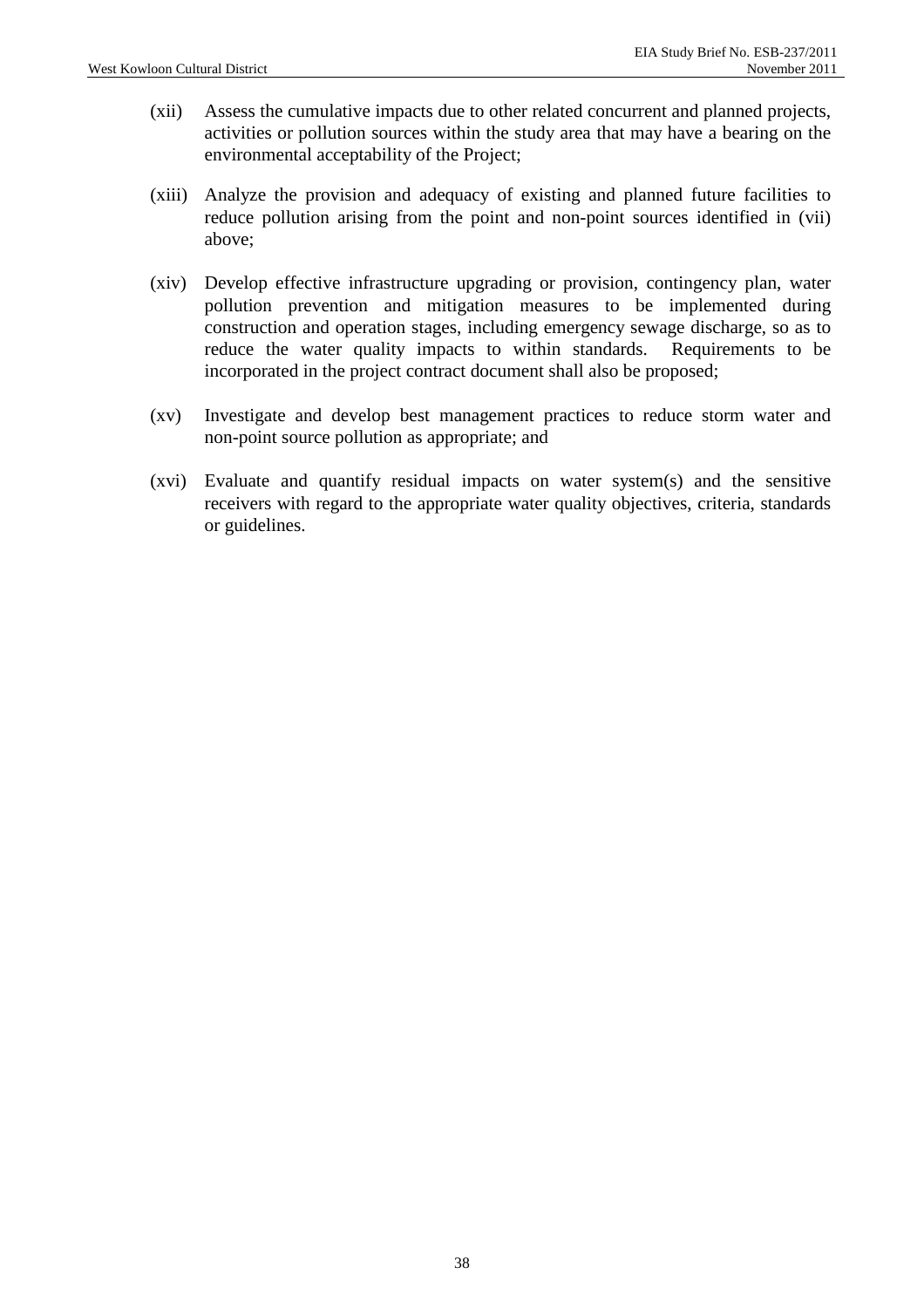## **Appendix D1-1**

### **Hydrodynamic and Water Quality Modelling Requirements**

#### **Modelling Software General**

- 1. The modelling software shall be fully 3-dimensional capable of accurately simulating the stratified condition, salinity transport, and effects of wind and tide on the water body within the model area.
- 2. The modelling software shall consist of hydrodynamic, water quality, sediment transport, thermal and particle dispersion modules. All modules shall have been proven with successful applications locally and overseas.
- 3. The hydrodynamic, water quality, sediment transport and thermal modules shall be strictly mass conserved at all levels.
- 4. An initial dilution model shall be used to characterize the initial mixing of the effluent discharge, and to feed the terminal level and size of the plume into the far field water quality modules where necessary. The initial dilution model shall have been proven with successful applications locally and overseas.

#### Model Details – Calibration and Validation

- 1. The models shall be properly calibrated and validated against applicable existing and/or newly collected field data before their use in this study in the Hong Kong waters, the Pearl Estuary and the Dangan (Lema) Channel. The field data set for calibration and validation shall be agreed with EPD.
- 2. Tidal data shall be calibrated and validated in both frequency and time domain manner.
- 3. For the purpose of calibration and validation, the model shall run for not less than 15 days of real sequence of tide (excluding model spin up) in both dry and wet seasons with due consideration of the time required to establish initial conditions.
- 4. In general the hydrodynamic models shall be calibrated to the following criteria:

|           | Criteria                                                                               | Level of fitness<br>with field data |  |  |
|-----------|----------------------------------------------------------------------------------------|-------------------------------------|--|--|
| $\bullet$ | tidal elevation $(\omega)$                                                             | $< 8\%$                             |  |  |
| $\bullet$ | maximum phase error at high water and low water                                        | $<$ 20 minutes                      |  |  |
| $\bullet$ | maximum current speed deviation                                                        | $<$ 30 %                            |  |  |
| $\bullet$ | maximum phase error at peak speed                                                      | $<$ 20 minutes                      |  |  |
| $\bullet$ | maximum direction error at peak speed                                                  | $<$ 15 degrees                      |  |  |
| $\bullet$ | maximum salinity deviation                                                             | $< 2.5$ ppt                         |  |  |
|           | @ Root mean square of the error including the mean and fluctuating components shall me |                                     |  |  |

@ Root mean square of the error including the mean and fluctuating components shall meet the criteria at no less than 80% of the monitoring stations in the model domain

5. The consultants shall be responsible for acquiring/developing and calibration of the models for use in this study themselves. They may make reference to the models developed under the Update on Cumulative Water Quality and Hydrological Effect of Coastal Developments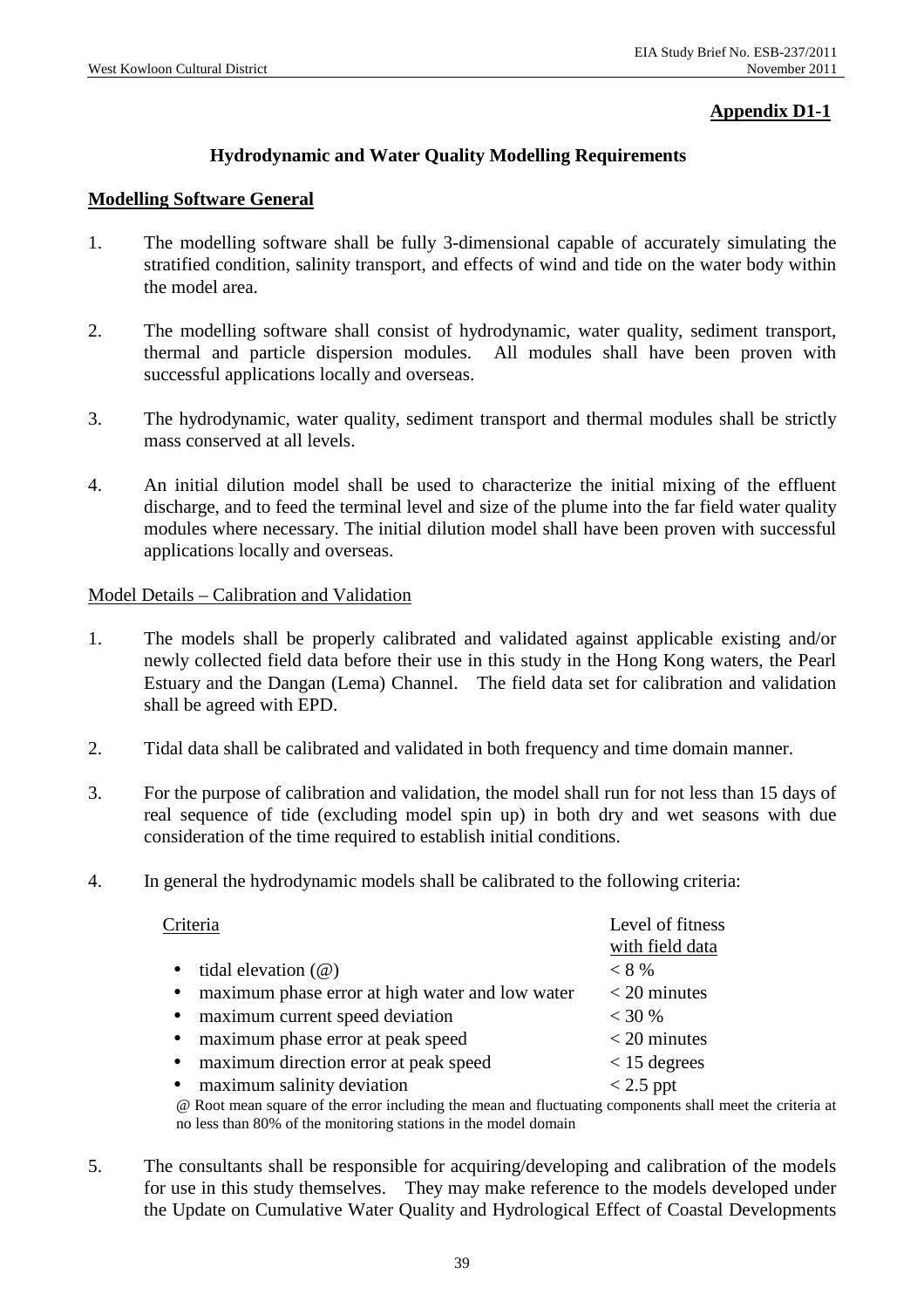and Upgrading of Assessment Tool (Agreement No. CE 42/97). They may also propose to use other models subject to agreement with EPD.

#### Model Details – Simulation

- 1. The water quality modelling results shall be qualitatively explainable, and any identifiable trend and variations in water quality shall be reproduced by the model. The water quality model shall be able to simulate and take account of the interaction of dissolved oxygen, phytoplankton, organic and inorganic nitrogen, phosphorus, silicate, BOD, temperature, suspended solids, contaminants release of dredged and disposed material, air-water exchange, *E. coli* and benthic processes. It shall also simulate salinity. Salinity results simulated by hydrodynamic models and water quality models shall be demonstrated to be consistent.
- 2. The sediment transport module for assessing impacts of sediment loss due to marine works shall include the processes of settling, deposition and re-erosion. The values of the modelling parameters shall be agreed with EPD. Contaminants release and DO depletion during dredging and dumping shall be simulated by the model.
- 3. The thermal model shall be based on the flow field produced by the hydrodynamic model. It shall incorporate the physical processes of thermal / cooled water discharge and abstraction flow, buoyancy effect of the thermal plume, and surface heat exchange. Dispersion of biocides in the discharge shall also be simulated with appropriate decay rates.
- 4. The models shall at least cover the Hong Kong waters, the Pearl Estuary and the Dangan Channel to incorporate all major influences on hydrodynamic and water quality. A fine grid model may be used for detailed assessment of this study. It shall either be linked to a far field model or form part of a larger model by gradual grid refinement. The coverage of the fine grid model shall be properly designed such that it is remote enough so that the boundary conditions will not be affected by the project. The model coverage area shall be agreed with EPD.
- 5. In general, grid size at the area affected by the project shall be less than 400 m in open waters and less than 75 m around sensitive receivers. The grid shall also be able to reasonably represent coastal features existing and proposed in the project. The grid schematization shall be agreed with EPD.

#### Modelling Assessment

- 1. The assessment shall include the construction and operational phase of the project. Where appropriate, the assessment shall also include maintenance dredging. Scenarios to be assessed shall cover the baseline condition and scenarios with various different options proposed by the Applicant in order to quantify the environmental impacts and improvements that will be brought about by these options. Corresponding pollution load, bathymetry and coastline shall be adopted in the model set up.
- 2. Hydrodynamic, water quality, sediment transport and thermal modules, where appropriate, shall be run for (with proper model spin up) at least a real sequence of 15 days spring-neap tidal cycle in both the dry season and the wet season.
- 3. For assessing temporary discharges via the emergency outfall, the Applicant shall estimate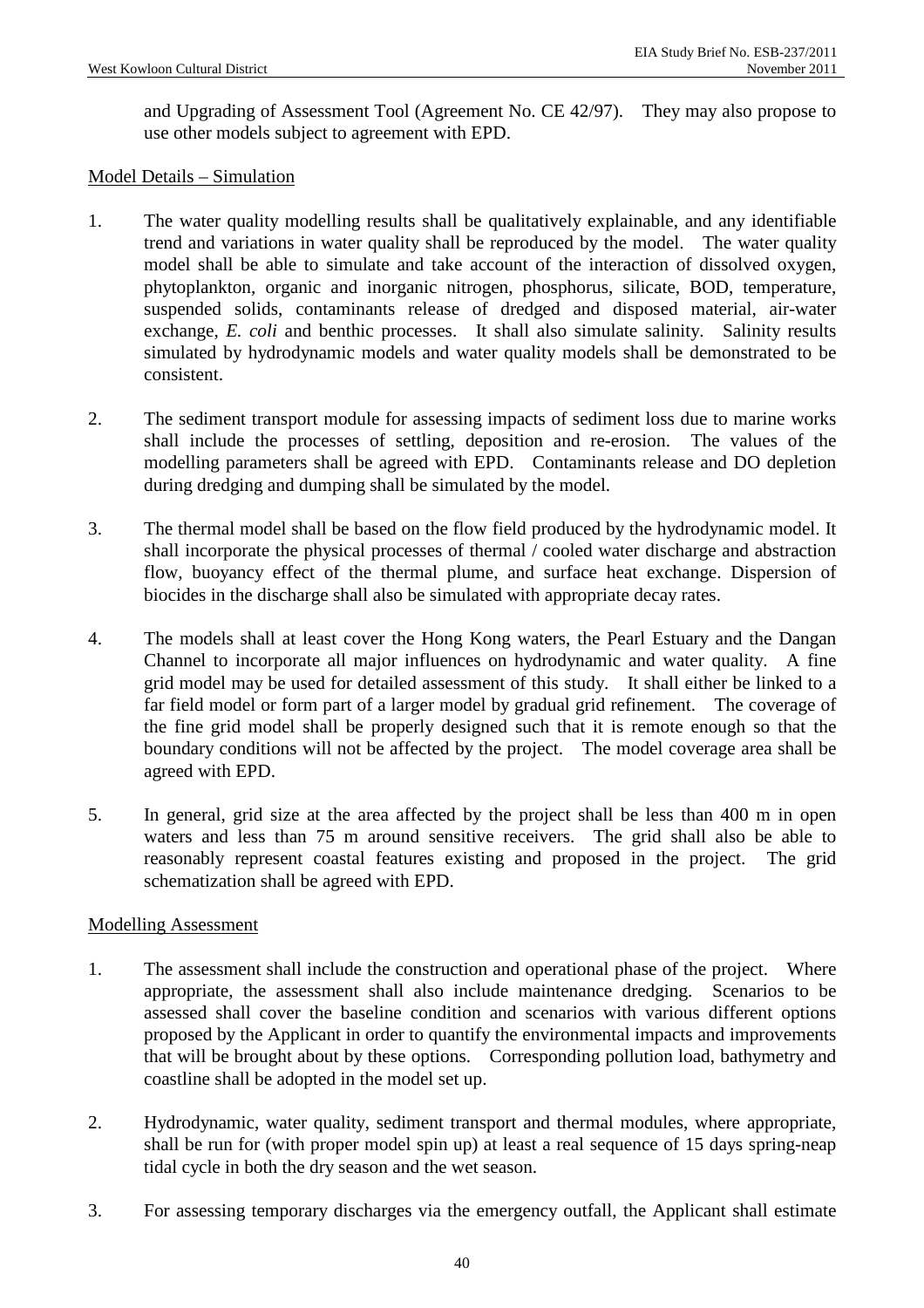discharge loading, pattern and duration. The worst case scenario shall include discharge near slack water of neap tide. A period of at least 15 days spring-neap cycle in wet season, but long enough for recovery of the receiving water, shall be simulated. Detailed methodology shall be agreed with EPD.

- 4. The results shall be assessed for compliance of Water Quality Objectives. Any changes in hydrodynamic regime shall be accessed. Daily erosion / sedimentation rate shall be computed and its ecological impact shall be assessed.
- 5. The impact on all sensitive receivers shall be assessed.
- 6. Cumulative impacts due to other projects, activities or pollution sources within a boundary to the agreement of EPD shall also be predicted and quantified.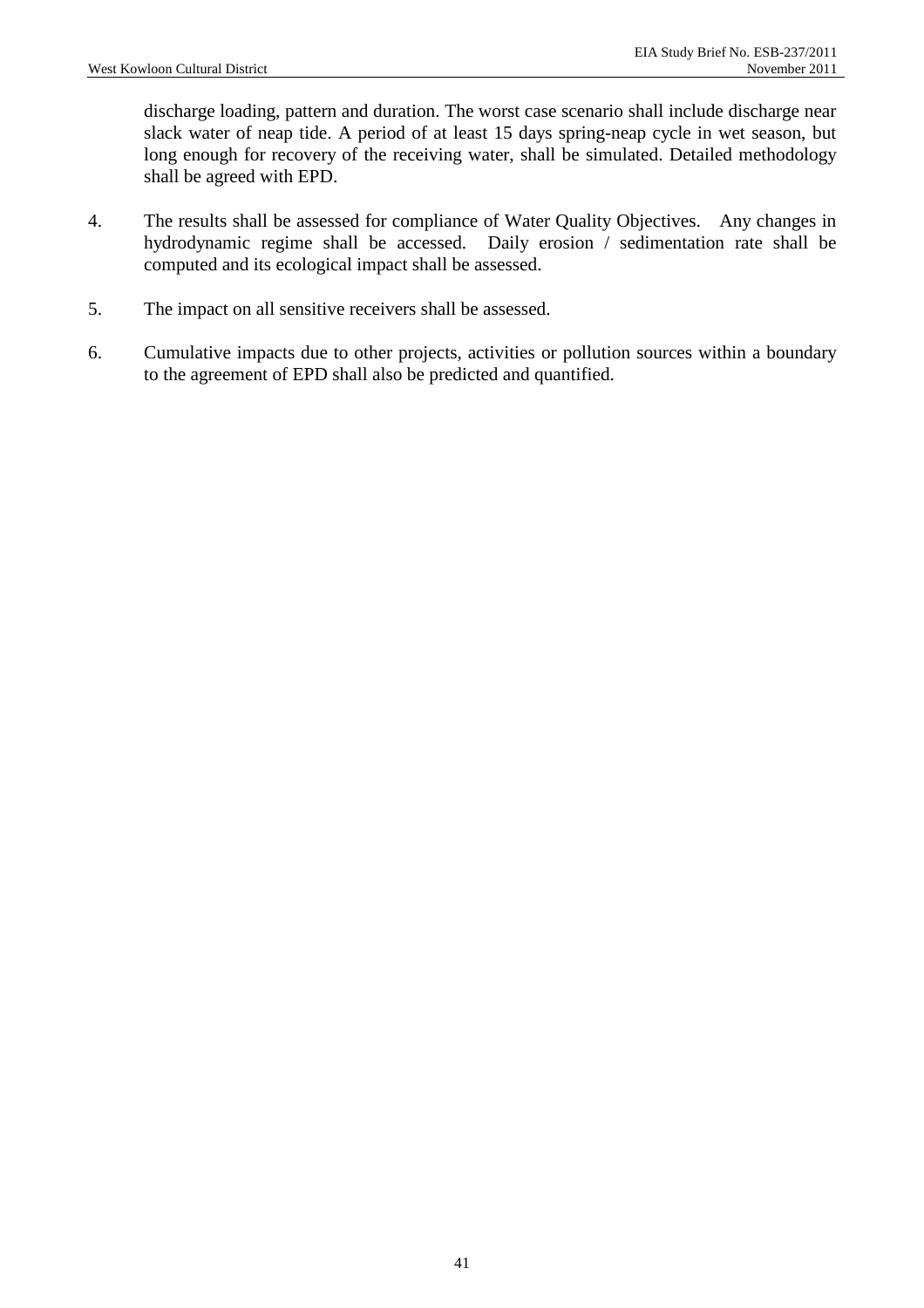### **Appendix D2**

### **Requirements for Assessment of Sewerage and Sewage Treatment Implication**

- 1. Not used
- 2. The Applicant shall study and assess the need and impacts of discharging sewage to the existing/planning sewerage systems in West Kowloon. The assessment shall include the following:
	- (i) review and confirm whether the existing, committed, planned sewerage systems and sewage treatment works in West Kowloon will provide adequate capacity for the Project. The Applicant shall quantitatively address the impacts of the Maximum Development Flows on the sewerage system under different development phases;
	- (ii) the Applicant shall employ the latest version of the computer model "InfoWorks" or equivalent computer models to assess impacts of future development under different phases on the existing and planned sewerage network in West Kowloon Sewershed;
	- (iii) the Applicant shall propose and undertake all required measures to mitigate any forecast shortfalls in the sewerage system as a result of the proposed project under different development phases and to demonstrate the proposed measures would be adequate for the Maximum Development Flows under different development phases. Any proposed sewerage system and/or facilities should be designed to meet the current government standards and requirements;
	- (iv) identify and quantify the water quality and ecological impacts due to the emergency discharge from pumping stations, if any, and sewer bursting discharge, and to propose measures to mitigate these impacts;
	- (v) identify the appropriate alignment and layouts of the new sewerage to connect to the existing/planned/future sewerage systems in West Kowloon and investigate and assess the technical feasibility of connection (eg. technical feasibility and details for connection to public sewer and sewage pumping station); and
	- (vi) set out the design, operation and maintenance requirements and identify the party responsible for the construction and maintenance of any proposed sewerage facilities, such as pumping station(s), including electrical and mechanical components to eliminate the problem of septicity incurred in long rising main(s) during low flows and to facilitate maintenance. The above shall be agreed by DSD and EPD (Twin rising mains for each pumping station should be provided to make sure that the proposed sewage rising mains are maintainable without shutting down and discharging untreated sewage into the natural stream/drainage channel directly).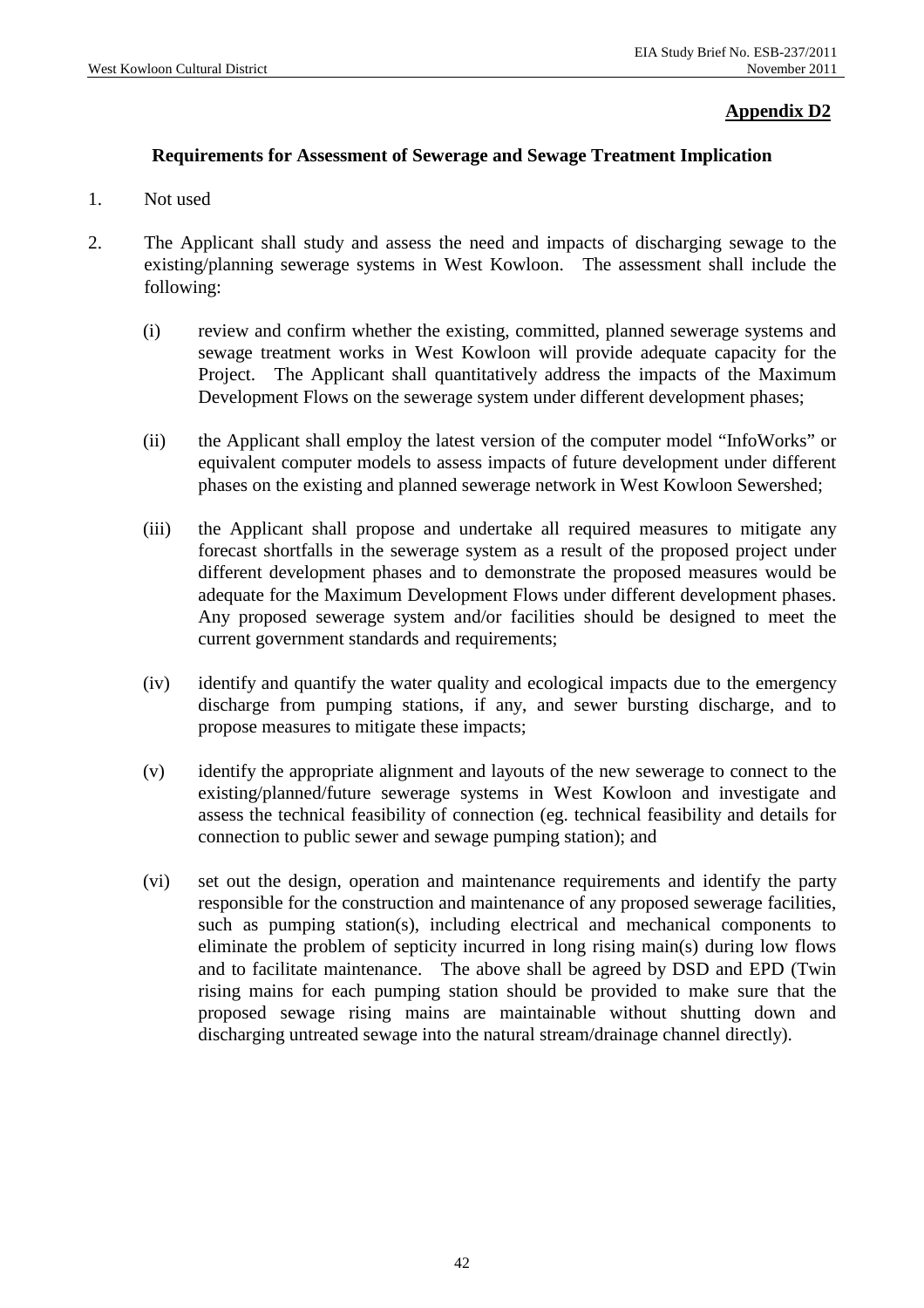### **Appendix E1**

### **Requirements for Assessment of Waste Management Implications**

The assessment of waste management implications shall cover the following:

- 1. Analysis of Activities and Waste Generation
	- (i) The Applicant shall identify the quantity, quality and timing of the waste arising as a result of the construction and operation activities of the Project, based on the sequence and duration of these activities.
	- (ii) The Applicant shall adopt appropriate design, general layout, construction methods and programme to minimize the generation of public fill/inert construction and demolition (C&D) materials and maximize the use of public fill/inert C&D materials for other construction works.

#### 2. Proposal for Waste Management

- (i) Prior to considering the disposal options for various wastes, opportunities for reducing waste generation, on-site or off-site re-use and recycling shall be fully evaluated. Measures which can be taken in planning and design stages e.g. by modifying the design approach and in the construction stage for maximizing waste reduction shall be separately considered.
- (ii) After considering the opportunities for reducing waste generation and maximizing re-use, the types and quantities of the wastes required to be disposed of as a consequence shall be estimated and the disposal methods/options for each type of wastes shall be described in detail. The disposal methods/options recommended for each type of wastes shall take into account of the result of the assessment in (iii) below.
- (iii) The impact caused by handling (including stockpiling, labelling, packaging and storage), collection, transportation and re-use/disposal of wastes shall be addressed in detail and appropriate mitigation measures shall be proposed. This assessment shall cover the following areas :
	- potential hazard;
	- air and odour emissions;
	- noise;
	- wastewater discharge; and
	- public transport.

### 3. Dredging/Excavation, Filling and Dumping

(i) Identification and quantification as far as practicable of all dredging/excavation, fill extraction, filling, sediment/mud transportation and disposal activities and requirements shall be conducted. Potential fill source and dumping ground to be involved shall also be identified. Field investigation, sampling and chemical and biological laboratory tests to characterize the sediment/mud concerned shall be conducted as appropriate. The ranges of parameters to be analyzed; the number, type and methods of sampling; sample preservation; chemical and biological laboratory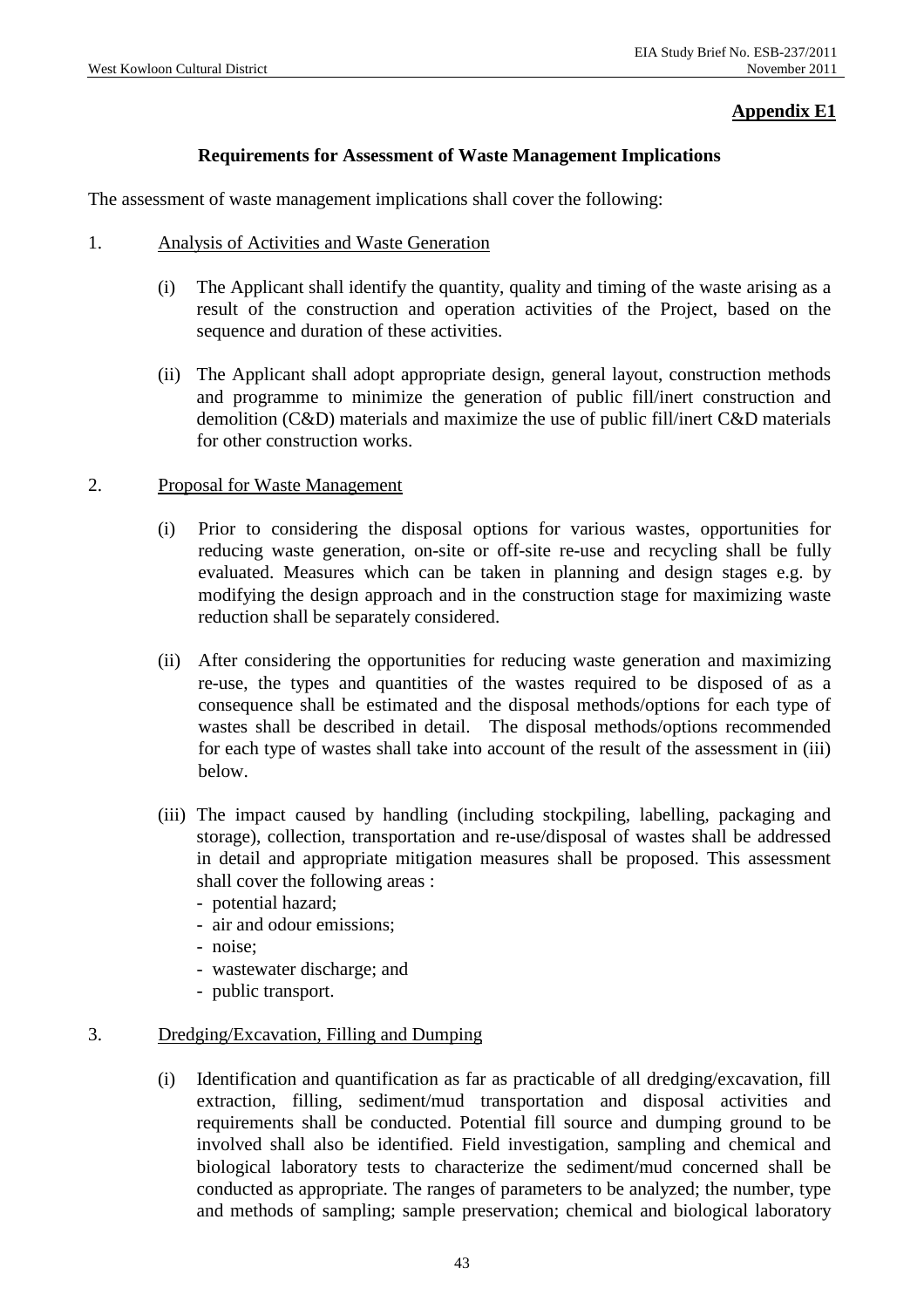test methods to be used shall be agreed with the Director (with reference to Section 4.4.2(c) of the TM) prior to the commencement of the tests and documented in the EIA report for consideration. The categories of sediment/mud which are to be disposed of in accordance with a permit granted under the Dumping at Sea Ordinance (DASO) shall be identified by both chemical and biological tests and their quantities shall be estimated. If the presence of any serious contamination of sediment/mud which requires special treatment/disposal is confirmed, the Applicant shall identify the most appropriate treatment and / or disposal arrangement and demonstrate its feasibility. The Applicant shall provide supporting document, such as agreement by the relevant facilities management authorities, to demonstrate the viability of any treatment/disposal plan.

(ii) Identification and evaluation of the best practicable dredging/excavation methods, treatment methods, in-situ / ex-situ arrangements, reuse/ recycling options and construction programme to minimize dredging/excavation and dumping requirements and demand for fill sources based on the criterion that existing sediment/mud shall be left in place and not to be disturbed as far as possible.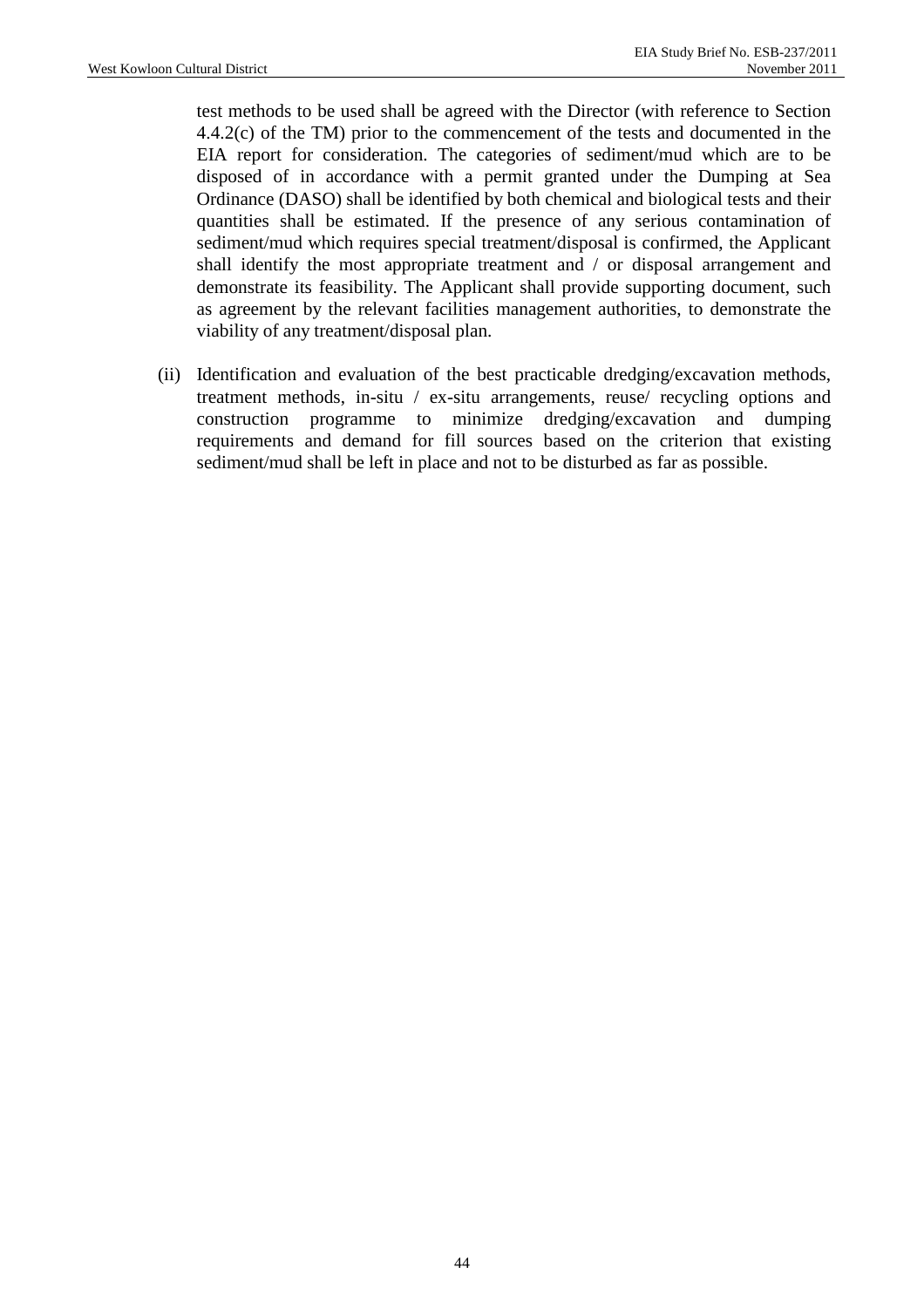### **Appendix E2**

### **Requirements for Assessment of Land Contamination**

- 1. The Applicant shall identify land lots and sites within the Project boundary, which, due to their past or present land uses, are potential contaminated sites. A detailed account of the present activities and past land use history in relation to possible land contamination shall be provided.
- 2. If any potential contaminated land lots/sites are identified, the Applicant shall carry out the land contamination assessment in accordance with sections 3.1 and 3.2 of Annex 19 of the TM accordingly.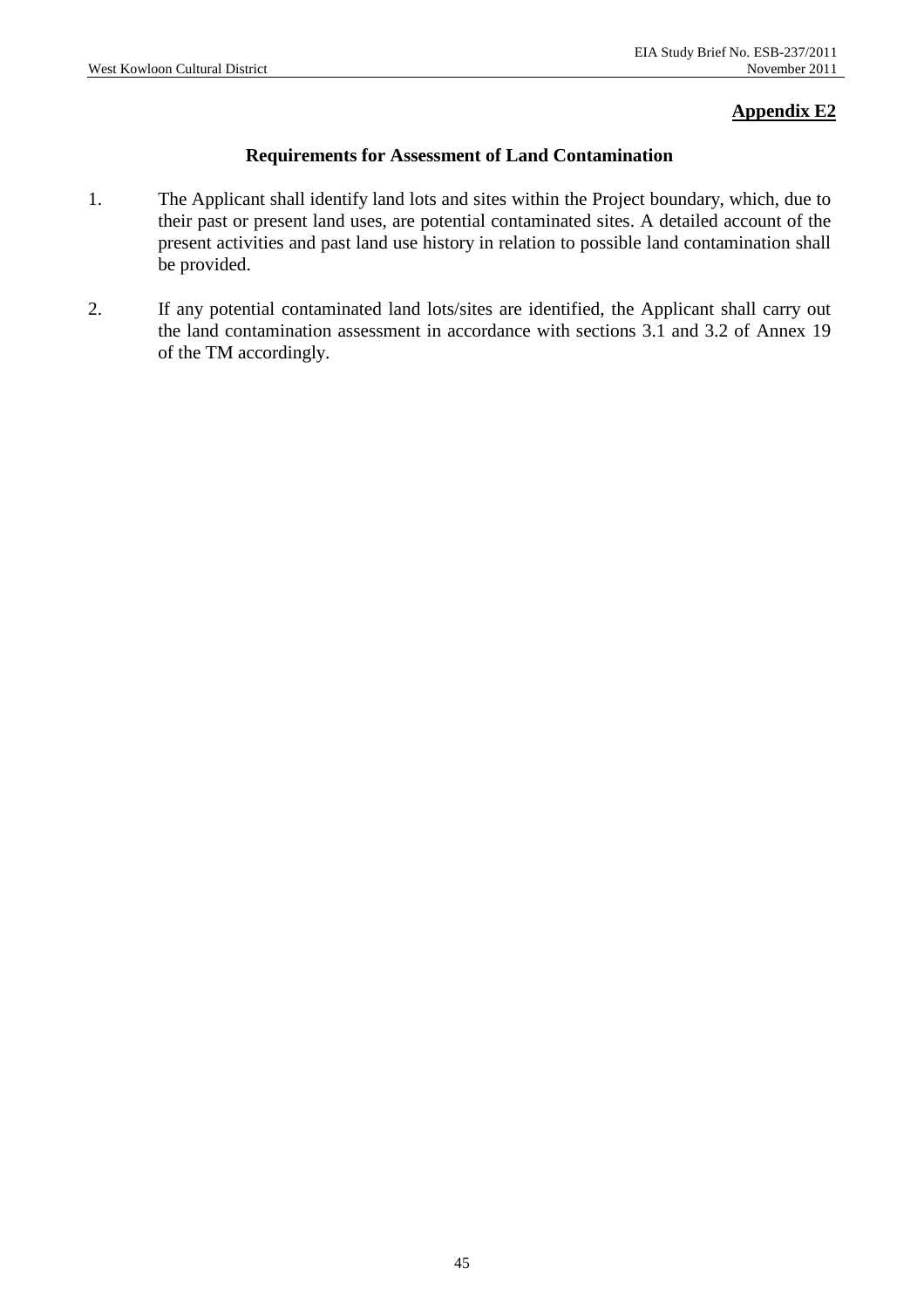### **Appendix F**

### **Requirements for Ecological Impact Assessment (Terrestrial)**

- 1. In the ecological impact assessment, the Applicant shall examine the flora, fauna and other components of the ecological habitats within the study area. The aim shall be to protect, maintain or rehabilitate the natural environment. In particular, the Project shall avoid as far as possible impacts on recognized sites of conservation importance (e.g. Sites of Special Scientific Interest, Country Park, conservation areas) and other ecological sensitive areas (e.g. natural streams and other wetlands, fung shui woods and secondary woodlands). assessment shall identify and quantify as far as possible the potential ecological impacts associated with the Project, both directly by physical disturbance and indirectly by changes of water quality and hydrodynamic regime to the natural environment and the associated wildlife groups and habitats / species arising from the Project including its construction phases as well as the subsequent management and maintenance of the proposals.
- 2. The assessment shall include the following major tasks:
	- (i) review the findings of relevant studies / surveys and collate the available information regarding the ecological characters of the study area;
	- (ii) evaluate the information collected, identify any information gap relating to the assessment of potential ecological impacts to terrestrial environment, and determine the ecological field surveys and investigations that are needed for a comprehensive assessment as required under the following sections;
	- (iii) carry out any necessary ecological field surveys with a duration of at least 4 months covering the wet and dry seasons, and investigations to verify the information collected, fill in the information gaps as identified under sub-section (ii) above, if any, and to fulfil the objectives of the EIA study. The field surveys shall include but not be limited to flora, fauna and any other habitats/species of conservation importance;
	- (iv) establish the general ecological profile of the study area based on information collected in the tasks mentioned in sub-section (i) to (iii) above, and describe the characteristics of each habitat found; the data set should be comprehensive and representative covering the variations of the wet and dry seasons, and is up to date and valid for the purpose of this assessment. Major information to be provided shall include :
		- (a) description of the physical environment, including all recognized sites of conservation importance and assessment of whether these sites will be affected by the Project or not;
		- (b) habitat maps of suitable scale (1:1000 to 1:5000) showing the types and locations of habitats and species of conservation interest in the study area;
		- (c) ecological characteristics of each habitat type such as size, vegetation and/or substrate type, species present, dominant species found, species richness and abundance of major taxa groups, seasonal patterns, inter-dependence of the habitats and species, and presence of any features of ecological importance;
		- (d) representative colour photos of each habitat type and any important ecological features identified; and
		- (e) species found that are rare, endangered and/or listed under local legislation, international conventions for conservation of wildlife / habitats or red data books.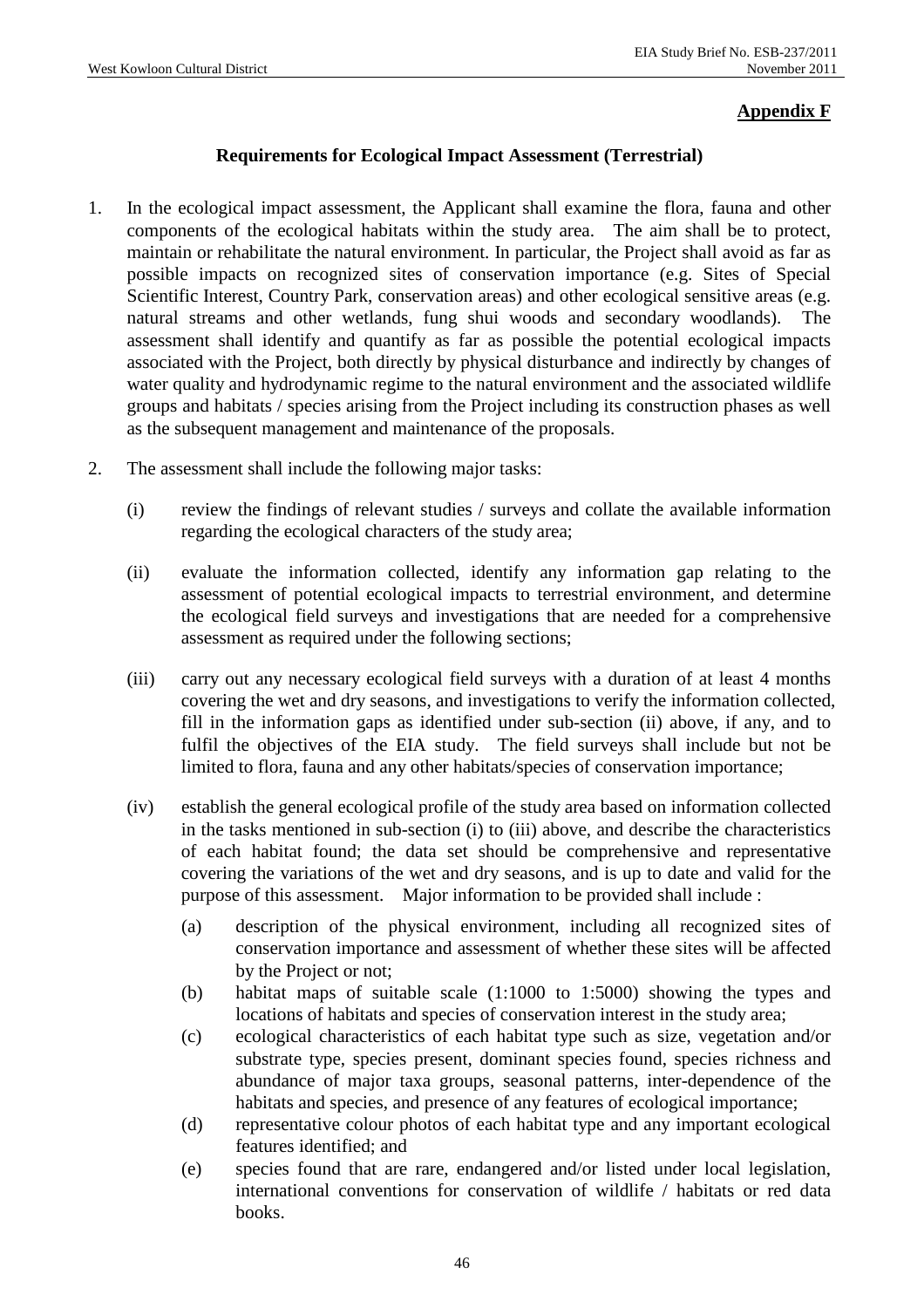- (v) investigate and describe the existing wildlife uses of various habitats with special attention to those wildlife groups and habitats with conservation interest, including but not limited to the following:
	- (a) avifauna including raptors, woodland and wetland dependent bird species; and
	- (b) any other habitats / species identified as having special conservation interest by this EIA study.
- (vi) describe recognized site of conservation importance in the study area, if any, and assess whether these site will be affected by the Project or not.
- (vii) using suitable methodology, and considering also any works activities from other projects reasonably likely to occur at the time, identify and quantify as far as possible any direct (e.g. loss of habitats due to various elements such as excavation works and other associated works of the Project), indirect (e.g. changes in water qualities, hydrodynamics properties, hydrology, accidental discharge of untreated sewage, noise and other disturbance generated by the construction and operational activities etc), on-site, off-site, primary, secondary and cumulative ecological impacts on the wildlife groups and habitats identified such as destruction of habitats, reduction of species abundance/diversity, loss of feeding and breeding grounds, reduction of ecological carrying capacity and habitat fragmentation, in particular the following:
	- (a) disturbance to animals and plants;
	- (b) impacts due to increase in human activities and disturbance during the construction and operation stages of the Project such as increase in light intensity; and
	- (c) cumulative impacts due to other planned and committed concurrent development projects at or near the Project area.
- (viii) evaluate ecological impact based on the best and latest information available during the course of the EIA study, using quantitative approach as far as practicable and covering construction and operational phases of the Project as well as the subsequent management and maintenance requirement of the Project;
- (ix) recommend possible alternatives, such as layer, design and alignment of the Project and modification / change of construction methods, and practicable mitigation measures to avoid, minimize and/or compensate for the adverse ecological impacts identified during construction and operation of the Project;
- (x) evaluate feasibility and effectiveness of the recommended mitigation measures and definition of the scope, type, location, implementation arrangement, resources requirement, subsequent management and maintenance of such measures;
- (xi) determine and quantify as far as possible of the residual ecological impacts after implementation of the proposed mitigation measures;
- (xii) evaluate the severity and acceptability of the residual ecological impacts using well-defined criteria in Annex 8 of the TM and determine if off-site mitigation measures are necessary to mitigate the residual impacts and if affirmative, guidelines and requirements laid down in Annex 16 of the TM should be followed; and
- (xiii) review the need for and recommend any ecological monitoring programme required.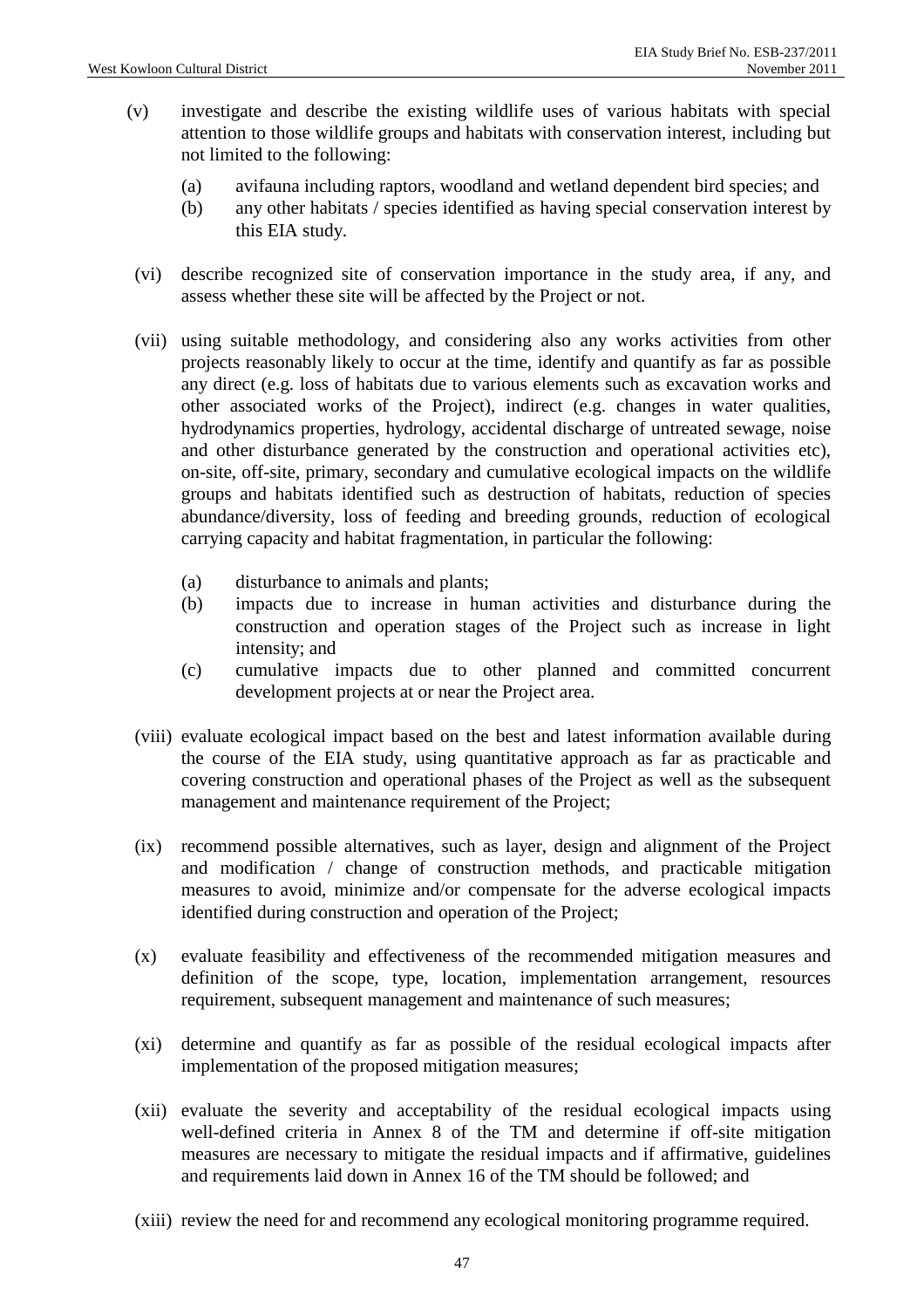## **Appendix G**

### **Requirements for Fisheries Impact Assessment (applicable if the dredging works associated with the construction of the optional piers/floating 'art' pontoon will be involved in the Project)**

- 1. Existing information regarding the study area shall be reviewed. Based on the review results, the assessment shall identify data gap and determine if there is any need for field surveys to collect adequate baseline information. If field surveys are considered necessary, the assessment shall recommend appropriate methodology, duration and timing for such surveys.
- 2. The fisheries impact assessment shall provide the following information:-
	- (i) description of the physical environmental background;
	- (ii) description and quantification of the existing capture and culture fisheries activities;
	- (iii) description and quantification of the existing fisheries resources (e.g. major fisheries products and stocks);
	- (iv) identification of parameters (e.g. water quality parameters) and areas of fisheries importance;
	- (v) identification and evaluation of any direct/indirect and on-site/off-site impacts on fisheries.:
	- (vi) evaluation of cumulative impacts arising from interacting projects as identified in the EIA study;
	- (vii) proposals for environmental mitigation measures with details on justification, feasibility, scope and programme, as well as staff and financial implications including those related to subsequent management and maintenance requirements of such measures; and
	- (viii) review for the need of monitoring during the construction and operation phases of the Project and, if necessary, proposal of a monitoring and audit programme.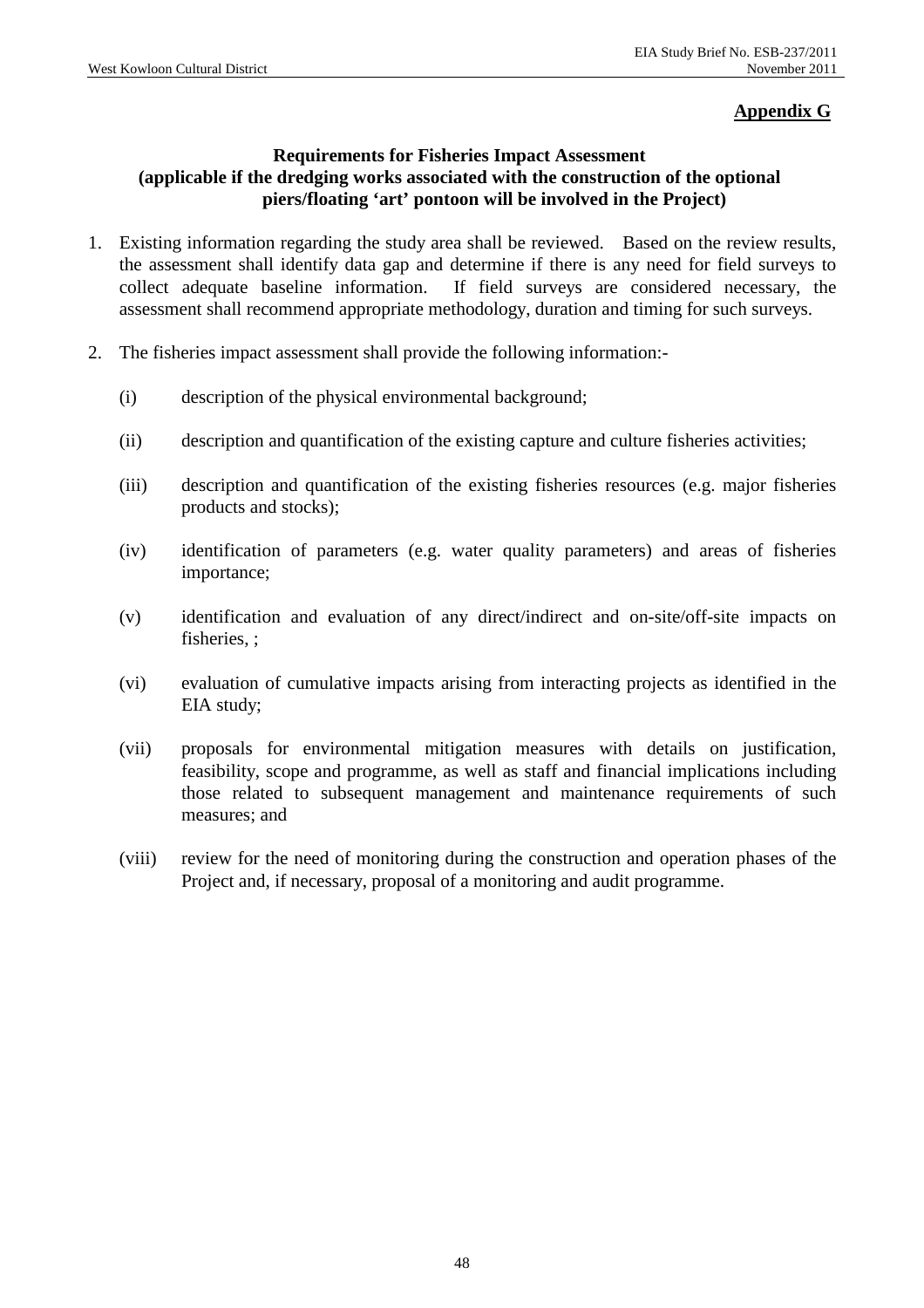## **Appendix H**

#### **Requirements for Landscape and Visual Impact Assessments**

- 1. The Applicant shall review relevant outline development plan(s), outline zoning plan(s), layout plan(s) or planning briefs and studies which may identify areas of high landscape value, e.g. green belt and woodland areas with sensitive landscape designations and visually sensitive areas/receivers. Any guidelines on landscape strategy, landscape framework, urban design concept, building height profiles, designed view corridors, open space network and landscape link that may affect the appreciation of the Project shall also be reviewed. The aim is to gain an insight to the future outlook of the area affected so as to assess whether the Project can fit into the surrounding setting. Any conflict with statutory town plan(s) shall be highlighted and appropriate follow-up action shall be recommended.
- 2. The Applicant shall describe, appraise, analyze and evaluate the existing and planned landscape resources and character of the study area. e.g. vegetation, woodland, streams and topography, etc. A system shall be derived for judging landscape impact significance as required under the TM. Annotated oblique aerial photographs and plans of suitable scale showing the baseline landscape resources and landscape character areas and mapping of impact assessment shall be extensively used to present the findings of impact assessment. Descriptive text shall provide a concise and reasoned judgment from a landscape and visual point of view. The assessment shall be particularly focused on the sensitivity of the landscape framework and its ability to accommodate change. The Applicant shall identify the degree of compatibility of the Project with the existing and planned landscape settings. The landscape impact assessment shall quantify potential landscape impact as far as possible, so as to illustrate the significance of such impact arising from the Project. Clear mapping of the landscape impact is required. A broad brush tree survey to identify dominant tree species, maturity, rarity and any plant species of conservation interest, etc. should be conducted within the study area to provide baseline information on the landscape resources and landscape character areas and the impacts on existing trees shall be summarized. Cumulative landscape and visual impacts of the Project with other existing, committed and planned developments in the study area shall be assessed.
- 3. The Applicant shall assess the visual impacts of the proposed Project. Clear illustration including mapping of visual impact is required. The assessment shall adopt a systematic methodology and include the following:
	- (i) Identification and plotting of visual envelope of the Project;
	- (ii) Identification of the key groups of existing and planned sensitive receivers within the visual envelope and their views at both ground level and elevated vantage points. Among other receivers, sensitive receivers shall include, but not limited to, nearby residents and villagers. Both long distance view and short distance view shall be covered in the assessment;
	- (iii) The assessment shall take into account the factors affecting the sensitivity of receivers (including value and quality of existing views, availability and amenity alternative views, type and estimated number of receiver population, duration of view and degree of visibility) and the magnitude of change of view (including compatibility of the project with the surrounding landscape and planned setting, duration of impacts under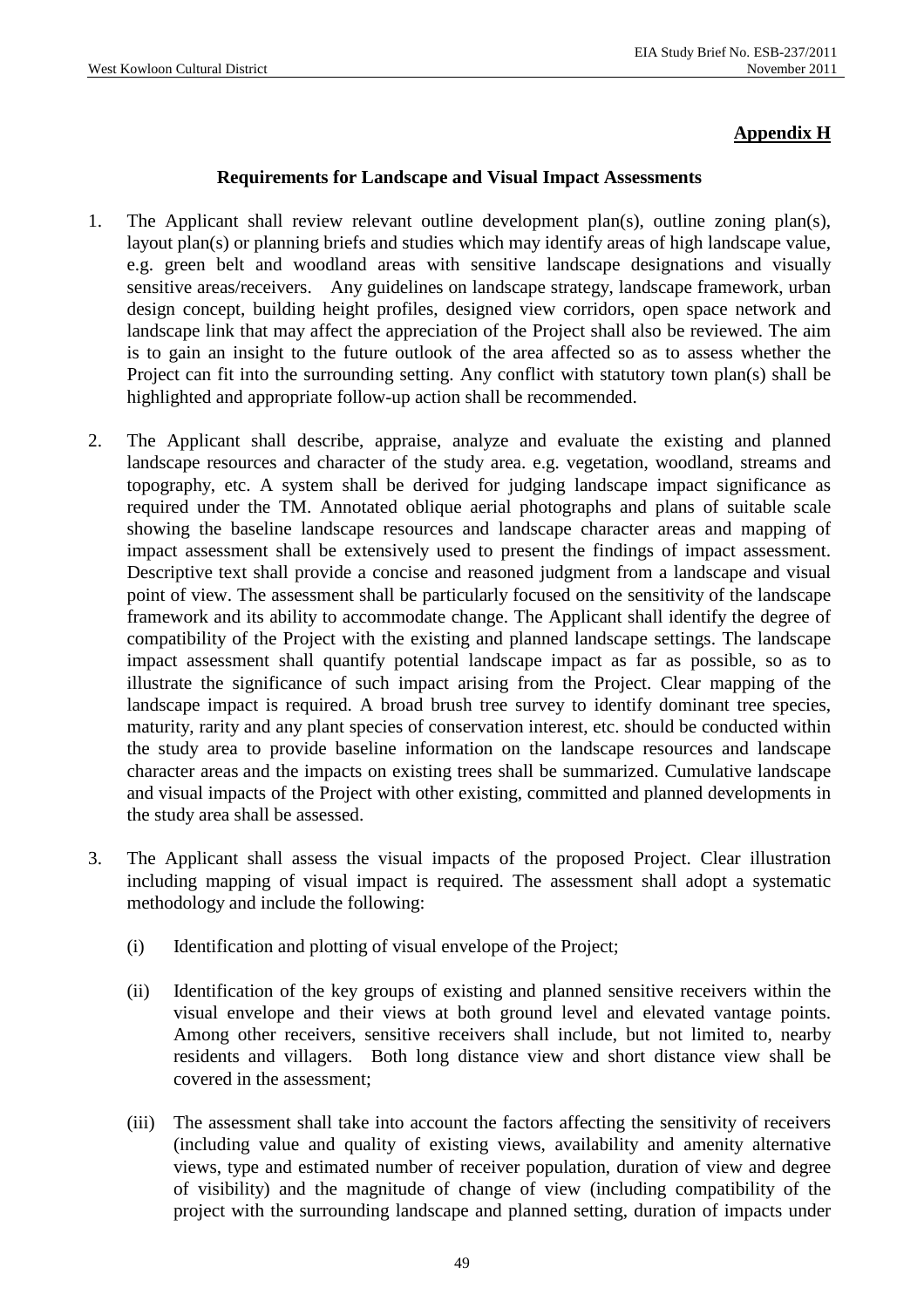construction and operation phases, scale of development, reversibility of change, viewing distance and potential blockage of view) for evaluating of visual impacts. The visual impacts of the Project with and without mitigation measures shall also be included so as to demonstrate the effectiveness of the proposed mitigation measures; and

- (iv) Clear evaluations and explanation with supportive arguments of all relevant factors considered in arriving the significance thresholds of visual impacts.
- 4. The Applicant shall evaluate the merit and demerit of preservation in totality, in parts or total destruction of existing landscape and the establishment of a new landscape character area. Alternative location, site layout, development options, design and construction method that would avoid or reduce the identified landscape and visuals impacts shall first be considered and be evaluated for comparison before adopting other mitigation or compensatory measures to alleviate the impacts. The mitigation measures proposed shall not only be concerned with damage reduction but shall also include consideration of potential enhancement of the existing landscape and visual quality. The Applicant shall recommend mitigation measures to minimize the adverse effects identified above, including provision of a master landscape design.
- 5. The mitigation measures shall also include the preservation of vegetation, transplanting of trees of good amenity value, provision of screen planting, re-vegetation of disturbed lands, compensatory planting, re-provisioning of amenity areas and open spaces, design of structure, provision of finishes to structure, colour scheme and texture of material used and any measures to mitigate the disturbance of the existing land use. Parties shall be identified for the on-going management and maintenance of the proposed mitigation works to ensure their effectiveness throughout the operation phase of the Project. A practical programme and funding proposal for the implementation of the recommended measures shall be provided.
- 6. Annotated illustration such as coloured perspective drawings, plans and section/elevation diagrams, oblique aerial photographs, photographs taken at vantage points and computer-generated photomontage, particularly from but not limited to the most severely affected vantage points shall be adopted to illustrate the significance of the landscape and visual impacts of the Project in four stages i.e. existing conditions, unmitigated impacts at Day 1, mitigated impacts at Day 1 and residual impact at Year 10. Options of design schemes should be illustrated with photomontages to show the visual impact on the surrounding areas. True colour samples may be requested if found necessary and appropriate. Technical details in preparing the illustration, which may need to be submitted for verification of accuracy of the illustration shall be recorded. Computer graphics shall be compatible with Microstation DGN file format.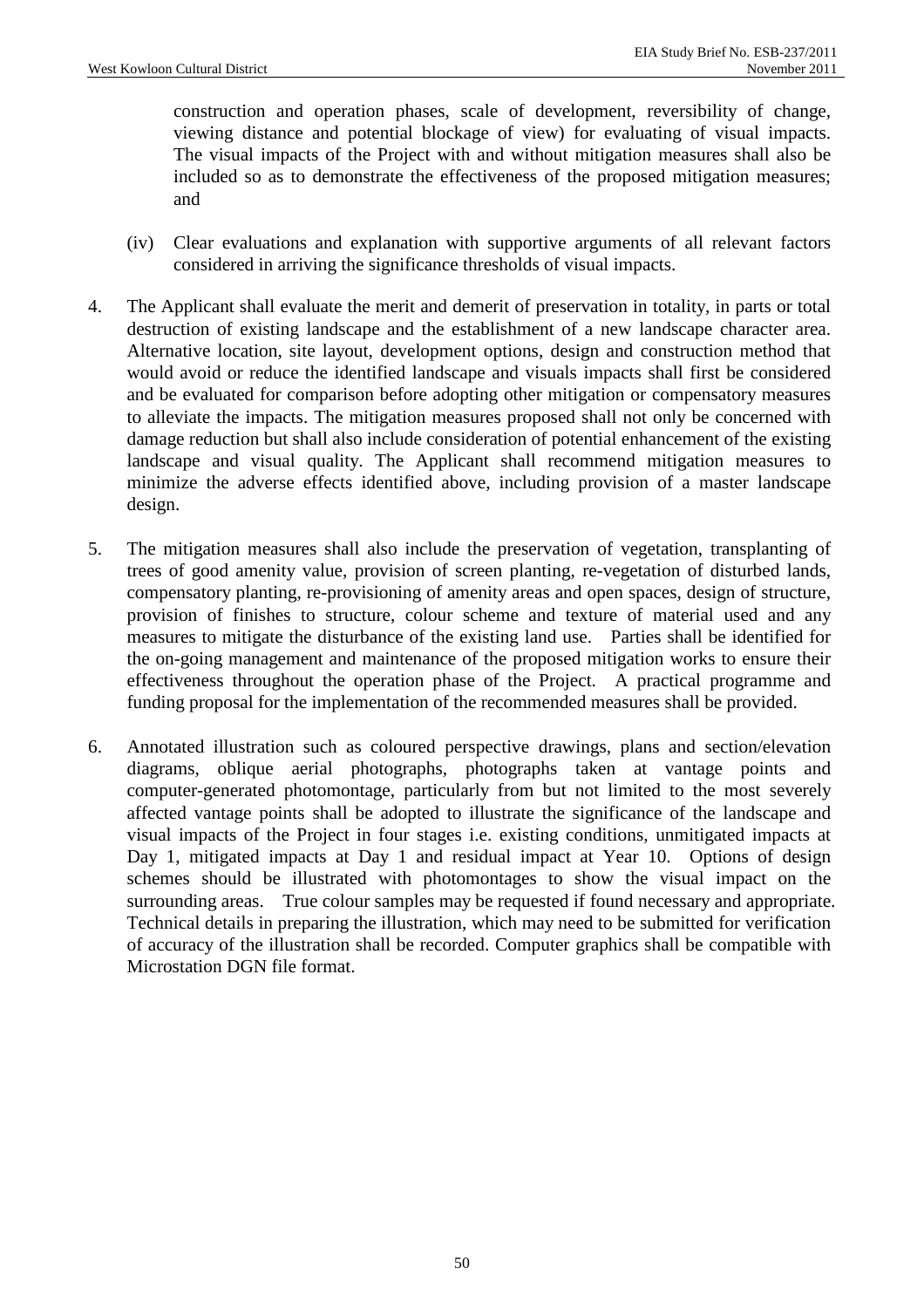**Appendix I and Appendix J**

**Not Used**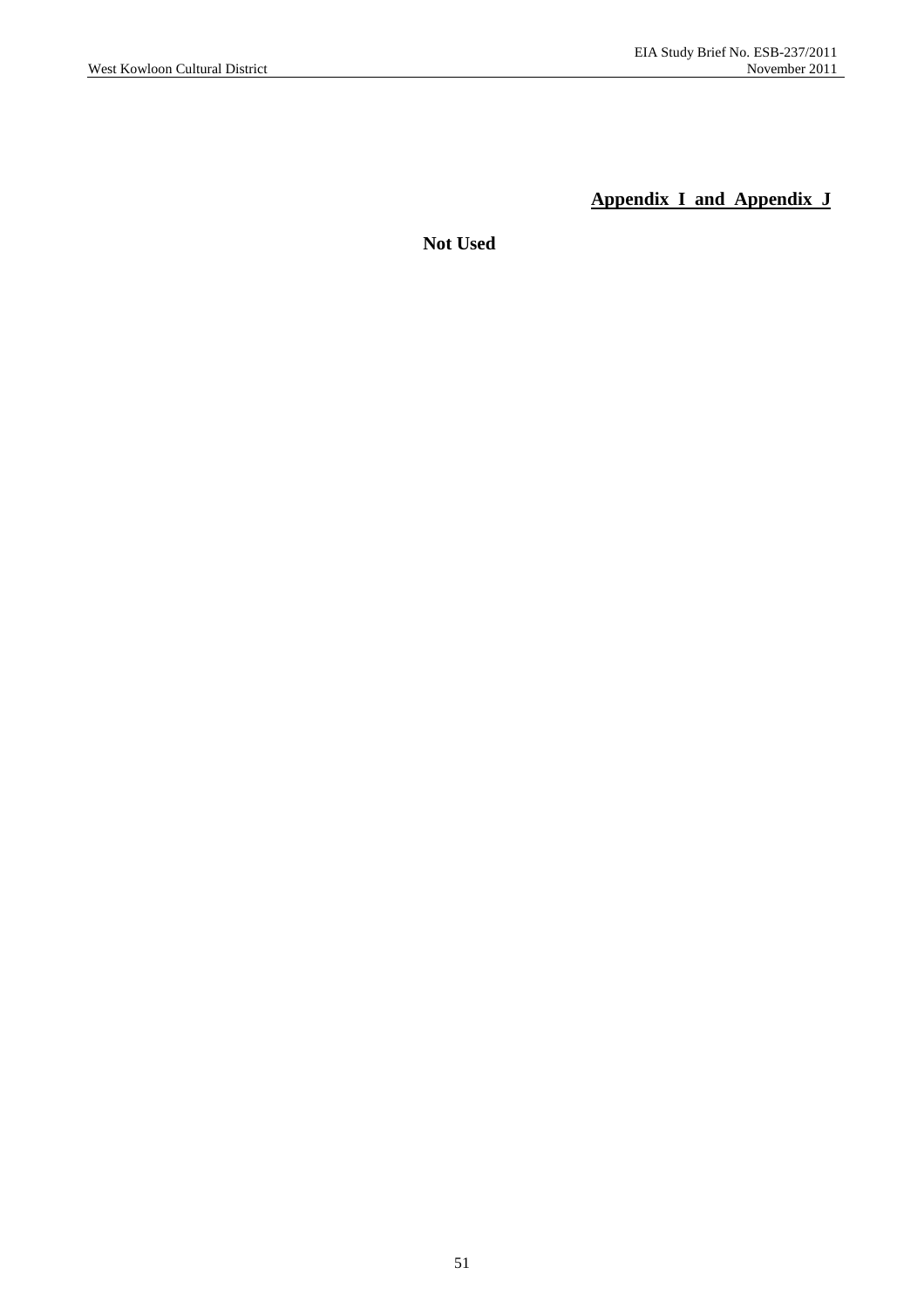## **Appendix K**

## **Implementation Schedule**

|                | EM&A        |                                                          | Location/Duration<br>of measures/             |              | <b>Implementation   Implementation</b><br>Stage ** |              | Relevant<br><b>Legislation</b><br>$\pmb{\&}$ |                     |                   |
|----------------|-------------|----------------------------------------------------------|-----------------------------------------------|--------------|----------------------------------------------------|--------------|----------------------------------------------|---------------------|-------------------|
| $EIA*$<br>Ref. | Log<br>Ref. | <b>Environmental</b><br><b>Protection</b><br>$Measures*$ | <b>Timing of</b><br>completion of<br>measures | <b>Agent</b> | $\bf{Des}$                                         | $\mathbf{C}$ | $\mathbf 0$                                  | $\vert$ Dec $\vert$ | <b>Guidelines</b> |
|                |             |                                                          |                                               |              |                                                    |              |                                              |                     |                   |
|                |             |                                                          |                                               |              |                                                    |              |                                              |                     |                   |
|                |             |                                                          |                                               |              |                                                    |              |                                              |                     |                   |
|                |             |                                                          |                                               |              |                                                    |              |                                              |                     |                   |
|                |             |                                                          |                                               |              |                                                    |              |                                              |                     |                   |
|                |             |                                                          |                                               |              |                                                    |              |                                              |                     |                   |
|                |             |                                                          |                                               |              |                                                    |              |                                              |                     |                   |
|                |             |                                                          |                                               |              |                                                    |              |                                              |                     |                   |
|                |             |                                                          |                                               |              |                                                    |              |                                              |                     |                   |

\* All recommendations and requirements resulted during the course of EIA Process, including ACE and/or accepted public comment to the proposed project.

\*\* Des=Design; C=Construction; O=Operation; Dec=Decommissioning